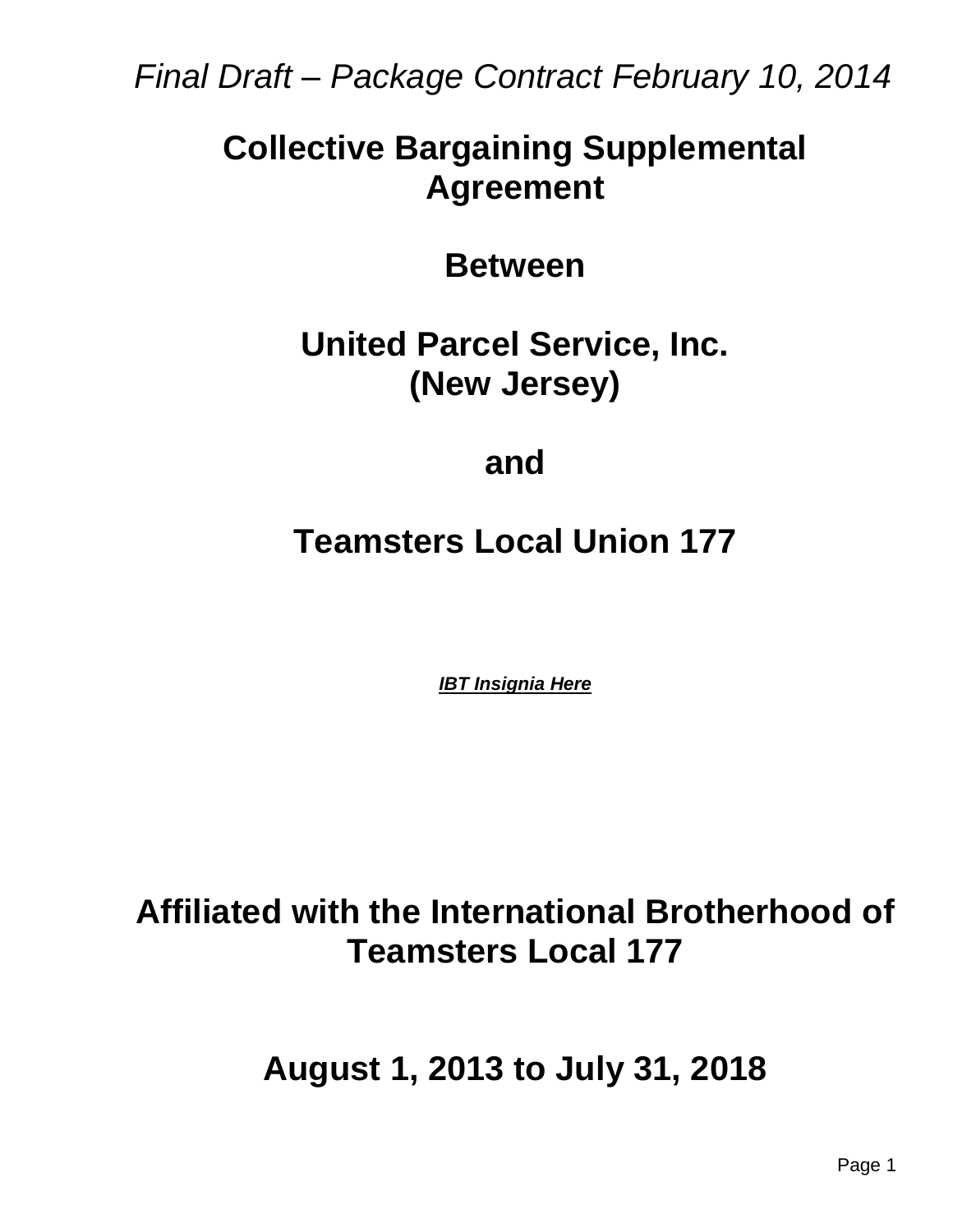# **Local 177 Executive Board**

**Victor Palumbo Tony Alers Secretary-Treasurer Business Agent** 

**James DeMartino Chris Eltzholtz President Business Agent** 

**Al Betts Don Fox**

**Bob Cherney William Heady Recording-Secretary <b>Business** Agent

**Glen Meny Trustee**

**Vice-President Business Agent** 

**Bill Gibbs Joe McKenna, Jr. Trustee Business Agent** 

**Al Ambrogio Paul Saliani, Jr. Business Agent**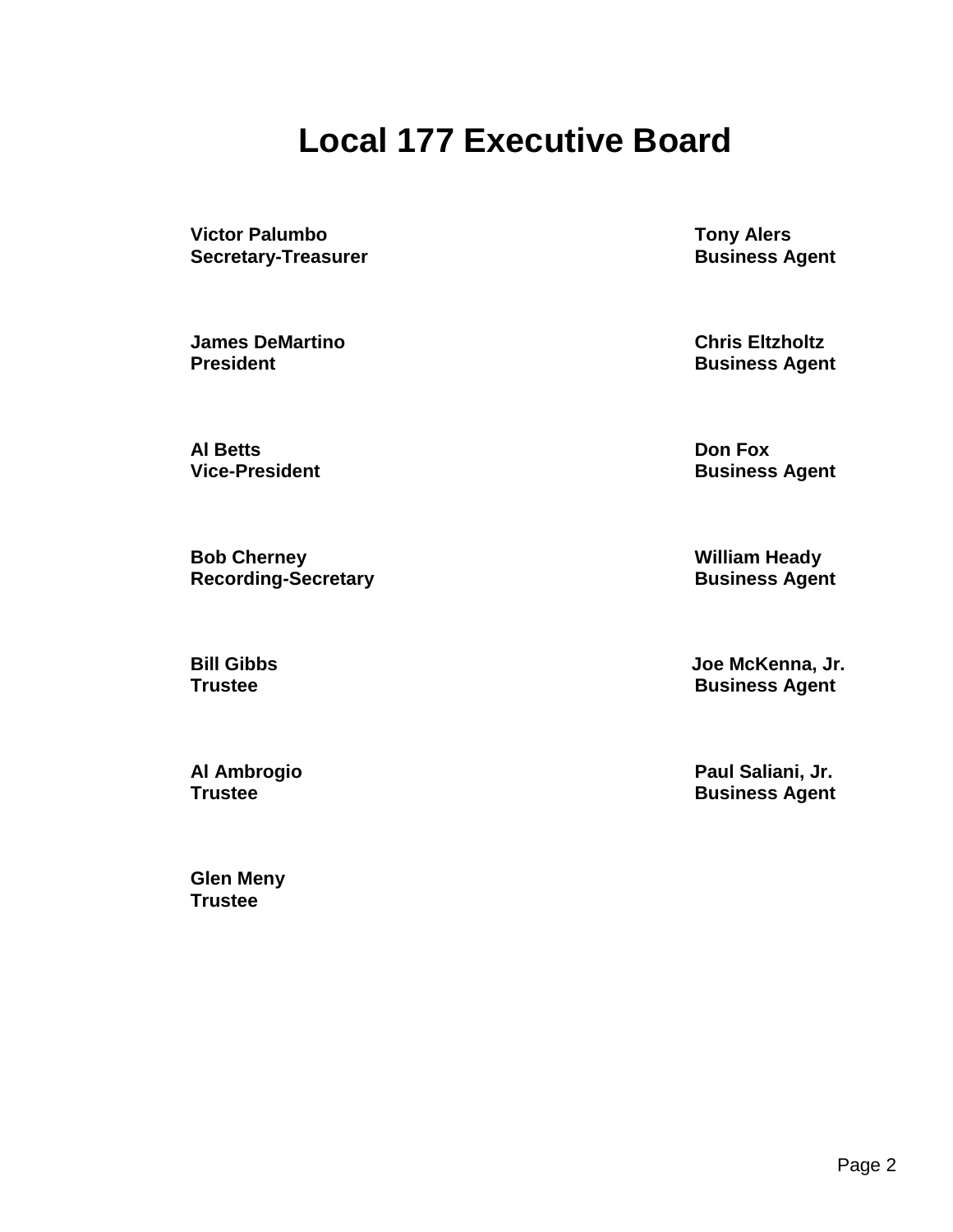# **Teamster Local 177 Representational Rights Statement**

**(If you are called to a meeting with management, read the following to management before the meeting begins.)**

**"If this discussion could in any way lead to my being disciplined or terminated, or affect my personal working conditions, I respectfully request that my Union representative, Officer or Shop Steward be present at this meeting. Without representation present, I choose not to participate in this discussion."**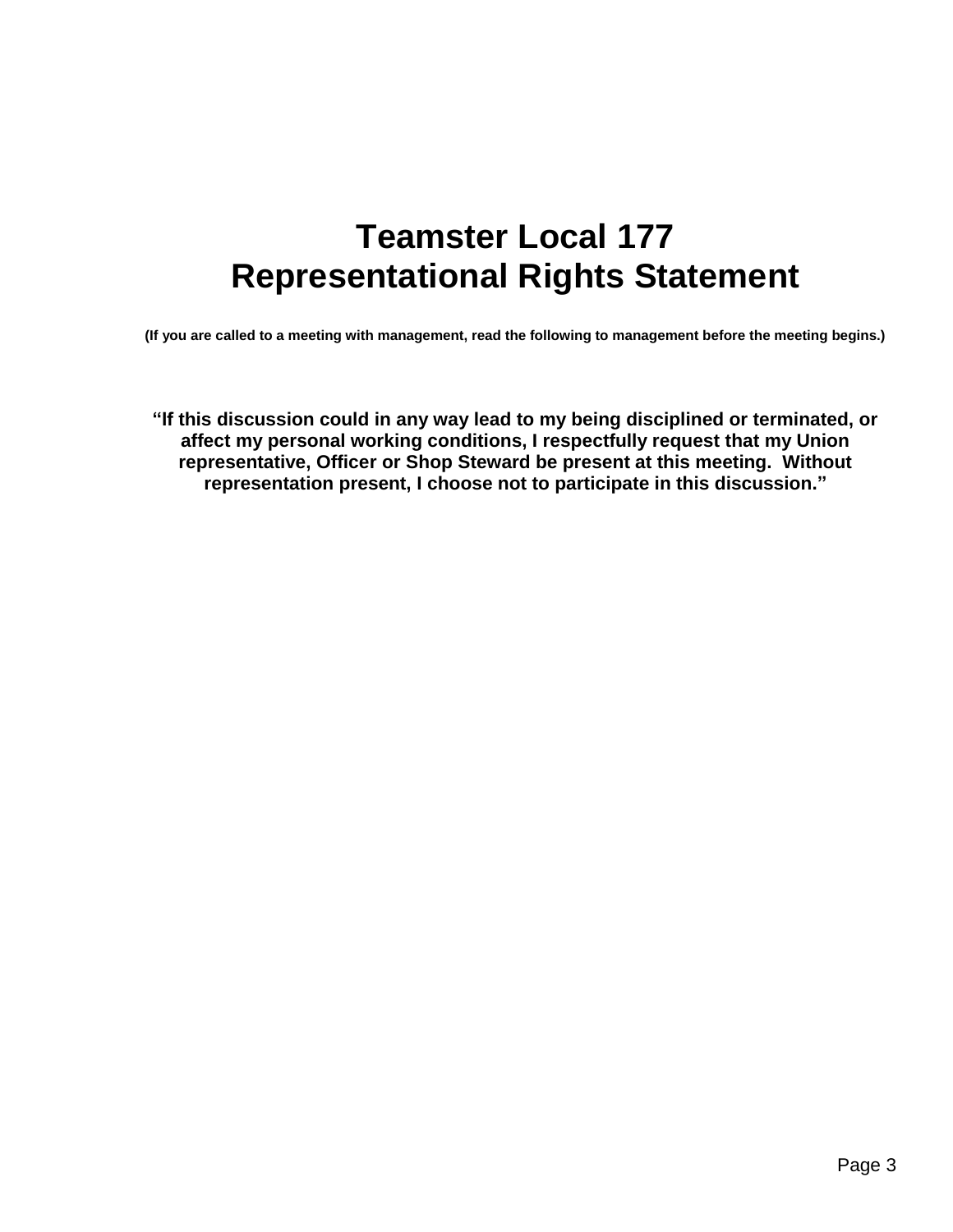# **Advisory On Withdrawal Cards**

Members not working at the craft for a complete calendar month for reasons other than sickness or injury may request, and be issued, an Honorable Withdrawal Card in accordance with Article XVIII of the International Constitution.

Members off work for a complete calendar month because of sickness or injury should contact the Union office regarding the issuance of a withdrawal card.

Please note that any member who is not required to request a withdrawal card in accordance with the International Constitution but who requests and is issued a withdrawal card must be advised that the issuance of that withdrawal card may result in a break in their twenty-four month continuous good standing requirement for eligibility to:

- Hold local union office.
- Be a Delegate/Alternate Delegate to the next International Convention.
- Be a candidate to run for International Office: and
- Nominate/vote in the election of Union officers; the election of Delegates/Alternates; or, in the election of International Union officers.
- Any other continuous good standing requirements of Local Union No. 177 as stated in the Local Union By-Laws.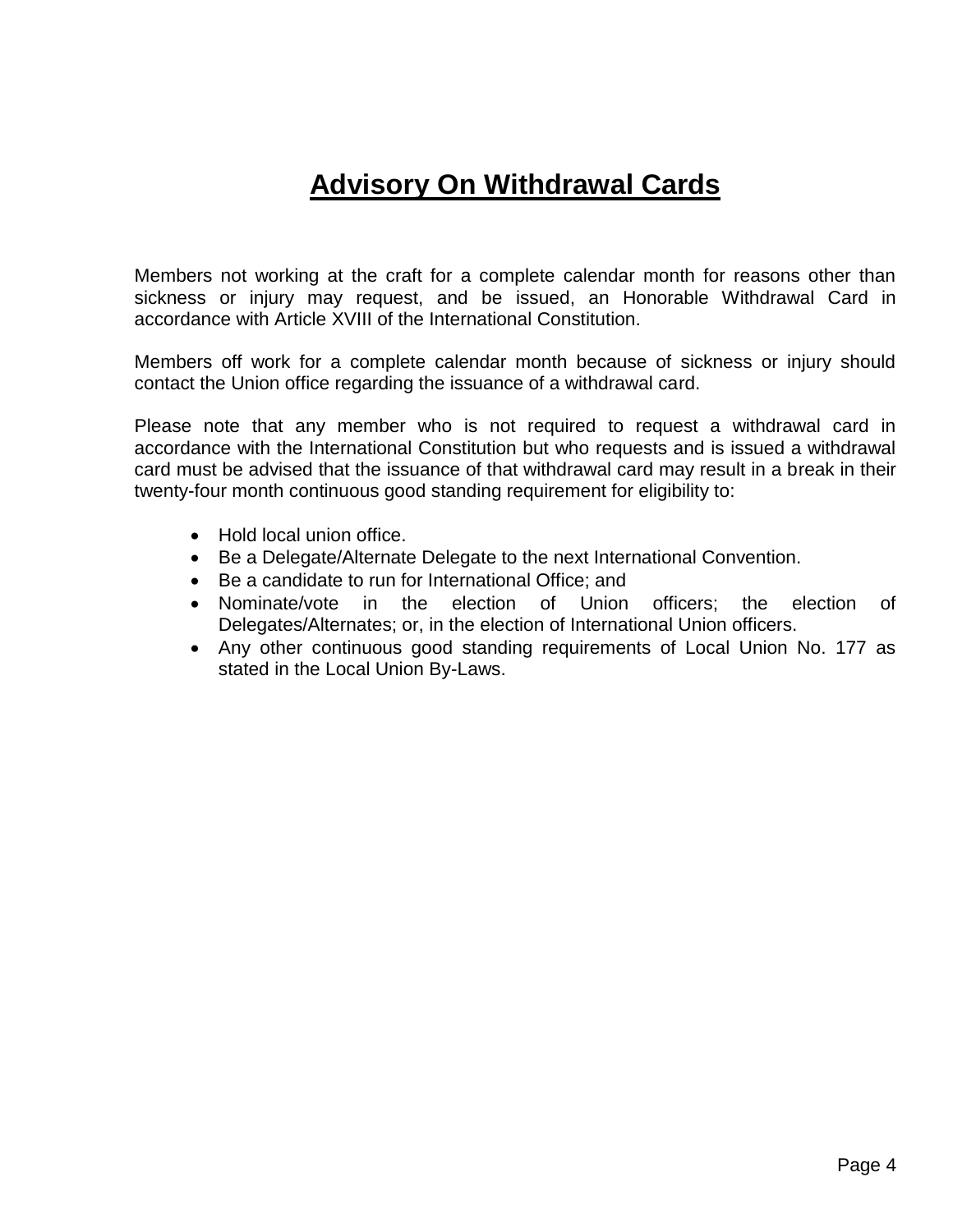# **INDEX**

| Article | Text                                      | Page |
|---------|-------------------------------------------|------|
| 38      | UNION SHOP AND DUES                       |      |
| 39      | <b>WAGES AND HOURS</b>                    |      |
| 40      | <b>HOURS OF WORK AND OVERTIME</b>         |      |
| 41      | <b>STARTING TIME</b>                      |      |
| 42      | <b>MEAL PERIOD</b>                        |      |
| 43      | <b>LOSS OR DAMAGE</b>                     |      |
| 44      | <b>GRIEVANCE AND ARBITRATION</b>          |      |
| 45      | <b>SENIORITY</b>                          |      |
| 46      | REGULAR LIST, EXTRA LIST, AND REPORT PAY  |      |
| 47      | <b>DISCHARGE</b>                          |      |
| 48      | <b>COMPLETE AGREEMENT</b>                 |      |
| 49      | <b>COMPENSATION HEARINGS</b>              |      |
| 50      | <b>COURT HEARINGS</b>                     |      |
| 51      | <b>MILITARY CLAUSE</b>                    |      |
| 52      | <b>MEDICAL ARRANGEMENTS</b>               |      |
| 53      | <b>INSPECTION OF RECORDS.</b>             |      |
| 54      | <b>TRAILER DRIVER TO WORK AS DIRECTED</b> |      |
| 55      | <b>WELFARE PLAN</b>                       |      |
| 56      | <b>RETIREMENT PLAN</b>                    |      |
| 57      | <b>HOLIDAYS</b>                           |      |
| 58      | <b>SICK LEAVE</b>                         |      |
| 59      | <b>VACATIONS</b>                          |      |
| 60      | <b>LEAVE OF ABSENCE</b>                   |      |
| 61      | <b>GENERAL MANAGEMENT PROVISION</b>       |      |
| 62      | <b>JURY DUTY</b>                          |      |
| 63      | PORTER-CAR WASHER JOBS TO BE RESERVED     |      |
| 64      | PAY FOR DEATH IN FAMILY                   |      |
| 65      | <b>STEWARDS</b>                           |      |
| 66      | <b>OPERATING CENTERS</b>                  |      |
| 67      | <b>CASUALS</b>                            |      |
| 68      | UNION COOPERATION                         |      |
| 69      | <b>VACANCIES</b>                          |      |
| 70      | <b>MISCELLANEOUS</b>                      |      |
| 71      | <b>AIR CONDITIONING</b>                   |      |
| 72      | <b>PART TIME EMPLOYEES</b>                |      |
| 73      | <b>MAINTENANCE OF STANDARDS</b>           |      |
| 74      | <b>DURATION OF AGREEMENT</b>              |      |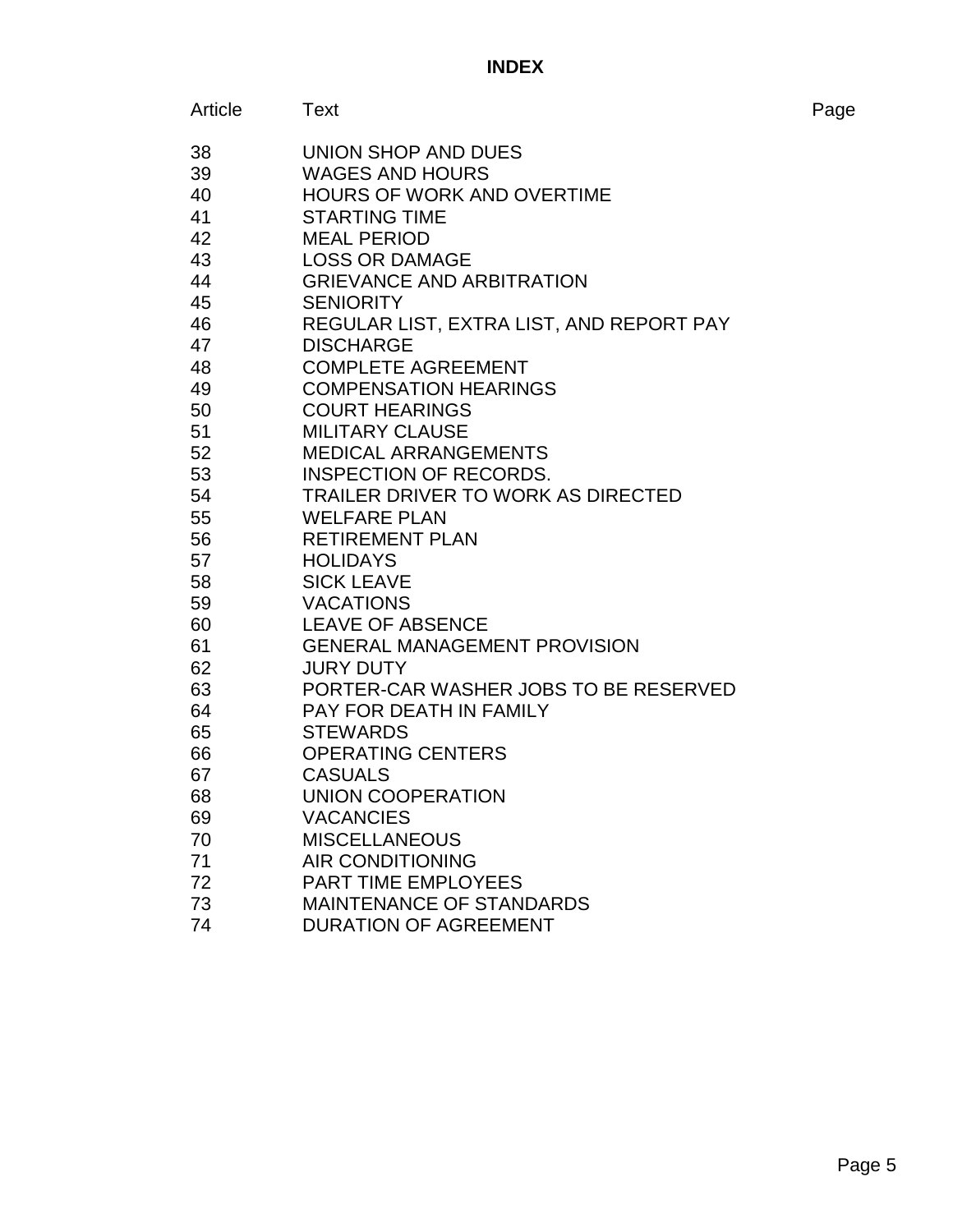This supplement to the National Master United Parcel Service Agreement shall apply to all United Parcel employees working in the classifications set forth in the wage schedule within the jurisdiction of Local 177. Except as provided here, the provisions of the National Master United Parcel Service Agreement shall prevail.

# **ARTICLE 38 UNION SHOP AND DUES**

#### **SECTION 1**

The Employer shall submit to the Secretary/Treasurer of the Local Union, on or before the  $15<sup>th</sup>$  of the month, with each dues remittance, a report, by center, listing all seniority employees alphabetically and the amount of dues, if any, deducted for each employee.

# **SECTION 2**

The Agency Clause does not apply in the jurisdiction of Local #177.

#### **SECTION 3**

The Company agrees to dismiss promptly from any job covered by this Agreement any worker for failure to tender regular Union initiation fees and dues or for any other reason of bad standing in the Union, which may from time to time be permitted by law as a cause of discharge; provided that the Company is officially notified by the Union by register mail to that effect.

#### **SECTION 4**

It is the responsibility of the Company to notify the Steward immediately when a new employee attains seniority. Under no circumstances will this notification go beyond five (5) days after seniority is attained.

#### **SECTION 5**

All employees hired to perform collective bargaining unit work shall pay Union dues in the same manner as seniority employees of the collective bargaining unit. Upon attaining seniority, an employee will be required to pay the local union initiation fees.

#### **ARTICLE 39 WAGES AND HOURS**

#### **SECTION 1 – WORK IN DIFFERENT CLASSIFICATIONS**

When an employee, during a working day, is assigned work of two or more classifications, the applicable wage rate will be applied to the time spent in each classification, except that an employee who works more than one hour in a higher rated classification as part of their daily work shall receive the higher rate for the entire day.

#### **SECTION 2**

An employee who becomes sick on the job will be paid for all time worked on that day. An employee who gets hurt on the job will be paid for the entire day. The Union agrees that abuses will be subject to the grievance procedure.

# **SECTION 3 – NIGHT DIFFERENTIAL**

Full time night workers, employed on or before September 15, 1976, shall receive a night differential on the following basis:

(a) A regular full time night worker shall be deemed to be one whose regularly scheduled hours begin at or after 1:00 P.M., or begin at or before 5:00 A.M.

 (b) Each regular full time night worker shall receive a night differential as listed below which shall be in addition to the regular hourly wage rate for that classification:

#### **Package**

| .680 |
|------|
| .690 |
| .720 |
| .670 |
| .670 |
| .720 |
| .690 |
|      |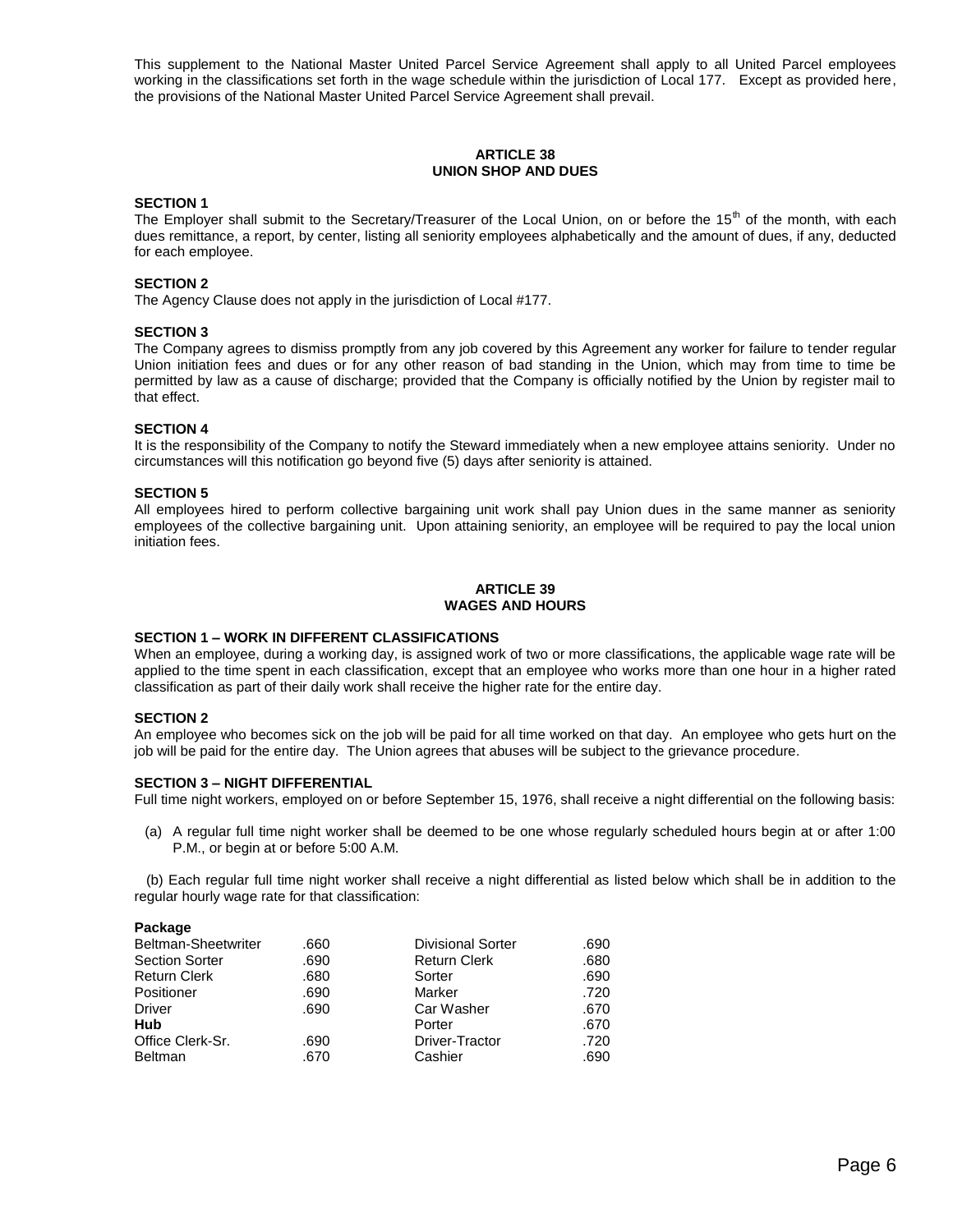# **STARTING RATES FOR NEW FULL TIME EMPLOYEES HIRED ON OR AFTER 8/1/13**

Notwithstanding any provision in this Supplement the progressions set forth in the National Master Agreement, Article 41, Section 2(c) and 3, will be controlling with regard to any employee entering a full-time job after August 1, 2013, covered by those Sections.

The progression for Employees entering a package car driving, feeder, or other full-time job (other than an air driver or a job covered by Article 41, Section 3 of the National Master UPS Agreement) after August 1, 2013 shall be as follows:

| Start                   | \$18.75         |
|-------------------------|-----------------|
| Seniority               | \$18.75         |
| Twelve (12) months      | \$19.50         |
| Twenty four (24) months | \$21.00         |
| Thirty six (36) months  | \$25.00         |
| Forty eight (48) months | <b>Top Rate</b> |

The "top rate" is the wage rate in the job classification in the applicable Supplement, Rider or Addendum then being paid, including the general wage increases and cost-of-living increases, if any, paid under the provisions of the 2013 - 2018 Agreement.

#### **Helpers:**

The starting rate for full time year round helpers shall be 50% of the prevailing package driver rate. After attaining seniority, a 10% increase will be added one (1) year from their employment date. An additional 5% will be added two (2) years from their employment date. Full time year round helpers shall receive the general wage increases as is outlined in Article 41, Section 1 of the UPS-National Master Agreement.

There will be a 15% cap applied for helpers in each building. This cap will not be applied between November 1 and January 10.

Peak season helpers hired between November 1 and January 10 shall receive the all other rate per hour for all hours worked as outlined in Article 22 Section 5 of the UPS-National Master Agreement.

No seniority package driver will be laid off as a direct result of the use of helpers in his or her building.

If no non-seniority package drivers are working in his or her building, the laid off employee may displace the junior helper working in his or her Center and shall be compensated at the laid off employees' prevailing rate of pay.

If no helpers are working in his or her center, he or she may displace the most junior helper in the building and will be paid at the helper's rate of pay.

Employees hired or transferred into the helper classification may request a transfer to another classification after one (1) year.

Full time helpers who were previous part time employees, who successfully transfer into full time package driving jobs, will receive top rate of the full time package driver classification.

Persons hired as helpers, who successfully transfer to full time package driving jobs, will receive the appropriate rate of pay based on their years of service.

#### **Full Time Combination Helpers:**

The starting rate for new combination full time helpers shall be 50% of the prevailing package driver rate. After attaining Seniority, a 10 % increase will be added one (1) year from their employment date. An additional 5% will be added two (2) years from their employment.

The new full time combination job will consist of any combination of pre-load, hub or local sort work and driver helper.

The inside portion of these jobs will be paid pursuant to Article 22 of the National Master Agreement.

Each center will be allowed a maximum of three (3) combination helpers per center.

The intent of these combination helpers is not to be used as a subterfuge to deny package drivers overtime.

No seniority package driver will be laid off as a direct result of the use of combination helpers in his or her building.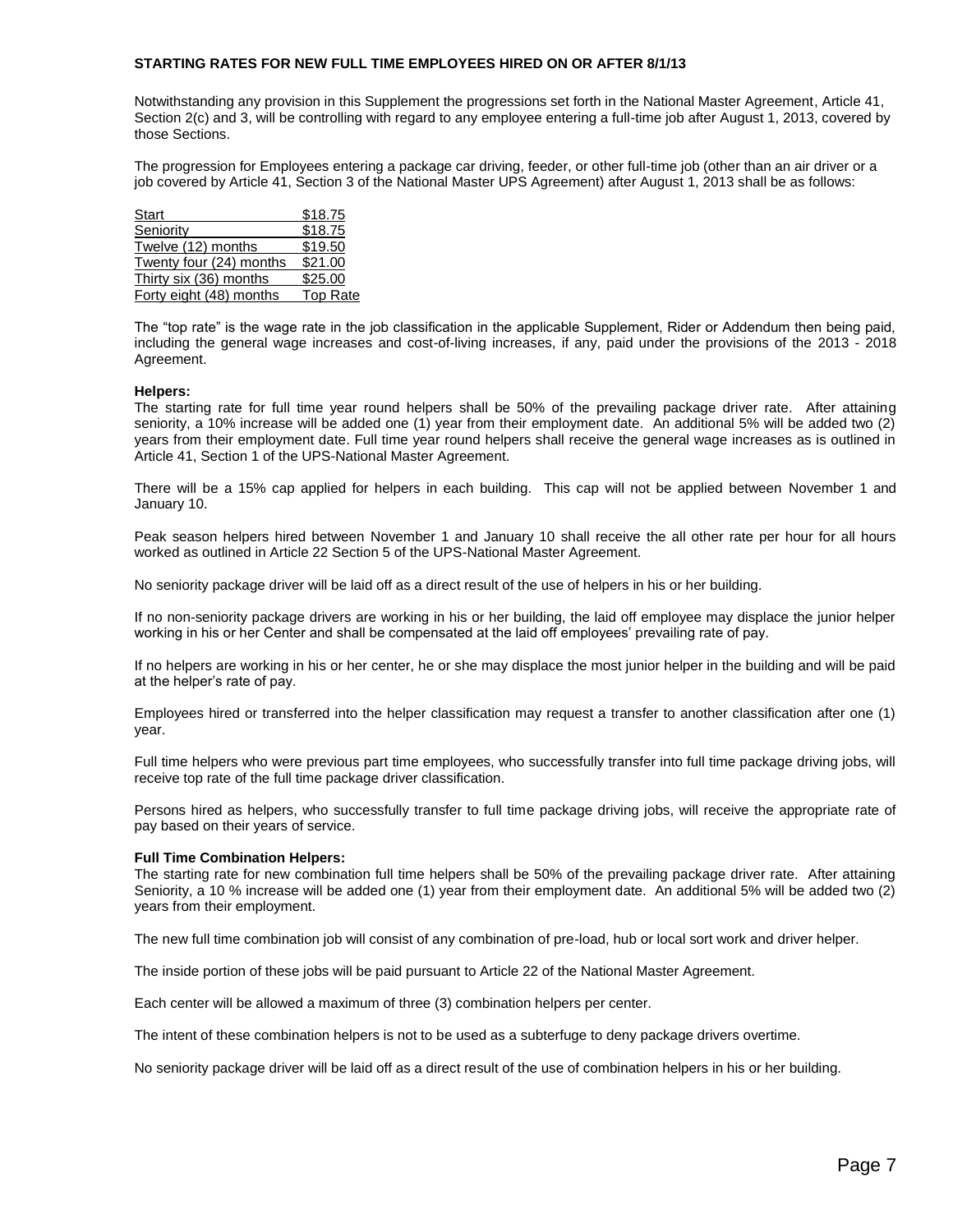# **Tractor Drivers:**

Tractor Drivers pulling any combination of equipment, i.e. double trailers, single trailer with a dolly, or a dolly will be paid eighty five cents (.85) per hour over the prevailing tractor driver rate for all hours worked. Tractor Drivers pulling double 40's will be paid seventy-five cents (.75) per hour over the prevailing tractor driver rate for all hours worked. Tractor drivers pulling triples will be paid eighty cents (.80) over the prevailing tractor driver rate for all hours worked.

Tractor drivers who pull double or triple trailers a minimum of one hundred (100) days during the twelve (12) months immediately preceding their scheduled vacation shall receive the appropriate rate of pay for their vacation.

Tractor Drivers who bid jobs that are scheduled to pull doubles, or triples and who because of the operating needs of the Company have those doubles or triples removed from their jobs will have the option to stay with that job or elect to become a spare driver. Should the doubles return to the vacated job within 30 days the driver who vacated the job will have the right to return to that job.

|                                                             |        | <b>WAGE SCHEDULE</b> |        |                  |                  |
|-------------------------------------------------------------|--------|----------------------|--------|------------------|------------------|
|                                                             | 8/1/13 | 8/1/14               | 8/1/15 | 8/1/16<br>2/1/17 | 8/1/17<br>2/1/18 |
| <b>Classification</b>                                       |        |                      |        |                  |                  |
| Package Driver                                              | 32.87  | 33.27                | 33.67  | 33.77<br>34.17   | 34.37<br>34.87   |
|                                                             | 32.97  | 33.37                | 33.77  | 33.87            | 34.47            |
| <b>Tractor Driver</b>                                       |        |                      |        | 34.27            | 34.97            |
|                                                             |        |                      |        |                  |                  |
| Package                                                     | 32.37  | 32.77                | 33.17  | 33.27            | 33.87            |
| Beltman-Sheetwriter                                         |        |                      |        | 33.67            | 34.37            |
| <b>Return Clerk</b>                                         | 32.55  | 32.95                | 33.35  | 33.45<br>33.85   | 34.05<br>34.55   |
|                                                             | 32.65  | 33.05                | 33.45  | 33.55            | 34.15            |
| <b>Section Sorter</b>                                       |        |                      |        | 33.95            | 34.65            |
| Positioner                                                  | 32.72  | 33.12                | 33.52  | 33.62<br>34.02   | 34.22<br>34.72   |
|                                                             |        |                      |        |                  |                  |
| Hub                                                         |        |                      |        |                  |                  |
|                                                             | 32.70  | 33.10                | 33.50  | 33.60            | 34.20            |
| Office Clerk, Sr.                                           | 32.52  | 32.92                | 33.32  | 34.00<br>33.42   | 34.70<br>34.02   |
| <b>Beltman</b>                                              |        |                      |        | 33.82            | 34.52            |
|                                                             | 32.65  | 33.05                | 33.45  | 33.55            | 34.15            |
| <b>Divisional Sorter</b>                                    | 33.55  | 33.95                | 34.35  | 33.95<br>34.45   | 34.65<br>35.05   |
| <b>Return Clerk</b>                                         |        |                      |        | 34.85            | 35.55            |
|                                                             | 32.72  | 33.12                | 33.52  | 33.62            | 34.22            |
| Sorter                                                      | 32.97  | 33.37                | 33.77  | 34.02<br>33.87   | 34.72<br>34.47   |
| Marker                                                      |        |                      |        | 34.27            | 34.97            |
|                                                             | 32.52  | 32.92                | 33.32  | 33.42            | 34.02            |
| Car Washer                                                  | 32.47  | 32.87                | 33.27  | 33.82<br>33.37   | 34.52<br>33.97   |
| Porter                                                      |        |                      |        | 33.77            | 34.47            |
| Clerk, Washers Porters                                      |        |                      |        |                  |                  |
|                                                             | 31.40  | 31.80                | 32.20  | 32.30            | 32.90            |
| Hired after 9/15/76                                         |        |                      |        | 32.70            | 33.40            |
| Part Time Employees                                         | 31.70  | 32.40                | 33.10  | 33.50            | 34.40            |
| Hired before 7/1/79                                         |        |                      |        | 33.90            | 34.90            |
|                                                             |        |                      |        |                  |                  |
| Part Time Employees                                         |        |                      |        |                  |                  |
| Hired after 7/1/79                                          | 30.70  | 31.40                | 32.10  | 32.50<br>32.90   | 33.40<br>33.90   |
|                                                             |        |                      |        |                  |                  |
| Part Time Employees hired after 5/1/82 and prior to 9/4/84. |        |                      |        |                  |                  |
| Sorters and Preloaders                                      | 30.73  | 31.43                | 32.13  | 32.53            | 33.43            |
|                                                             |        |                      |        | 32.93            | 33.93            |
| All Others                                                  | 29.73  | 30.43                | 31.13  | 31.53            | 32.43            |
|                                                             |        |                      |        | 31.93            | 32.93            |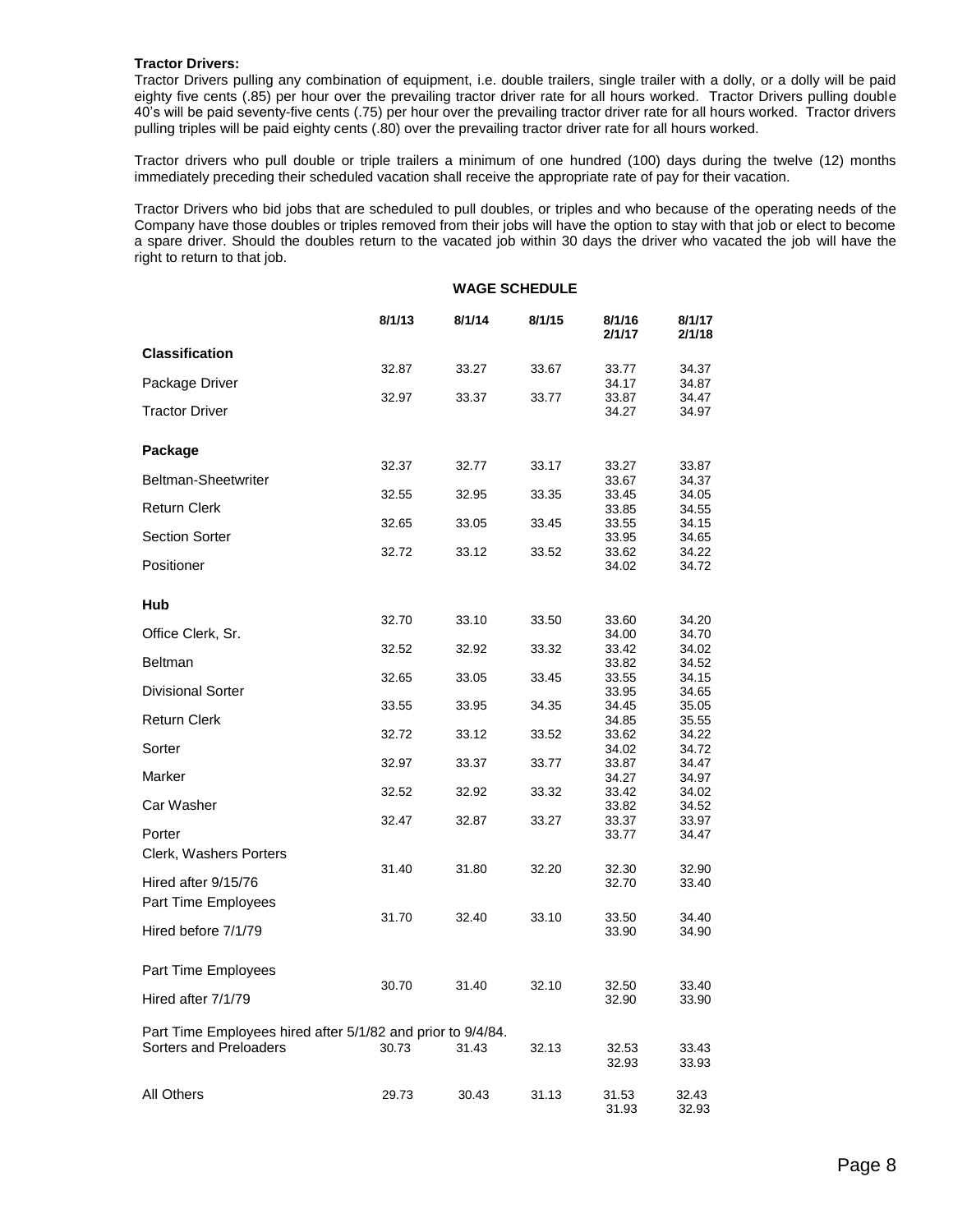(1) Part time employees hired on or after 9/4/84 and receiving \$19.49 per hour (Preloader-Sorter) and \$18.49 per hour (All Others) on 7/31/02:

| 8/1/13 | Preloader-Sorter<br>30.43 | All Others<br>29.43 |
|--------|---------------------------|---------------------|
| 8/1/14 | 31.13                     | 30.13               |
| 8/1/15 | 31.83                     | 30.83               |
| 8/1/16 | 32.23                     | 31.23               |
| 2/1/17 | 32.63                     | 31.63               |
| 8/1/17 | 33.13                     | 32.13               |
| 2/1/18 | 33.63                     | 32.63               |

(2) Part time employees hired on or after 9/4/84 and receiving \$19.19 per hour (Preloader-Sorter) and \$18.19 per hour (All Others) on 7/31/02:

| 8/1/13                               | Preloader-Sorter<br>30.13        | All Others<br>29.13              |
|--------------------------------------|----------------------------------|----------------------------------|
| 8/1/14                               | 30.83                            | 29.83                            |
| 8/1/15                               | 31.53                            | 30.53                            |
| 8/1/16<br>2/1/17<br>8/1/17<br>2/1/18 | 31.93<br>32.33<br>32.83<br>33.33 | 30.93<br>31.33<br>31.83<br>32.33 |

(3) Part time employees hired on or after 9/4/84 and receiving \$18.69 per hour (Preloader-Sorter) and \$17.69 per hour (All Others) on 7/31/02:

| 8/1/13                     | Preloader-Sorter<br>29.63 | All Others<br>28.63     |  |
|----------------------------|---------------------------|-------------------------|--|
| 8/1/14                     | 30.33                     | 29.33                   |  |
| 8/1/15                     | 31.03                     | 30.03                   |  |
| 8/1/16<br>2/1/17<br>8/1/17 | 31.43<br>31.83<br>32.33   | 30.43<br>30.83<br>31.33 |  |
| 2/1/18                     | 32.83                     | 31.83                   |  |

(4) All part-time employees who have attained seniority as of August 1, 2013 will receive the following general wage increases for each contract year. In the first three (3) years of the contract, the increase will be effective on August 1st. In 2016 and 2017, the increase shall be paid in two (2) equal installments. The first half of the increase shall become effective on August 1 of the specified year. The second half of the increase shall become effective on February 1 of the following calendar year. The total wage increase for each year will be as follows:

| (.70)  |
|--------|
| (.70)  |
| (.70)  |
| (.80)  |
| (1.00) |
|        |

Part-time employees still in progression on August 1, 2013 shall receive the above contractual increases and will be paid no less than what they are entitled to in accordance with the wage schedules below. The progression set forth below shall be applied effective August 1, 2013.

All part-time employees, who are hired or reach seniority after August 1, 2013, will be paid according to the following wage schedules:

|                                  | Preloader-Sorter | Other |
|----------------------------------|------------------|-------|
| Start                            | 11.00            | 10.00 |
| Seniority Date plus one (1) year | 11.50            | 10.50 |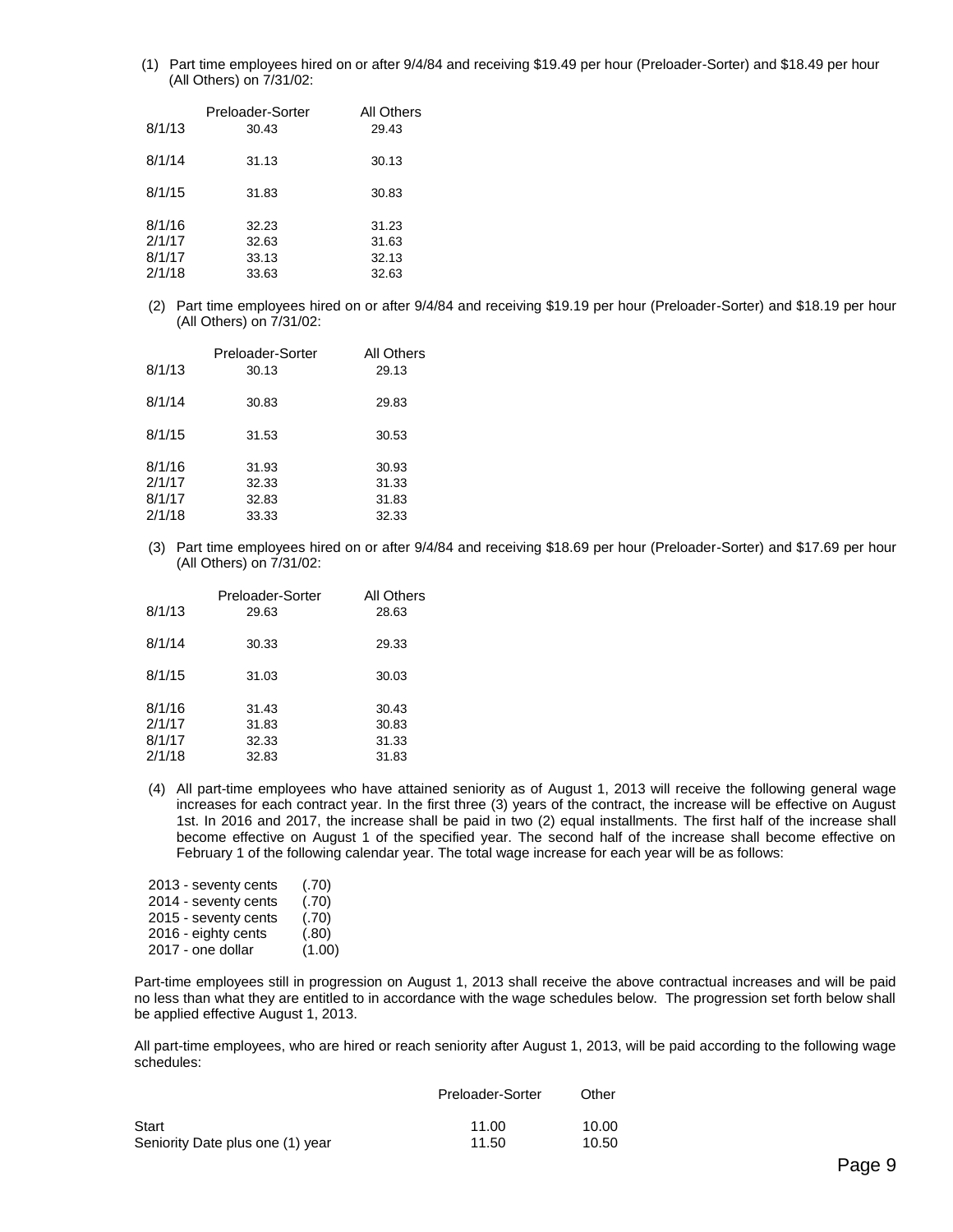| Seniority Date plus two (2) years   | 12.00 | 11.00 |
|-------------------------------------|-------|-------|
| Seniority Date plus three (3) years | 13.00 | 12.00 |
| Seniority Date plus four (4) years  | 13.50 | 12.50 |

Employees working high volume direct or low volume direct shall receive the preloader/sorter rates.

# **COST OF LIVING ALLOWANCE**

See Article 33 of the National Master Teamster – United Parcel Service Agreement.

# **ARTICLE 40 HOURS OF WORK AND OVERTIME**

# **SECTION 1**

The basic work week for all regular full time employees should be forty (40) hours per week consisting of eight (8) hours per day, five (5) days per week, employees may be required by the Company to work overtime and, in such event, shall be entitled to overtime pay at a rate of time and one-half for work performed on any day in excess of eight (8) hours of actual working time. Any employee who is assigned to full time work shall be afforded an opportunity to earn not less than eight (8) hours of pay per day.

#### **SECTION 2**

- (a) The Company will maintain its present practice of a Monday through Friday workweek, except as required by the operating needs of the Company. Any change of the workweek will not be made for a one-week or two-week period only.
- (b) Day off schedules for all Employees shall be posted by Thursday of the preceding week for all classifications.

#### **SECTION 3**

Any full time employee who works on their scheduled day off and is also available for work on each of their regularly scheduled five (5) days (except for absence due to legitimate good cause) shall receive overtime pay at the rate of time and one-half for all work on such scheduled day off, but in the event they are absent on any of the regularly scheduled five (5) days without legitimate good cause, they shall receive no overtime pay for work on their scheduled day off.

Employees who are scheduled to work on Sunday as part of their regular scheduled work week will be paid at double the regular straight time rate of pay for their seventh  $(7<sup>th</sup>)$  work day.

#### **SECTION 4 – OVERTIME**

- (a) It is the policy of the Company to avoid dispatching employees with excessive overtime whenever possible.
- (b) Where an outside employee feels he or she is being dispatched with excessive overtime on a regular basis, he or she shall file a complaint the Shop Steward who shall in turn bring the matter to the attention of the Company. The Company agrees to investigate the claim promptly and take such corrective measures as may be indicated.
- (c) In the event inside employees, in any center or hub, assert that excessive overtime is being required on a regular basis, the matter shall be brought to the attention of the Union who shall raise the question with the Company. The Company will investigate the claim promptly and take such corrective measures as may be indicated.
- (d) In the event any matter referred to in (b) or (c) above is not resolved as aforesaid, it shall be referred to the Grievance Procedure in accordance with Article 44.
- (e) It is the policy of the Company to cooperate with an employee who desires to be relieved from overtime for bona fide personal reasons, subject to the understanding that such employee will complete his or her assignment, and subject to the provisions below. Any employee who desires to be relieved from overtime on a particular day or days (but in no event more than one week) shall submit a request in writing at least 24 hours in advance. This request will be processed by both the Center Manager and the Shop Steward, provided that no more than one employee in any Center shall be granted such request at any one time. Such request shall not be submitted during the months of November and December. With Respect to requests for Relief of Overtime on a Daily Basis, past practice shall prevail.

#### **SECTION 5**

(a) Work performed by employees before their scheduled starting time or after their scheduled finishing time shall be paid for at the rate of one and one-half times their regular straight time rate of pay, it being understood nevertheless, that an employee receiving overtime pay for work prior to their scheduled starting time shall receive only their regular straight time rate of pay for all work performed in the eight (8) hours following their regular scheduled starting time.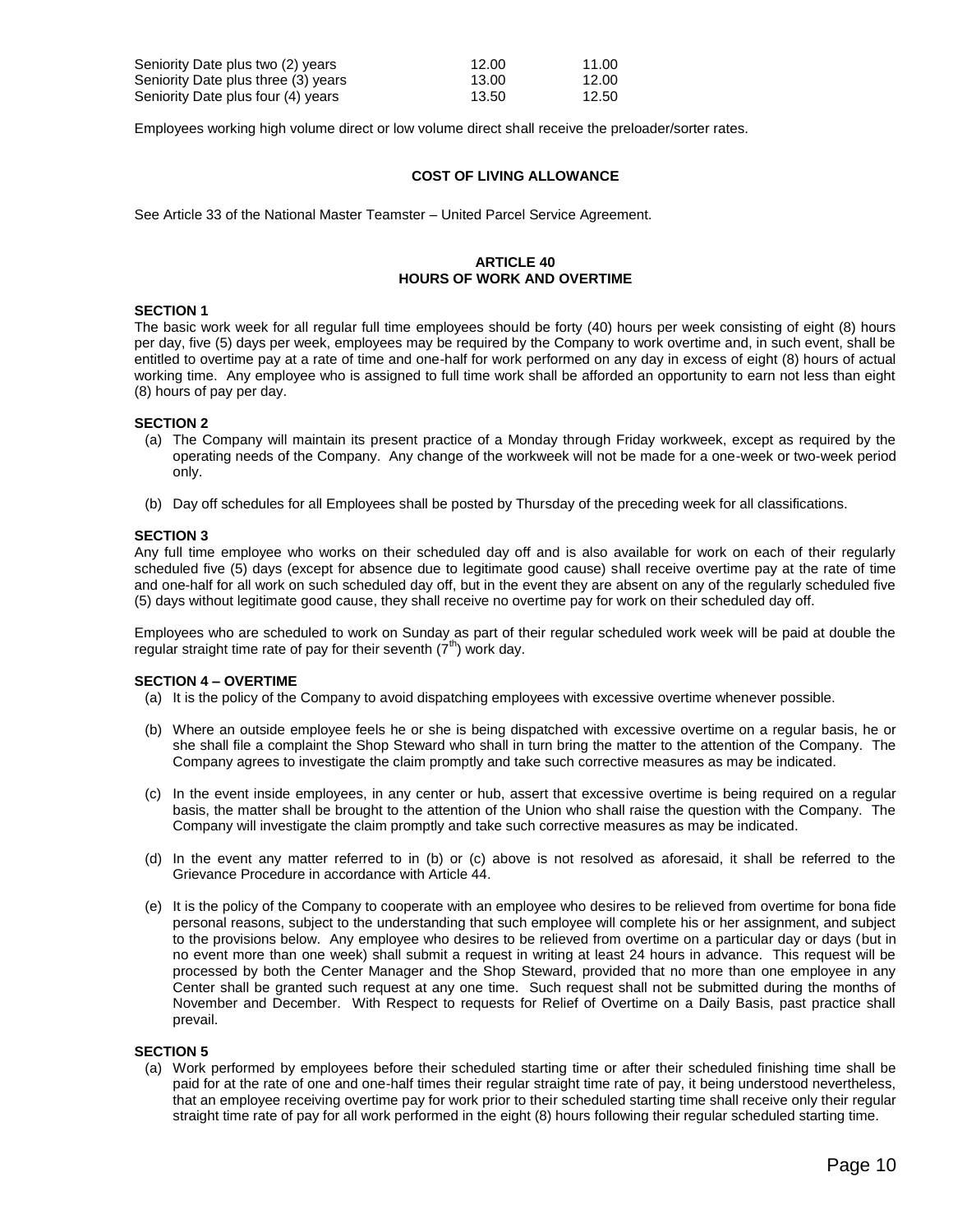(b) Package drivers who complete their assigned work and return to the center in less than eight (8) hours and are redispatched with extra work shall be paid at the overtime rate from the time they complete their original assignment. This shall not apply to drivers whose planned day includes being available to cover extra work in the afternoon.

# **SECTION 6**

- (a) In addition to the eight (8) hours pay at regular straight time rate which will be paid to all full time Employees for the holidays specified in Article 57 of this Agreement, those employees who work on such holidays shall, in addition, be paid at double the regular straight time rate except where the regular schedule of work extends into holiday hours.
- (b) Pay at double the regular straight time rate shall be paid for off schedule Sunday work and for overtime work on Sundays where the regular schedule of work extends into Sunday hours. This will not apply to the overtime rate during the period between Thanksgiving and Christmas when the overtime rate shall be one and one-half times the regular straight time rate. The Company will, in good faith, hold to a minimum the overtime hours of employees whose regular schedule of work extends into Sunday or holiday hours. Any employee except package drivers and helpers who attain seniority after July 31, 1987 may be scheduled to work on Sunday at their regular straight time rate of pay. It is understood employees scheduled to work on Sunday, their workweek will be five (5) consecutive days, Sunday through Thursday.
- (c) No full time employee who attains seniority prior to August 1, 1987 shall be scheduled to work on a Sunday or on any of the holidays specified in this Agreement, but this provision shall not apply to employees whose regular schedule of work extends into Sunday or Holiday Hours.
- (d) Pyramiding of overtime. It is mutually understood and agreed that the overtime provisions of this Agreement cover all overtime payments to which an employee is entitled whether by Agreement or statute or both. There shall not be any pyramiding of overtime.

# **SECTION 7 – SUPERVISORS WORKING**

- (a) The work of Supervisors will not include assignment to work normally performed by employees of the bargaining unit except for training or demonstration. "Training or demonstration" shall not be used as a subterfuge for the performing of any bargaining unit work. Any claimed abuses will be referred to the grievance procedure.
- (b) Day off people will be called in seniority order in the center where the need occurs. Then, all people living within a reasonable distance (one hour ride) to any center other than their own and interested in working on their day off, will submit their names and telephone numbers to the Shop Steward and the Center Manager. The Manager then will make a list of these people, in seniority order, and exhaust this list before using a Supervisor.
- (c) In the event of a supervisor working grievance having been paid and in the event of subsequent violations of the same identified supervisor performing bargaining unit work, the following steps will be applied:
	- (1) For the second violation the Division Manager and the District Labor Relations Manager will be notified and the affected employee will be paid two (2) hours or the actual hours worked, whichever is greater at double time the affected employee's rate of pay.
	- (2) For a third violation the matter will be taken up with the Region Labor Relations Manager and the Local Union. The affected employee will be paid four (4) hours or the actual hours worked, whichever is greater at double time the employee's rate of pay.

#### **ARTICLE 41 STARTING TIMES**

# **SECTION 1**

The Company shall fix the starting time for employees, which shall remain constant during any particular week, but which may be changed from week to week. The Company may elect to have Package Drivers start twenty (20) minutes or less prior to the weekly posted start time. This provision will be limited to one day per work week. Drivers shall receive the straight time rate of pay for such time. From the first Monday after Thanksgiving through the Monday before Christmas, package car drivers may be offered on a voluntary basis and in seniority order an early start time opportunity exceeding the twenty (20) minutes listed above. All drivers accepting the opportunity will be paid at the straight time rate of pay for the early start. This shall not apply to drivers who are asked or called in for extra work. It is mutually agreed that this provision will not be used as a subterfuge to deny any driver the opportunity to the above language.

The fixed starting time shall not apply to employees who are scheduled to work on Sunday at their regular straight time rate of pay but will remain constant for the remainder of the regular schedule work week.

#### **SECTION 2**

No restriction as to starting time shall be applied to central relief people, but the Company shall identify such relief people to the Union and the Shop Steward.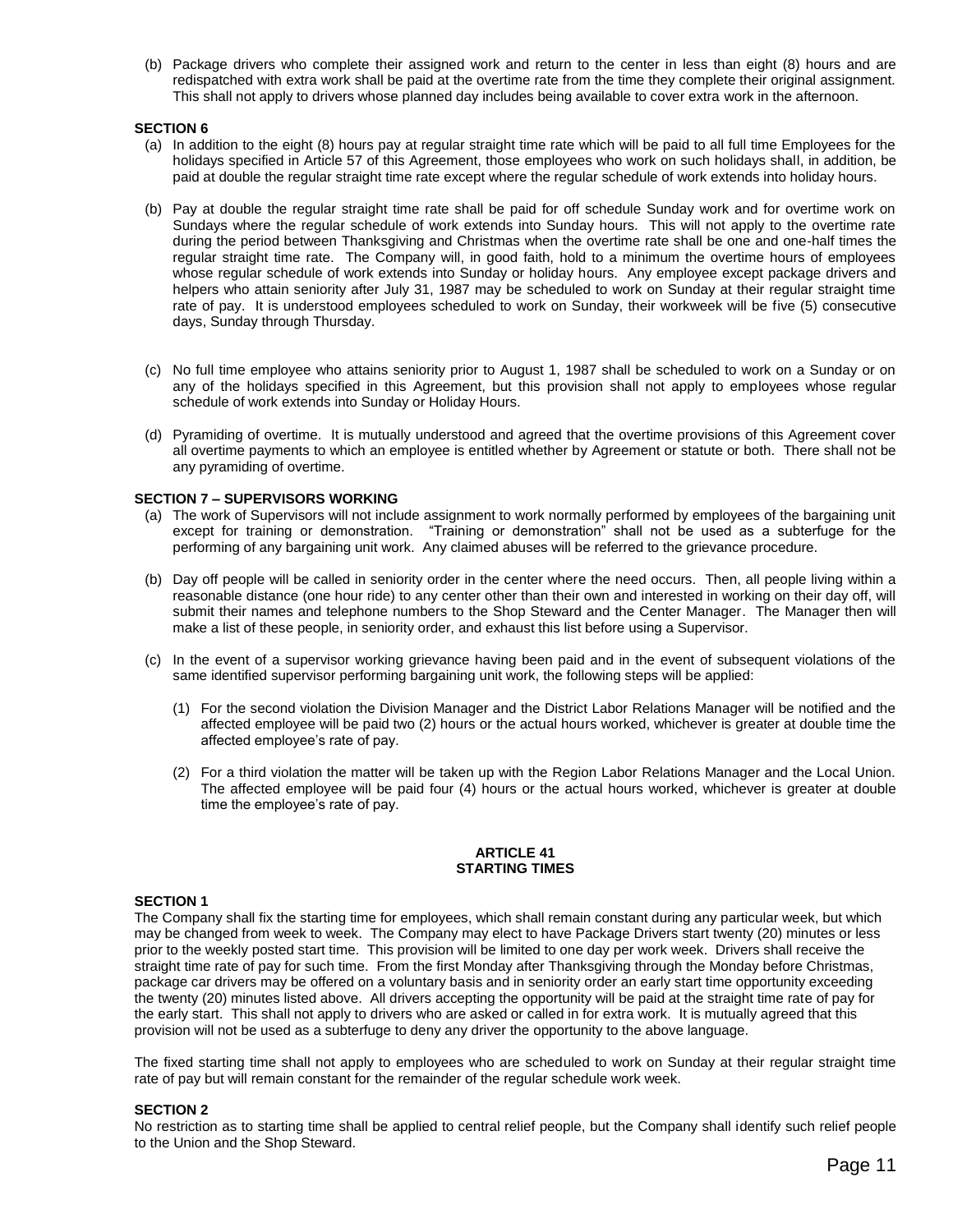The choice of starting times shall be on a seniority basis.

#### **SECTION 4 – PAY FROM STARTING TIME**

Seniority employees who are called in on day off or from lay off shall be paid from regular starting time. This shall not apply in cases where abuses have been called to the attention of the Union by the Company.

# **SECTION 5**

Before changing the weekly scheduled starting time of any package driver more than one-half hour beyond 8:30 A.M. or more than one hour regardless of the time, the Company shall notify the Union of said change and, upon the prompt request of the Union, will discuss the matter with the Union prior to said change. In the event the change is made without Agreement from the Union, the Union may grieve the issue of whether the change was arbitrary or unreasonable.

#### **SECTION 6**

In the event of a starting time change of more than one (1) hour or a new starting time, full time inside employees may select the new full time starting time within their classification, by building or by center whichever is applicable, in seniority order if qualified to perform the work.

# **ARTICLE 42 MEAL PERIOD**

#### **SECTION 1**

- (a) A driver will be allowed twenty (20) minutes for breakfast and forty (40) minutes for lunch for each day worked. This time will not be counted as time worked by such driver. The time for breakfast must be taken within the first hour after leaving the center in the morning. The time for lunch must be taken and completed within the hours of 12:00 and 3:00 P.M.
- (b) After the completion of eight and one-half (8 ½) hours of work all drivers shall receive fifteen (15) minutes additional pay. This shall not apply to drivers who attain seniority after July 31, 1987. Those drivers attaining seniority after July 31, 1987 and hired on or before July 31, 2002 shall, after the completion of eight (8) hours of work, receive an additional ten (10) minutes of pay at the straight time rate.
- (c) Feeder drivers shall be scheduled for one hour eating time to be started not sooner than three (3) and not later than five (5) hours after scheduled starting time.
- (d) There shall be no work done during any of the above meal periods.
- (e) The specific time taken for each meal period shall be marked on the time card immediately at the start of such period. The Company agrees that they will not harass employees during the meal period.
- (f) Mileage drivers may elect to forego their lunch period provided there is no delay at their turn around. Drivers electing not to take their lunch must notify the appropriate management person.

#### **SECTION 2**

- (a) For inside employees, the Company shall allow one (1) hour eating time to be started not sooner than three (3) and not later than five (5) hours of work, except that any employee who requests an eating period either earlier than three (3) hours or later than five (5) hours will be permitted to have their lunch period at such time subject to the consent of the Company. The Company may, with the consent of the Union, schedule inside employees for less than one (1) hour lunch, but in no case less than thirty (30) minutes.
- (b) All regular full time inside employees will be allowed two (2) fifteen (15) minute coffee periods each work day, the time for which will be set by mutual Agreement of the Company and the Union.

#### **ARTICLE 43 LOSS OR DAMAGE**

See Article 10 of National Master Teamster – United Parcel Agreement.

#### **ARTICLE 44 GRIEVANCE AND ARBITRATION**

The parties agree that the Local Parcel Grievance Procedure referred to in Article 7, of the National Master United Parcel Service Agreement shall be as follows:

#### **SECTION 1**

Employees shall have the Shop Steward present on any grievance.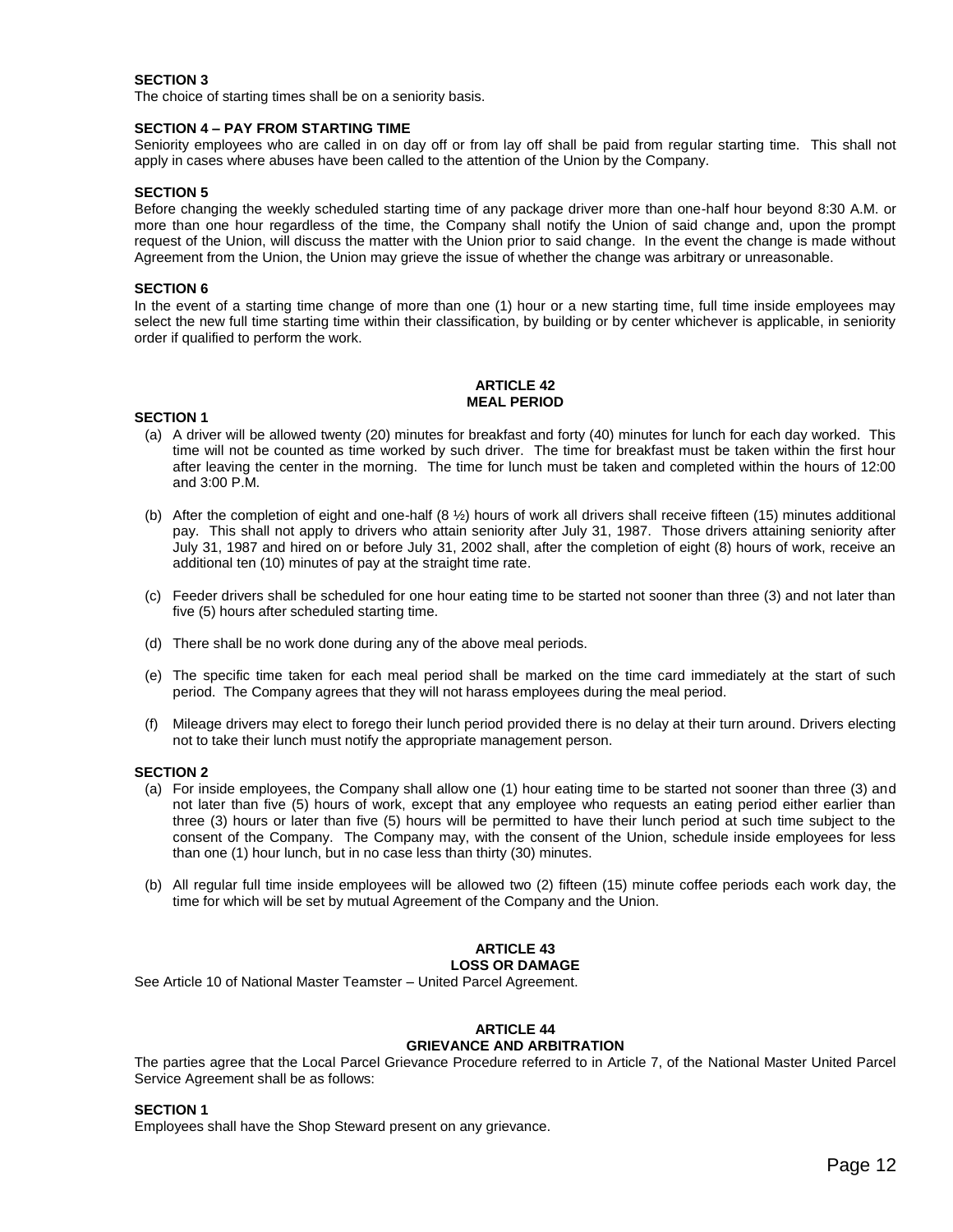#### **SECTION 2 – GRIEVANCES**

A grievance is hereby jointly defined to be any controversy, complaint, misunderstanding or dispute arising as to interpretation, application or observance of any of the provisions of this Agreement.

Grievance procedures may be invoked only by authorized Union representatives.

In the event of a grievance, it shall be handled in the following manner:

- (a) The employee shall report it to his or her Shop Steward in writing within five (5) working days. The Steward shall attempt to adjust the matter with the Supervisor within forty-eight (48) hours.
- (b) Failing to agree, the Shop Steward shall promptly report the matter to the Union which shall submit it in writing and attempt to adjust the same with the Employer within five (5) days.
- (c) If the parties fail to reach a decision or agree upon a settlement in the matter, it shall be submitted in writing within ten (10) working days, unless otherwise mutually agreed to.
- (d) The appropriate Local Parcel Grievance Procedure as set forth in this Supplement, if it is a grievance relating to the Supplemental Agreement or a matter not relating to the interpretation of the National Master United Parcel Service Agreement or appeal from discharge or suspension.

Any grievance settlement not paid within ten (10) working days of the settlement shall entitle the grievant(s) to a penalty payment. Such penalty payment will be equal to one half (1/2) of his/her daily guarantee at his/her regular hourly rate. The ten (10) working day period shall begin to run when the Labor Department representative agrees to the settlement, or is notified by the Union or management team of the settlement. The Union will notify the Company of a grievant settlement with an agreed to standardized form. The Employer shall pay a maximum of one penalty payment for a multi-grievant grievance.

# **SECTION 3**

All questions of interpretation arising under the provisions of the National Master United Parcel Service Agreement shall be resolved in the manner described in Article 8 of the National Grievance Procedure in the National Master United Parcel Service Agreement.

# **SECTION 4**

It is agreed that the Company and the Union will abide by the Rules of Procedure adopted by the National Grievance Committee.

#### **SECTION 5**

Grievances to be heard under the Local Grievance Procedure will be referred to arbitration.

# **SECTION 6 – ARBITRATION**

If any grievances or disputes cannot be satisfactorily settled by the parties, then the grievance may be submitted to an arbitrator from an agreed-upon list of arbitrators by either or both parties. It is agreed that the arbitrator is empowered to hear and decide a case even if only one of the parties submits to arbitration, or, if one of the parties fails to appear at the hearing or to present evidence. The arbitrator shall have the authority to apply the provisions of this Agreement, and to render a decision on any grievance coming before him, but shall not have the authority to amend or modify this Agreement or establish new terms and conditions under this Agreement. The cost of arbitration shall be shared equally by the parties. The decision of the arbitrator shall be final and binding on the parties and employees involved. In the event that the losing party fails to abide by the arbitrator's decision, or that either party refuses to submit to his jurisdiction, the other party shall have the right to take all legal or economic recourse. All costs in connection with the filing of late postponements and or withdrawals of scheduled Arbitration hearings shall be borne by the party requesting the cancellation or withdrawal. Arbitrator fees shall be paid as per past practice

# **SECTION 7 – NO STRIKES – NO LOCKOUTS**

The Union and the Employer agree that there shall be no strike, picketing, lockout, tie-up, or legal proceedings without first using all possible means of settlement, as provided for in this Agreement or any Supplement hereto, of any controversy which might arise under this Agreement. The parties further agree that the words "legal proceedings" as used in this paragraph shall not be construed to prohibit the Union or the Employer from going to court of proper jurisdiction for an injunction against the other for breach of the no-strike, no lock-out, no tie-up, no picketing promises made herein.

#### **SECTION 8 – APPROVAL BY INTERNATIONAL BROTHERHOOD OF TEAMSTERS**

Before any strike or stoppage of work takes place over a grievance or interpretation arising out of this Supplement that cannot be settled in accordance with the grievance machinery as set out in this Agreement, there must be approval by the General President of the International Brotherhood of Teamsters or his duly authorized representative, with notice of such approval to be given to the Employer, in writing, prior to such a strike or stoppage of work. The granting of such approval by the International Brotherhood of Teamsters shall not impose any liability on the International Brotherhood of Teamsters.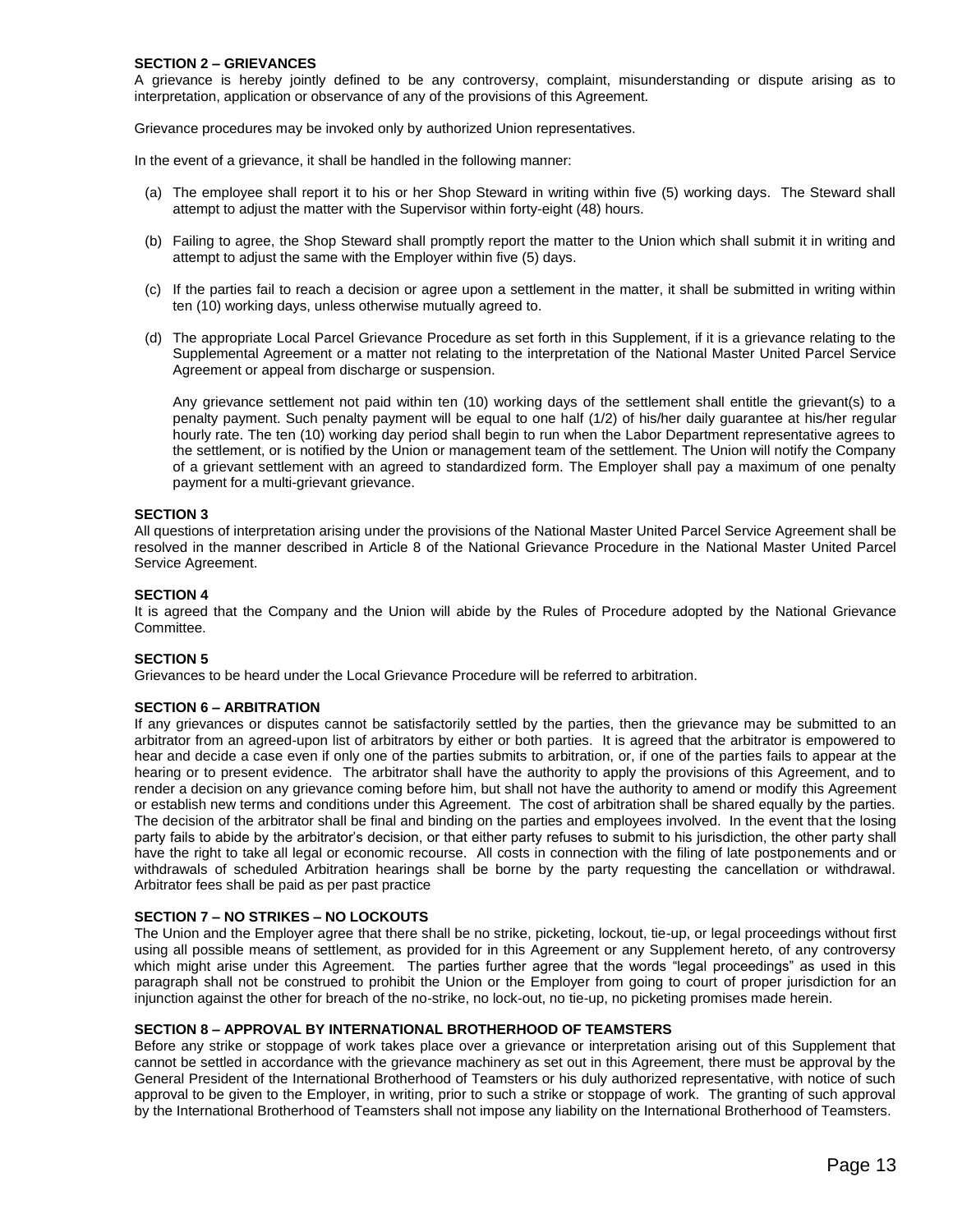# **SECTION 9 – ILLEGAL STRIKE**

It is further mutually agreed that the Local Union will, within two (2) weeks of the date of the signing of this Agreement, serve upon the Employer a written notice which notice will list the Union's authorized representatives who will deal with the Employer, make commitments for the Union generally and in particular have the sole authority to act for the Union in calling or instituting strikes or any stoppages of work in a case where a strike or stoppage is authorized under this Agreement, and the Union shall not be liable for any activities unless so authorized.

It is agreed that in all cases of unauthorized strike, slowdown, walkout, or any unauthorized cessation of work in violation of this Agreement, the Union shall not be liable for damages resulting from any unauthorized action of its members. While the Union shall promptly undertake every reasonable means to induce said employees to return to their jobs during such period of unauthorized stoppage **or** work mentioned above, it is specifically understood and agreed that the Employer shall have the sole and complete right to discharge any employee participating in any unauthorized strike, slowdown, walkout or any other cessation of work and such employee shall not be entitled to have any recourse to any other provision of this Agreement.

# **SECTION 10 – EXAMINATION OF RECORDS**

The Local Union Business Agent shall have the right to examine time sheets and any other records pertaining to the computation of compensation or fringe benefits of any employee whose pay is in dispute or records pertaining to a specific grievance.

# **SECTION 11 – HEALTH, WELFARE, AND PENSION CONTRIBUTIONS**

- (a) Notwithstanding anything herein contained, it is agreed that in the event the Company is delinquent at the end of a period in the payment of its contribution to the Health and Welfare or Pension Fund or Funds created under this Agreement, in accordance with the rules and regulations of the Trustees of such Funds, the employees or their representatives, after the proper official of the Local Union shall have given seventy-two (72) hours notice to the Company of such delinquency in Health and Welfare or Pension payments, shall have the right to take such action as they deem necessary until such delinquent payments are made and it is further agreed that in the event such action is taken, the Company shall be responsible to the employees for losses resulting therefrom.
- (b) It is mutually agreed that all monies due and owing under the Health and Welfare and Pension provisions of this Agreement shall be considered as wages and collectible as such.

#### **ARTICLE 45 SENIORITY**

#### **SECTION 1 – ACQUISITION OF SENIORITY**

(a) After thirty (30) days of work within a sixty (60) consecutive day period, not to include the orientation period which shall not last more than fifteen (15) working days, a new employee will acquire seniority and his seniority dates shall be the original date if his employment, provided, however, that the time worked in the free period shall not count towards the acquisition of seniority.

Newly hired employees attending orientation shall be paid the daily rate of fifty dollars (\$50.00) for full time employees and twenty-five dollars (\$25.00) for part time employees. Part time employees transferring to full time positions shall be paid eighty-eight dollars (\$88.00) per day for such orientation periods. Orientation periods shall be used for the expressed purpose of training and demonstration, any violations shall be subject to the Grievance Procedure. Upon qualifying in the new job assignment, current seniority employees shall be compensated the difference between the orientation rate and the applicable rate for the classification of work for time spent in orientation.

- (b) There shall be a free period beginning October 15<sup>th</sup> and ending January 10<sup>th</sup> in each year, during which no employee can qualify for seniority.
- (c) An employee who has been hired prior to October 15<sup>th</sup> and retained after January 10<sup>th</sup> or recalled within sixty (60) days after January 10<sup>th</sup> will retain credit for the number of days worked prior to October 15<sup>th</sup>. Those days retained will count towards the thirty (30) days worked in a sixty (60) consecutive day period commencing with the first day worked after January 10<sup>th</sup>.
- (d) If an employee is hired as a summer replacement worker and works the period between May 10<sup>th</sup> and September 30<sup>th</sup> and in addition works the free period from October 15<sup>th</sup> thru January 10<sup>th</sup> the following shall apply: Employees who have worked these two consecutive free periods and are recalled prior to April 1<sup>st</sup> will gain seniority. Those employees who are hired after April 1<sup>st</sup> shall be considered a newly hired employee. Such employees cannot be hired a second time as a vacation replacement worker or work in a second free period.

Any employee gaining seniority under the above provision shall have a seniority date identical to his or her first day worked excluding any time spent in orientation.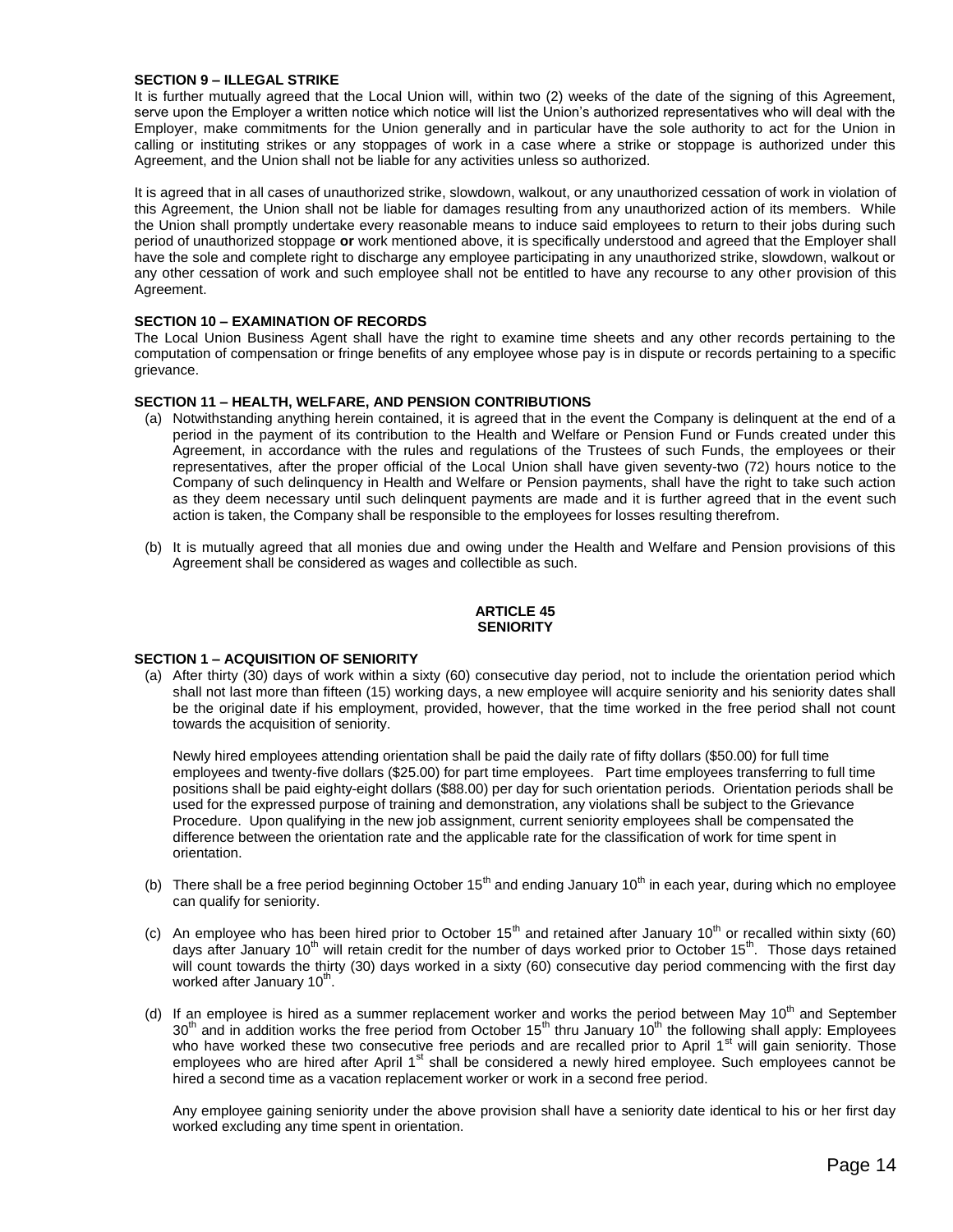(e) Any violation of the January  $10<sup>th</sup>$  cutoff by assigning free period employees package car or feeder driving work will result in the creation of a permanent full time position in the package or feeder classification to be filled and awarded per the applicable vacancy provisions of this supplement.

# **SECTION 2 – PACKAGE SENIORITY**

# **(a) Center Seniority.**

There shall be separate seniority lists for the inside employees of each package center and separate seniority lists for the outside employees of each package center. There shall be a separate seniority list for the package center clerical employees in the Local's jurisdiction; a separate seniority list for package center porters in the Local's jurisdiction and a separate seniority list for car washers in the Local's jurisdiction which separate seniority list shall be used for purposes of layoffs. For purposes of vacation, six (6) day work and job preference, the porters and car washers shall be on separate building seniority lists by classification. Clerks shall be on a center seniority list.

# **(b) Job Assignment.**

Assignment of work shall be made on the basis of seniority lists described in (a) above. A full time inside employee assigned to eight (8) continuous hours of work shall not be displaced from his assignment by a part time employee.

# **(c) 1. Job Preference.**

Drivers shall be given preference in their center, based on seniority, to a more desirable delivery area or to a permanent delivery split or to a permanent full time pick up area when a vacancy occurs. A permanent split is defined as a split or splits which has been in effect for three (3) months for at least three (3) days each week. With respect to the number of moves by driver's preference, past practice shall prevail, provided, however, that notwithstanding the past practice, drivers will be permitted the right to make a minimum of three (3) moves. Additional moves, if any, above three (3) shall be in accordance with past practice. In the event said area or split is not requested, the Center Manager will assign the work to the most junior driver in the center. The Company shall promptly and conspicuously post notice of any permanent vacancy. Such notice shall remain posted for a period of two (2) weeks. The Company will post for bid all assignments within two (2) weeks of being vacated. Upon completion of the two (2) week bid process, the senior employee will be assigned to the bid no later than five (5) working days. Failure to complete the above-mentioned procedure the District Labor Manager must fill the vacancy within five (5) working days. The above language shall not apply during the months of November and December. A driver shall have a thirty (30) day trial period before the permanent vacancy is awarded to him or her.

# 2. Training routes.

There shall be a maximum of three (3) training routes per center. Training routes shall be bid. A driver who bids a training route will become a split driver while a trainee is being trained.

# **(d) Change in Starting Time.**

Where the starting time of an area is changed, the regular driver, may elect to remain on the area. If the change is from an earlier start time to a later start time and driver elects not to go with the area, he or she may nevertheless claim the area back if it is changed to the original starting time within the thirty (30) working day period. Where a driver's area is changed from a later start time to an earlier start time, a more senior driver may displace the driver being changed. The area that becomes available as a result of this displacement shall be bid. Additional moves, if any, will be assigned by the Employer. There shall be a ten (10) day probationary period of the driver on the new area.

# **(e) Sixth day work.**

Day off people will be called in seniority order in the center where the need occurs. Then, all people living within a reasonable distance (one hour ride) to any center other than their own and interested in working on their day off, will submit their names and telephone numbers to the Shop Steward and the Center Manager. The Manager then will make a list of these people in seniority order and exhaust this list before using a Supervisor.

# **(f) Night Package Job Preference.**

When a permanent vacancy occurs in the night package operations, a senior employee shall be given an opportunity to select such assignment subject to the operating needs of the Company.

# **SECTION 3 – HUB SENIORITY**

# **(a) Seniority Lists**

- 1. There will be a separate seniority list for each of the following hubs: Meadowlands (Secaucus), Saddle Brook, Edison and Parsippany inside employees.
- 2. In the event a new hub is created within the jurisdiction of the Union, the hub inside employees in said facility shall have the right to transfer by classification to the new hub, on a seniority basis, subject to the operating needs of the Company.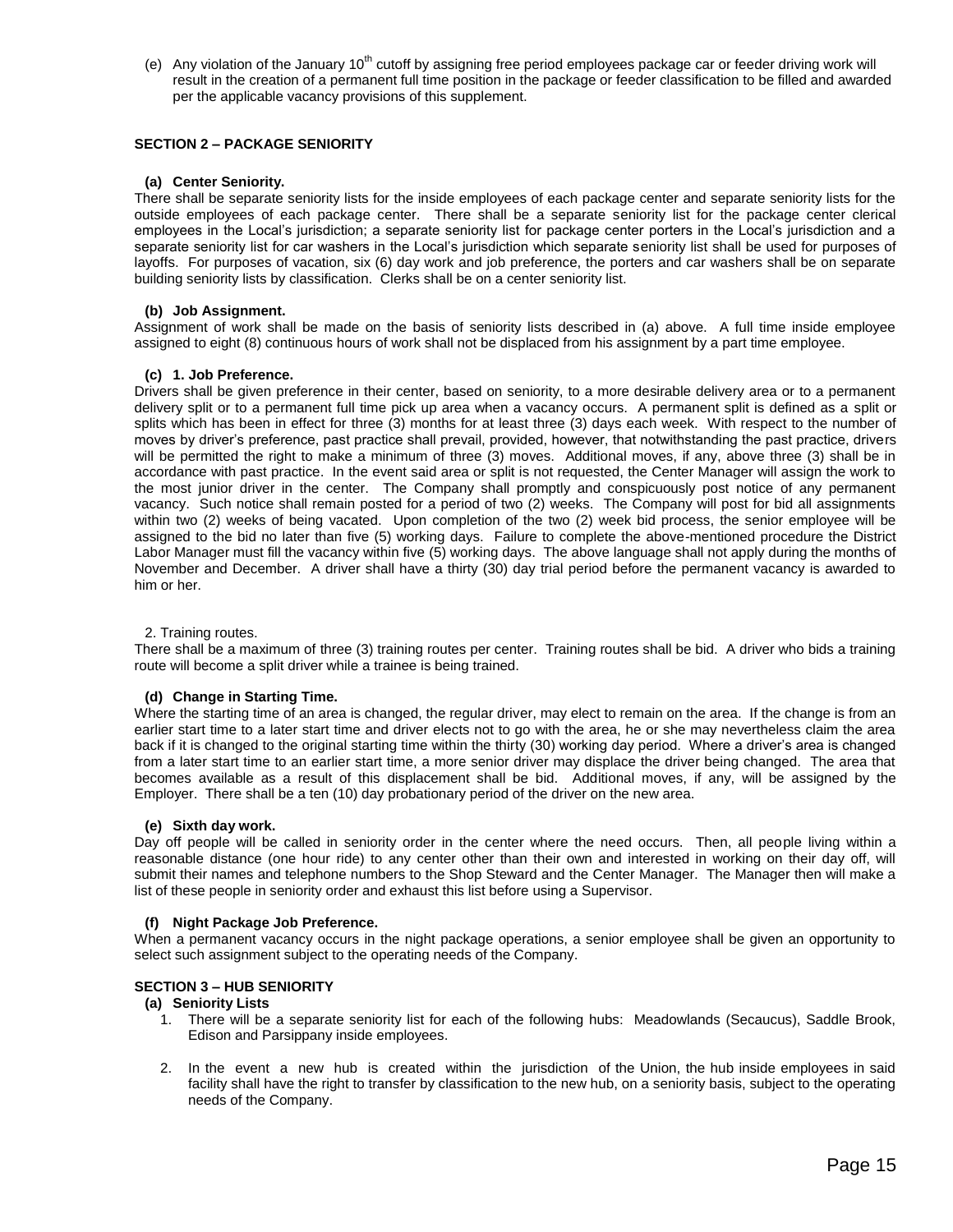# **(b) Hub Inside Job Preference**

Employees in each hub inside classification shall be given preference, based on seniority, to transfer to a more desirable starting time when a permanent job vacancy occurs or a new job is created in such classification. The Company will promptly and conspicuously post notice of such new job for a period of two (2) weeks and the applicable starting time. If, through a change of operations, the marker classification is eliminated in the Meadowlands Hub, the existing employees in that classification shall continue to receive the markers' rate of pay unless the employee voluntarily transfers.

In the event of any claimed abuses in the reassignment of hub inside employees within a classification from one work place to another in the course of a work day, the matter shall be referred to the Grievance Procedure in accordance with Article 44.

#### **(c) Trailer Driver**

- 1. (a) There shall be a separate seniority list for each of the following Districts:
	- A. Central
	- B. Metro
	- C. North

(b) There shall be two lists in each District:

- A. Company Seniority List
- B. Classification Seniority List

(c) Seniority. For the purpose of six (6) day work and job preferences, classification seniority shall prevail. For the purpose of layoff, and vacation selection, full time Company seniority shall prevail.

(d) Layoff. After five (5) consecutive days of layoff, the affected employee shall have the right to displace the most junior feeder driver within the jurisdiction of the Local.

- (e) Bidding.
- $1.$  Each year on or about February 1<sup>st</sup> there shall be bids for all feeder drivers. Bids will be posted for two weeks prior to the start of the bidding process. Feeder bids shall be selected by District and the selection of bids shall be by classification seniority. This bidding will be done off the job during the work week. The bidding process for each district will be completed in 10 business days or less.

Drivers who are scheduled to be on vacation during the bidding process must leave bid picks with the Shop Steward or Management. All other drivers on extended absences will be contacted by telephone for their bid selections. Drivers who refused to pick in a timely manner will be bypassed. The bypassing of a driver during the bidding process must be mutually agreed to by the Union and the Company.

If during the annual bidding process the Company abolishes a previously selected bid, after the annual bidding process is complete, using feeder seniority the affected driver(s) may displace any lower seniority driver within their District or elect to become a spare driver. Using the same principle of seniority each displaced driver(s) may utilized these options.

2. Vacations picks will be posted November 1<sup>st</sup> for a two week period. Vacation picks will begin November 15<sup>th</sup> and must be completed on or before December 25<sup>th</sup>. The vacation period extends from December 26 to the Saturday following Thanksgiving of the following year. Vacation selection will be done off the job during the work week.

Drivers who will be unavailable to make their vacation selections due to their driving assignments will be required to leave their vacation picks at the start of their work day. In addition, those drivers finishing work who will be eligible to pick vacation prior to their next scheduled start time will be required to leave their vacation picks with the Shop Steward or Management. All drivers who will be on vacation during the vacation selection process will be required to leave their vacation selections with the Shop Steward or Management prior to the start of their vacation. All other drivers on extended absences will be contacted by telephone for their vacation selections. Drivers who refused to pick in a timely manner or fail to leave picks will be bypassed until such time that they are willing to pick or have submitted their picks to Management or a Shop Steward. These drivers will be awarded their vacation weeks based upon the availability of weeks open at the time of their submission. The bypassing of a driver during the vacation selection process must be mutually agreed to by the Union and the Company.

Each week a percentage of the drivers eligible to pick will be required to do so within the allotted time. No less than 25% of the drivers eligible to pick will do so each week. Notification of what week a driver will be required to pick will be posted along with the vacation picks for the two week period prior to the beginning of the vacation selection process.

Where a new full time trailer driver's assignment is created and is in effect for more than twenty (20) working days or a vacancy occurs in an existing full time feeder assignment, drivers shall be given preference within the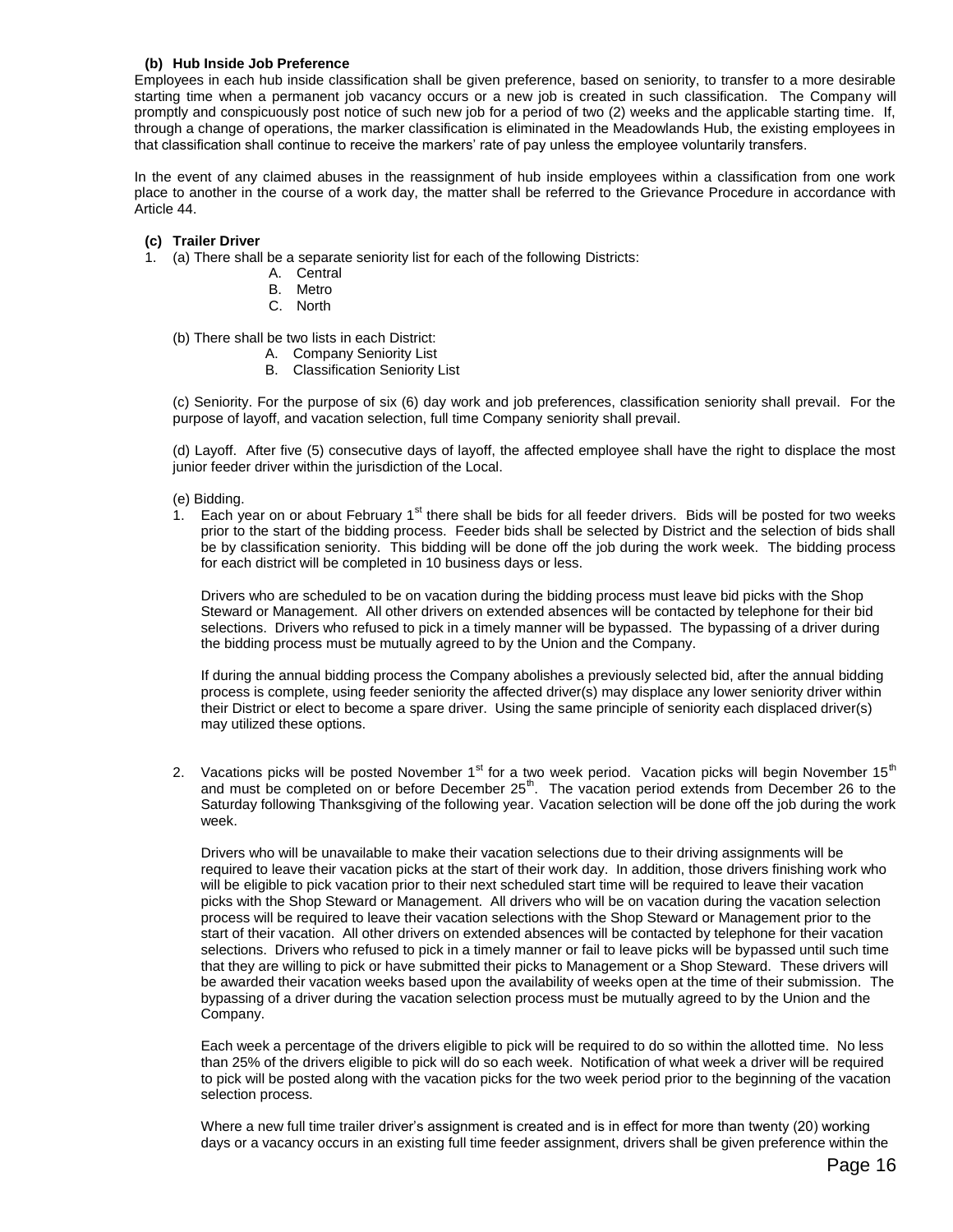District based on classification seniority to said assignment. In the event no driver in the District requests said assignment, the Company will assign the work. The Company shall promptly and conspicuously post notice of any permanent vacancy. Such notice shall remain posted for a period of two (2) weeks.

- (f) Transfer. Transfers within classifications may be requested to any District within the Local's jurisdiction and if approved, shall be granted by classification seniority.
- (g) Miscellaneous Feeders.
- 1. In the event a new District is created within the jurisdiction of the Union, trailer drivers in the existing Districts shall have the right to transfer to the new District within classification, on a seniority basis, subject to the operating needs of the Company.
- 2. In the event a new hub is created within the jurisdiction of the Union, the trailer drivers in said hub shall be on the same seniority list as the existing trailer drivers. Trailer drivers in the existing hub shall have the right to transfer to the hub, within classification, on a seniority basis, subject to the operating needs of the Company.
- 3. If a feeder job is abolished, or changed by fifty (50) percent or if the starting time is changed by more than one (1) hour, the driver may; stay with the job, or elect to become a spare, or exercise his/her feeder seniority to displace a junior driver within their district. This procedure is limited to five (5) displacements. The sixth move is to dovetail onto the spare list. This displacement option will not apply from November  $15<sup>th</sup>$  through December 25<sup>TH</sup>.

The shop steward will be actively involved in the displacement process as not to disrupt the employers operations. Each week, one (1) day before the weekly schedule is posted the Union will notify, in writing, the appropriate management representative of any bid reassignments.

- 4. If a trailer driver chooses to bid on a permanent vacant job, his or her job will then go up for bid only if he or she vacates a bid job.
- 5. If a run's switch point is changed more than twenty-five (25) miles or if the starting time of a run changes from the night differential rate to the day or vice versa, the driver (provided he or she has been on the run for at least thirty (30) working days at the time of the change) may utilize the options in number 3 above. If the driver has been on the run for less than thirty (30) working days, the run shall be rebid at the time of the change.
- 6. Runs which are put up for bid will be identified by starting time and switch points.
- 7. Spare drivers will be assigned in accordance with past practice, except assignment will be made by District.
- 8. The Company, whenever possible, will give one (1) week's notice of change of starting times or switch points on bid runs to the Shop Steward or the Union office.
- 9. Feeder vacation selection will be made by District.
- 10. The Company, whenever possible, will adhere to the drivers scheduled bid.

# **(d) Sixth Day Work**

- 1. Hub employees (inside and outside) who are interested in the sixth  $(6<sup>th</sup>)$  day work, will submit their names and telephone numbers to their Managers. Day off employees will be called in seniority order, by classification, provided there is no more than five (5) hours variance between his or her regular scheduled starting time and the starting time of the job to be filled and provided he or she has submitted their name and telephone number.
- 2. The sixth day employee will take the scheduled starting time of the job for which he or she is called.

# **SECTION 4 – GEOGRAPHIC TRANSFER PACKAGE**

- (a) Transfers, within classification, may be requested to any operating center or hub in the Local's jurisdiction and if approved shall be granted in seniority order. A list shall be prepared of employees requesting said transfers. If the job is not filled by transfers within classification, it shall be offered to the overall transfer list. The transfer list shall include the location and classification to which an employee wishes to transfer. Employees will be notified within fifteen (15) working days as to the status of their transfer.
- (b) Except in special hardship cases, candidates for transfer must have at least one (1) year service.
- (c) There will be a thirty five (35) calendar day probationary period for such transferred employees.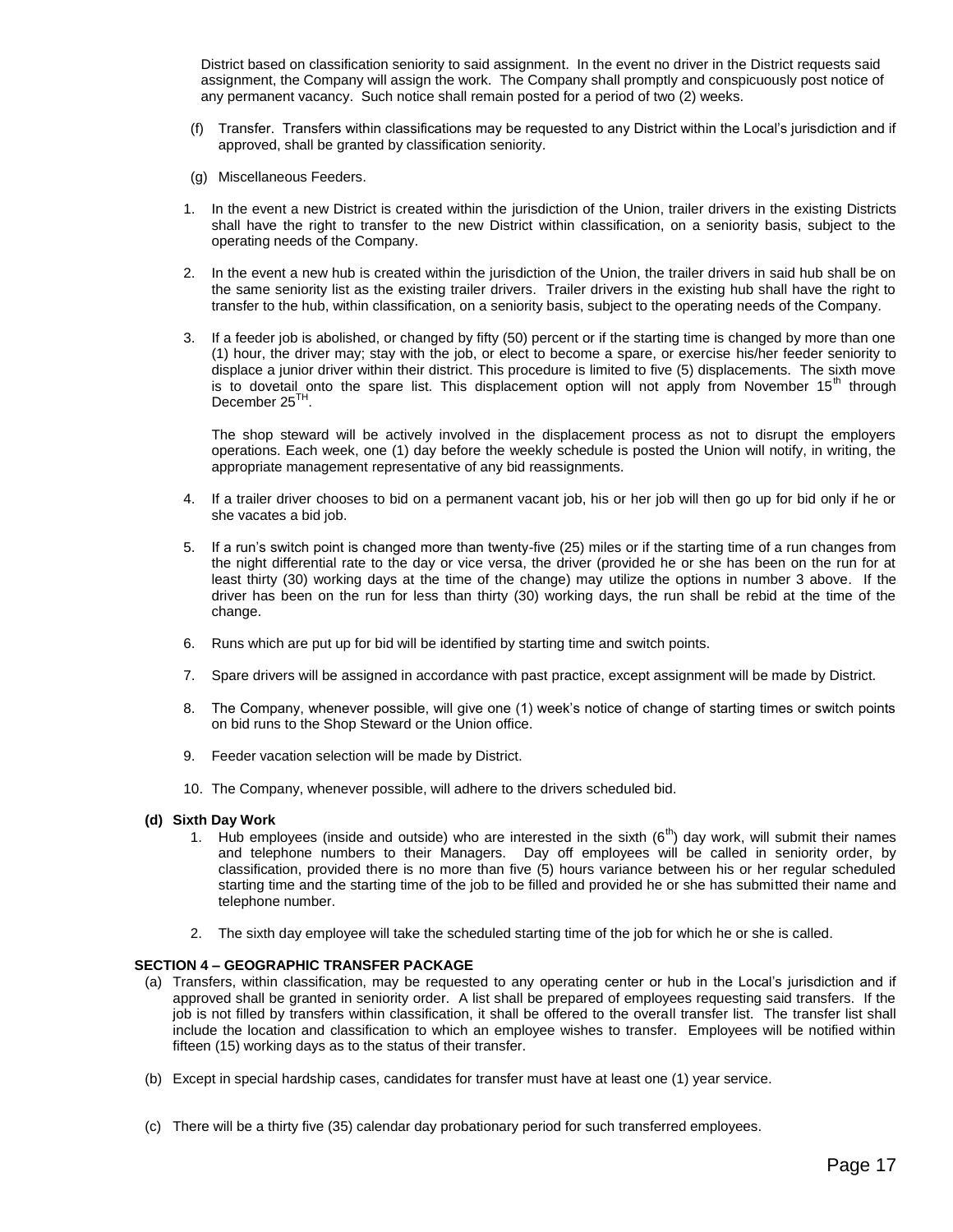- (d) The Company shall have the right to fill one (1) permanent vacancy for every three (3) employees transferred to each such center.
- 1. Permanent package driver vacancies will be filled on a 2-1-2-1 Basis two (2) package to package, one (1) full time transfer, two (2) part time transfers (within District), one (1) new hire. If for any reason two (2) package car drivers do not fill the first two (2) vacancies by transferring the vacancies will be filled by the full time transfer list for a total of three (3) full time employees. If full time employees do not fill those vacancies part time employees (in the District) will fill those positions. If part time employees fill the open position, the next position will be filled by a new hire.
- (e) If an employee transfers, the transferee shall be placed on the seniority list in the center to which he or she transferred and his or her seniority date shall be the date of the transfer for purposes of bidding, etc. However, he or she shall maintain his or her Company seniority date for number of weeks vacation, and retirement, etc. Vacation selection shall be based on full time Company seniority date.
- (f) The Company shall supply necessary material when available to enable an employee to do the necessary studies within any classification in order to qualify for a transfer.
- (g) If a driver transfers within his or her building the new opening created in the transferee's original center shall be filled by a new hire or a promoted part timer, whichever is applicable. Such transferee shall not be allowed to request another transfer within the building for a period of one (1) year.
- (h) In the event a new package center is created within the jurisdiction of the Union, all drivers in the new center will be placed on the seniority list using their classification seniority.

# **SECTION 5 – DAY OFF**

Day-off schedules will be established according to seniority, wherever this does not restrict or hamper operations. The Company will not be unreasonable in the application of this provision.

Assignment of Sunday, holiday and day-off work on basis of seniority shall be mutually agreed upon as to each center. Day off schedules in the Package classification will be established by Center.

Day off schedule for all classifications shall be posted by Thursday evening of the preceding week.

Seniority employees who are called in on day off or from layoff shall be paid from regular starting time. This shall not apply in cases where abuses have been called to the attention of the Union by the Company.

# **SECTION 6 – DAY TO DAY LAY OFF**

When it becomes necessary to reduce the work force, full time seniority employees shall be laid off by classification within the center, based on full time Company seniority:

- (1) The employee to be laid off shall be the junior employee within his or her classification within the center, based on full time Company seniority.
- (2) The laid off employee will displace a non-seniority employee in his or her classification within the building.
- (3) If no non-seniority employees are working, the laid off employee may displace a part time employee within the building, if qualified.
- (4) May displace two (2) part time employees within the building, if qualified.
- (5) If two (2) shifts of part time employees are not available within the building, he or she may displace two (2) part time employees within his or her District's hub, if qualified.
- (6) If two (2) shifts of part time employees are not available in his or her District's hub, he or she may displace two (2) part time employees in any other hub within the jurisdiction of Local 177, if qualified.
- (7) The above shall apply only if the affected employee shall have eight (8) hours of off duty time prior to his or her scheduled starting time.
- (8) The affected employee may displace the part timer working the greatest number of hours whose work he or she is qualified to perform at the laid off employee's prevailing rate of pay.
- (9) The two (2) junior employees in each center with two (2) years or less seniority if laid off, shall be entitled to subsections 2 and 3 above.

#### **SECTION 7 – PERMANENT LAYOFF**

After five (5) consecutive days of day to day layoff in an employee's classification, the following permanent layoff language shall apply.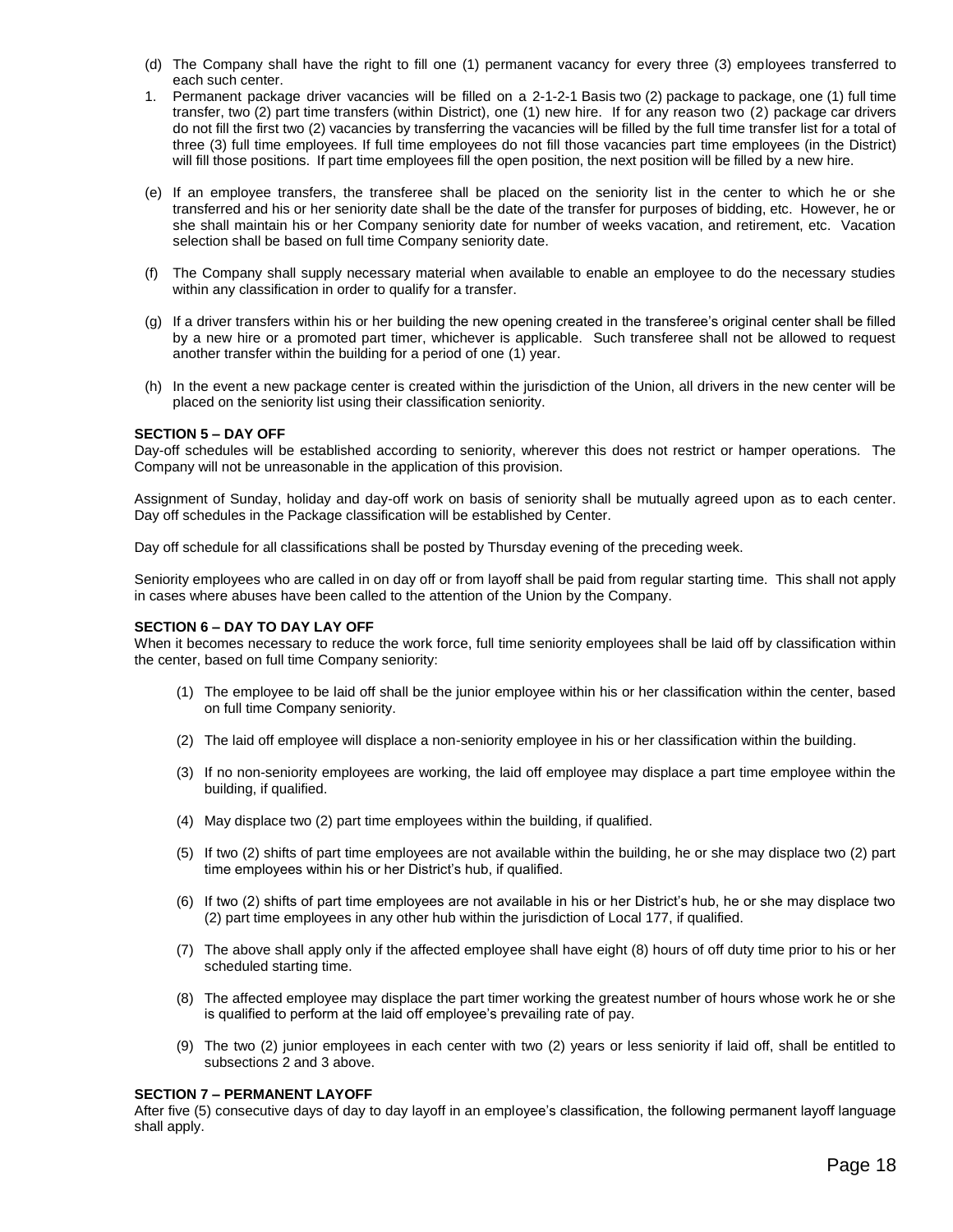When it becomes necessary to reduce the work force, full time seniority employees shall be laid off by classification within the center, based on full time Company seniority:

- 1. The employee to be laid off shall be the junior employee within his or her classification within the building.
- 2. The laid off employee may displace a part time employee within the building if qualified or,
- 3. May displace two (2) part time employees within the building, if qualified.
- 4. If two (2) shifts of part time employees are not available within the building he or she may displace two (2) part time employees within his or her District's hub, if qualified.
- 5. If two (2) shifts of part time employees are not available in his or her District's hub, he or she may displace two (2) part time employees in any other hub within the jurisdiction of Local 177, if qualified.
- 6. The affected employee may displace the part timer working the greatest number of hours whose work he or she is qualified to perform, at the laid off employee's prevailing rate of pay.
- 7. When work again becomes available in the employee's classification or location, he or she shall return by seniority to their original job.
- 8. Stewards shall be the last employees to be laid off within the center and first to be recalled.
- 9. The above permanent layoff language does not apply to the two (2) most junior employees in each center with less than two (2) years seniority during the first three (3) weeks of January.

#### **SECTION 8 – LOSS OF SENIORITY**

Any employee shall lose all seniority rights if:

- (a) He or she quits.
- (b) He or she is discharged.
- (c) He or she is absent without good cause and fails to notify the Company within three (3) working days. Good cause will be determined by both the Company and the Union.
- (d) Layoff in excess of the following allowed period has elapsed since he or she last worked for the Company:

| Seniority                         | <b>Allowed Period</b> |
|-----------------------------------|-----------------------|
| Less than 3 Mos.                  | 4 Mos.                |
| 3 Mos. And over, but less than 4  | 6 Mos.                |
| 4 Mos. And over, but less than 5  | 8 Mos.                |
| 5 Mos. And over, but less than 6  | 10 Mos.               |
| 6 Mos. And over, but less than 24 | 12 Mos.               |
| 24 Mos. And over                  | 24 Mos.               |

(e) He or she is promoted to a supervisory position.

# **SECTION 9 – SENIORITY CLAIM**

When the Union notifies the Company of a claim of violation of the seniority provisions, the employee shall be entitled to actual time lost before the date of such notice, up to a maximum limit of one week's pay, plus all time lost between the date of such notice and the date of correction of the violation by the Company.

#### **ARTICLE 46 REPORT PAY**

# **SECTION 1**

Any full time seniority employee who is scheduled to report for work and does report will be afforded an opportunity to earn eight (8) hours pay in their regular classification of work, unless notified not to report by the **c**ompletion of his current working day or prior thereto, or if not working, then by telegram filed with Western Union not later than 4:30 p.m. of the day before such reporting day or other notice prior thereto. While Sunday will be acceptable for the purposes of notifying employees to report for work on Monday, the Company agrees not to use Sunday for the purpose of advising employees not to report for work on Monday.

#### **SECTION 2**

It is understood that employees may be assigned in classification to work in their home center or at places other than their home center, as follows: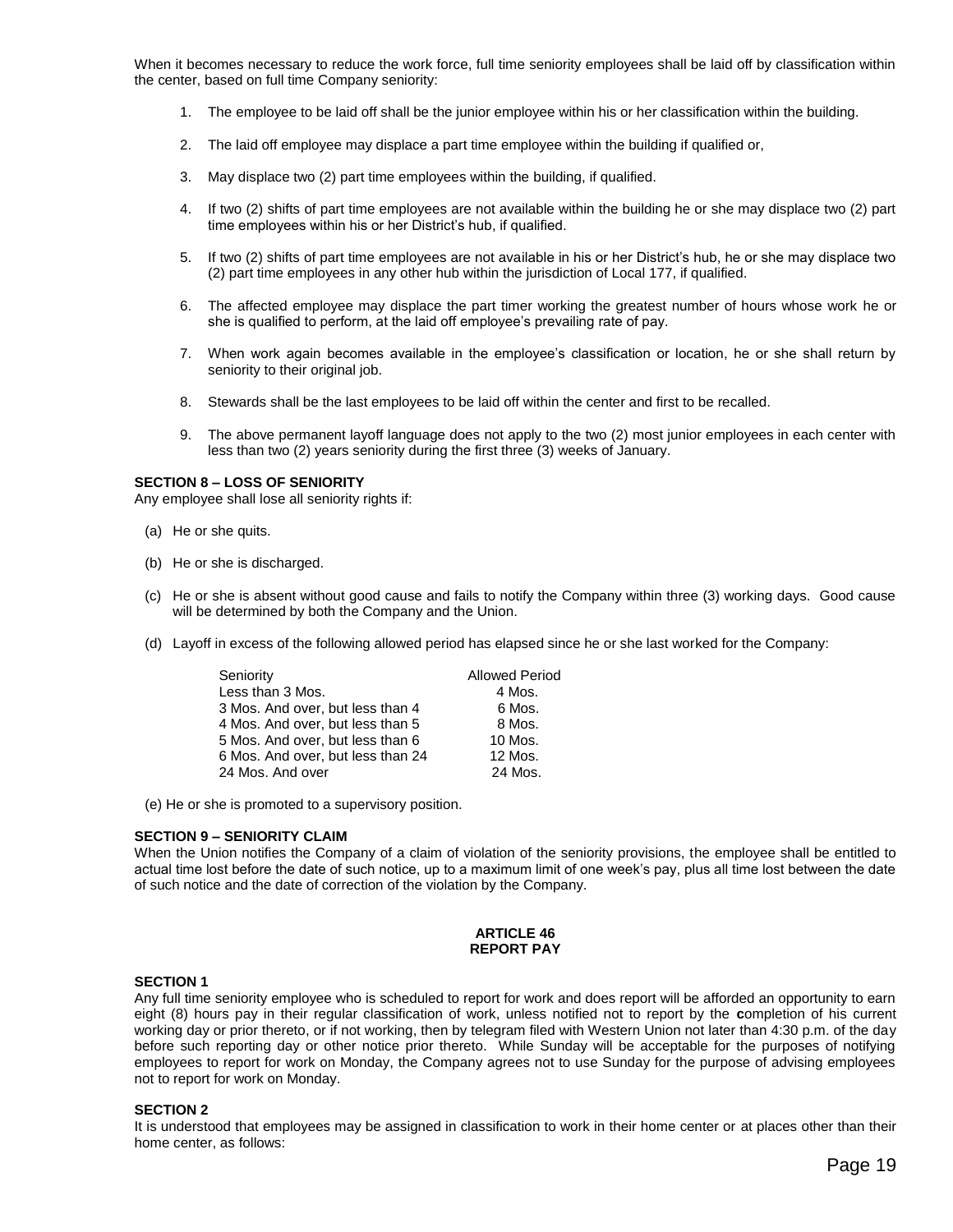- (a) Employees will be required to accept assignments, within classification, when ordered, anywhere within their area.
- (b) Any employee who refuses an assignment out of his/her classification under the above conditions will forfeit their rights to report pay.

For the purposes of other assignments, the following areas are applicable:

- 1. Lakewood, Tinton Falls, Trenton
- 2. Edison, Staten Island, Gould Avenue, Meadowlands
- 3. Parsippany, Bound Brook, Mt. Olive
- 4. Chester, New Windsor
- 5. Saddle Brook, Spring Valley

When accepting such assignments the Company agrees to provide transportation and/or reimburse an employee for all travel time and expenses incurred to and from locations. In those instances where one's residence is in close proximity to the reporting area the employee shall have the option of reporting to his/her home center or the center of the assignment. The option of where to report is solely the choice of the affected employee.

# **SECTION 4**

When an act of God (snow, flood, hurricane, etc.) occurs, employees who are not put to work will not be entitled to any daily, weekly, or reporting guarantees. An employee who calls in and is instructed by management to report to work and is not allowed to work will be paid half of his or her daily guarantee.

#### **ARTICLE 47 DISCHARGE**

#### **SECTION 1**

The following shall be causes for immediate suspension or discharge of an employee: drinking, or proven or admitted dishonesty. Situations involving serious physical violence, or serious threats of physical violence, or severe physical sexual harassment, or repeated lewd comments of severe sexual nature directed at an individual.

As a matter of interpretation, "serious physical violence" shall not include the following: accidental physical contact or actions reasonably taken in self-defense, pointing of one's finger at another, loud and/or abusive behavior including foul language.

As a matter of interpretation, "serious threats of physical violence" shall be limited to a clear threat of imminent physical harm under circumstances demonstrating a reasonable ability to do so.

In any and all other matters involving a disciplinary action, the parties agree that the employee will remain on the job until such a time of the scheduled arbitration hearing.

In those cases involving disciplinary action where suspension or discharge without pay is not authorized pursuant to the above, but where the Company feels the need to put the employee off property, the parties agree to submit the issues on a priority basis to the expedited discharge arbitration procedure, and the Company agrees to pay that employee all wages and benefits until the completion of the expedited arbitration process. Cases in which the employee is immediately discharged without pay for the grounds set forth above shall have precedence over discharge cases in which the employee remains on the job in the expedited arbitration process.

Any claimed violation of this Agreement shall be heard simultaneously by the discharge arbitrator.

This Agreement shall not affect either parties' rights with respect to discipline under the National Master Agreement other than Article 7.

#### **SECTION 2**

In all other cases involving the discharge or suspension of an employee, the Company will give three (3) working days' notice to the employee of their discharge or suspension and the reason therefore. Such notice shall also be given to the Shop Steward and the Local Union office. Any warning notice shall not remain in effect more than (twelve) 12 months.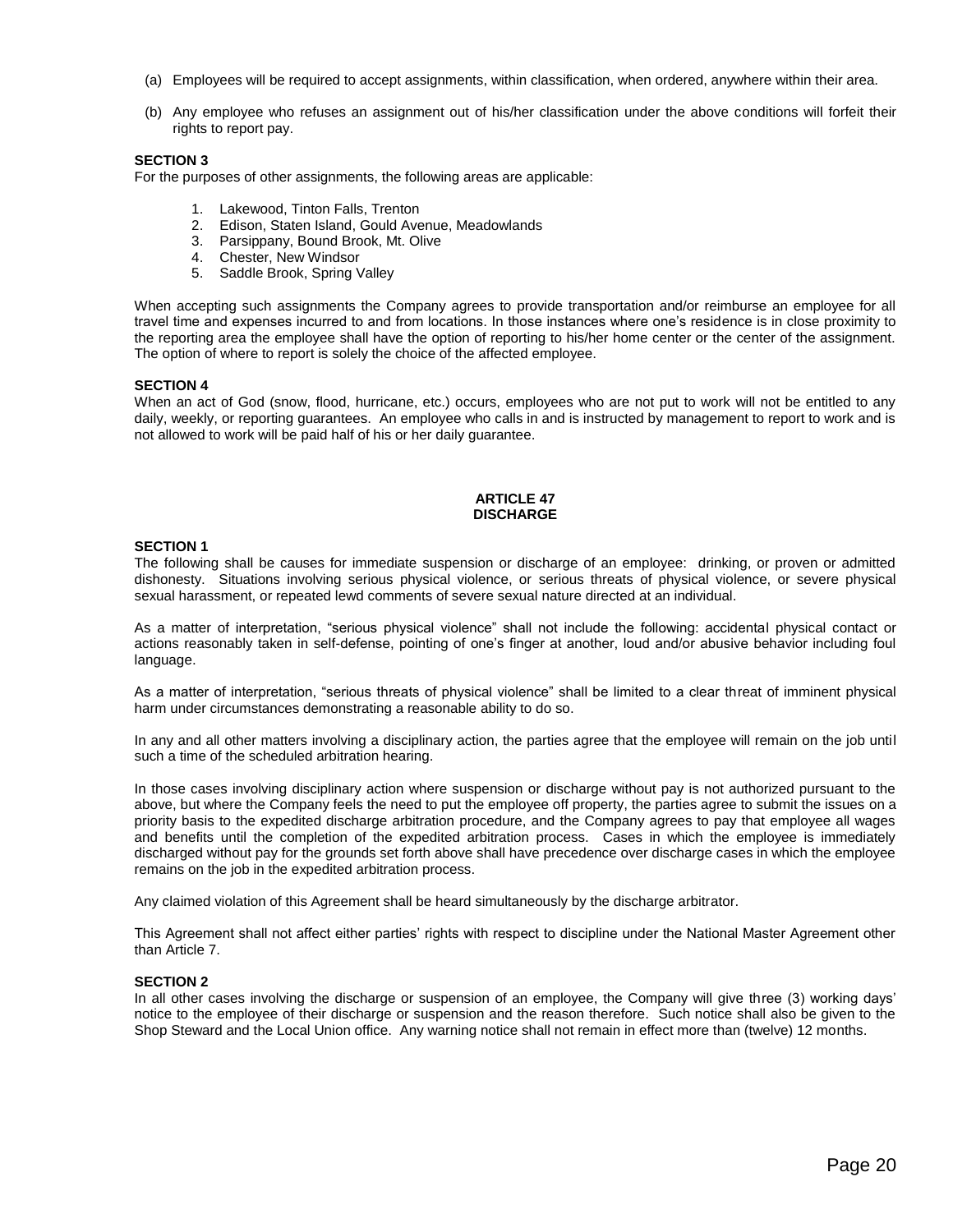### **ARTICLE 48 COMPLETE AGREEMENT**

# **SECTION 1**

The parties hereto expressly agree that during the lifetime of this Agreement there shall be no demands for collective bargaining negotiations as to any matter or issue not covered by the provisions of this Agreement, or for the re-negotiation of any of the provisions of this Agreement, except as elsewhere provided in this Agreement.

# **SECTION 2**

The parties agree that this contract is the sole and complete Agreement between them and that any other previous understandings or Agreements, oral or written, inconsistent with the provisions of this Agreement are superseded and are of not effect during the term of this Agreement.

#### **ARTICLE 49 COMPENSATION HEARINGS**

The Company shall reimburse employees for time lost attending hearings of the Workmen's Compensation Board, when such hearing results from formal notice of hearing at which the employee is directed to be present. Evidence of such notice must be submitted by the employee to the Company in advance of request for time off. The Company will not reimburse employee for attendance at hearings which result from employee's application for consideration of appeal.

# **ARTICLE 50 COURT HEARINGS**

In the event an employee is required to appear in night court in the Company's interest, the employee shall be paid straight time for the hours spent in court and for time spent in travel.

# **ARTICLE 51 MILITARY CLAUSE**

#### **SECTION 1**

Upon confirmation of entrance into the Armed Service, a seniority employee will be granted the next annual vacation pay to which the employee would have been entitled had he or she not entered the service, together with any earned vacation not yet taken.

# **SECTION 2**

Employees ordered to spend time with the Reserves or National Guard units cannot be forced to take vacations for this period.

#### **ARTICLE 52 MEDICAL ARRANGEMENTS**

#### **SECTION 1**

In accordance with Workers' Compensation Laws of the State of New Jersey, the following shall be the Company policy with respect to physical examinations:

- A. At the discretion of the Medical Director, employees out on compensation injuries may be requested to visit the Medical Department for examination. If unable to travel, arrangements will be made for visits to his home by a staff doctor.
- B. Arrangements for examination of injured employees who have since returned to work will be made at the discretion of the Medical Director where deemed necessary as follows:
	- (1) Employee will be asked voluntarily to visit the Medical Department at a convenient time for proper examination, or
	- (2) If unable to visit the Medical Department, arrangements will be made for examination locally by a staff doctor of the Company's choosing, either at the employee's home, place of business, the Company doctor's office, or in his own doctor's office.
	- (3) Appointments to visit specialists or other doctors will be made by the Medical Department or insurance carrier at the convenience of the employee and doctor concerned without regard to day off schedule.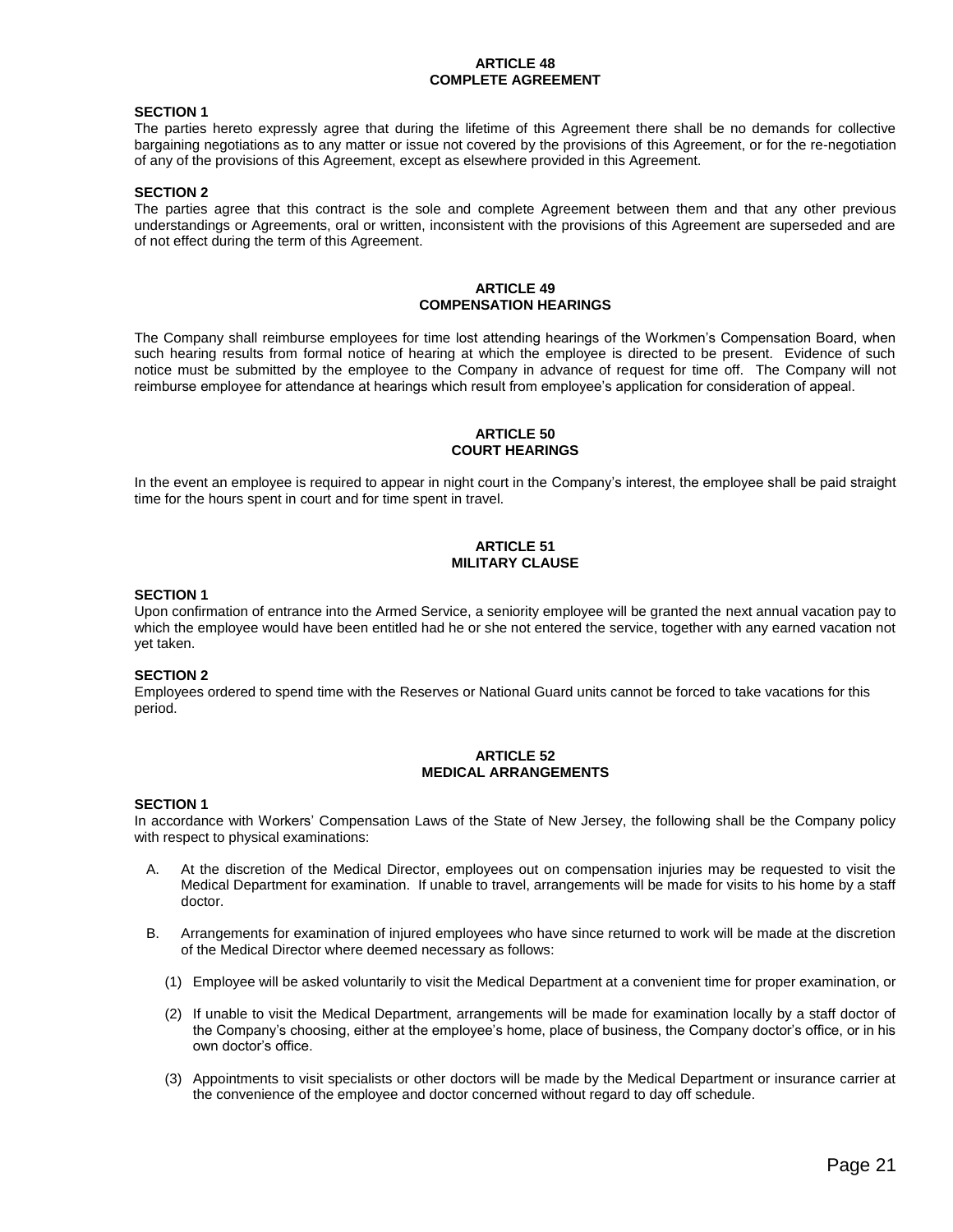When a medical leave of absence is requested, the Company may request appropriate medical evidence. This will usually be satisfied by the submission by an employee of his personal doctor's report. The Company may, however, have the employee examined by the Company doctor. If the Company doctor does not agree with the report rendered by the employee's personal doctor, the two doctors involved will select an impartial third doctor to render a report. If the two doctors cannot agree upon the selection of a third doctor, the Union and the Company shall select the third doctor either through the grievance procedure or by request to the New Jersey State Medical Society.

# **SECTION 3**

An employee who seeks to return to work after a medical leave of absence (including a leave of absence covered by Workers Compensation) or after an absence caused by a chronic or recurrent condition may be required by the Company to submit a doctor's report. The Company may also require the employee to submit to an examination by the Company doctor. If the Company doctor and the employee's personal doctor do not agree, the procedure set forth in the preceding paragraph regarding the utilization of an impartial third doctor shall be followed.

#### **SECTION 4**

The Company will designate local doctors for employees working in the following buildings:

| Chester             | Meadowlands   | Gould Ave.    |
|---------------------|---------------|---------------|
| Edison              | Spring Valley | Saddle Brook  |
| Trenton             | Parsippany    | Staten Island |
| <b>Bound Brook</b>  | Mt. Olive     | Lakewood      |
| <b>Tinton Falls</b> | New Windsor   |               |

In the event the Company, pursuant to this Article, requires employees working in these buildings to submit to an examination by a Company doctor (except in compensation cases) the employee will be sent to such local doctors.

#### **ARTICLE 53 INSPECTION OF RECORDS**

Union officials and Shop Stewards shall be allowed to examine such portion of the Company's operating reports and other payroll records as well as employee's center personnel file, as are pertinent to any grievance arising under the contract. Such examination can be made only after request to the Center Manager and in his presence.

# **ARTICLE 54 TRAILER DRIVER TO WORK AS DIRECTED**

Trailer drivers will load, unload and sort as indicated by his or her normal schedule in the various locations of the Company, without any interruption or interference of any kind with the Company's operations. However, in the event of unexpected volume or breakdown of equipment, a trailer driver's schedule may be changed.

# **ARTICLE 55 WELFARE PLAN**

#### **Section 1**

The Company will make contributions for Health & Welfare, in accordance with Article 34 of the National Master Agreement, the Letter of Agreement between IBT Local 177 and UPS, and the Letter of Agreement on the Teamsters Western Region and Local 177 Health Care Plan dated September 6, 2013, as applicable to the Teamsters Western Region and Local 177 Health Care Plan.

#### **Section 2**

All current employees who are receiving health and welfare benefits from the Company Health & Welfare Plan will continue to receive these benefits through December 31, 2013. Beginning January 1, 2014 health and welfare benefits will be provided by Teamsters Western Region and Local 177 Health Care Plan.

Beginning January 1, 2014 eligibility for health and welfare benefits, for both active and retired employees, will be in accordance with the Article 34 of the National Master Agreement and the Teamsters Western Region and Local 177 Health Care Plan's Summary Plan Description.

#### **Section 3**

Current retirees who are receiving benefits through a UPS sponsored plan shall receive coverage beginning January 1, 2014 under the terms of the Memorandum Concerning UPS Sponsored Plans, attached to the National Master Agreement.

Any eligible employee who retires effective January 1, 2014 or thereafter shall be provided retiree medical benefits through the Teamsters Western Region and Local 177 Health Care Plan.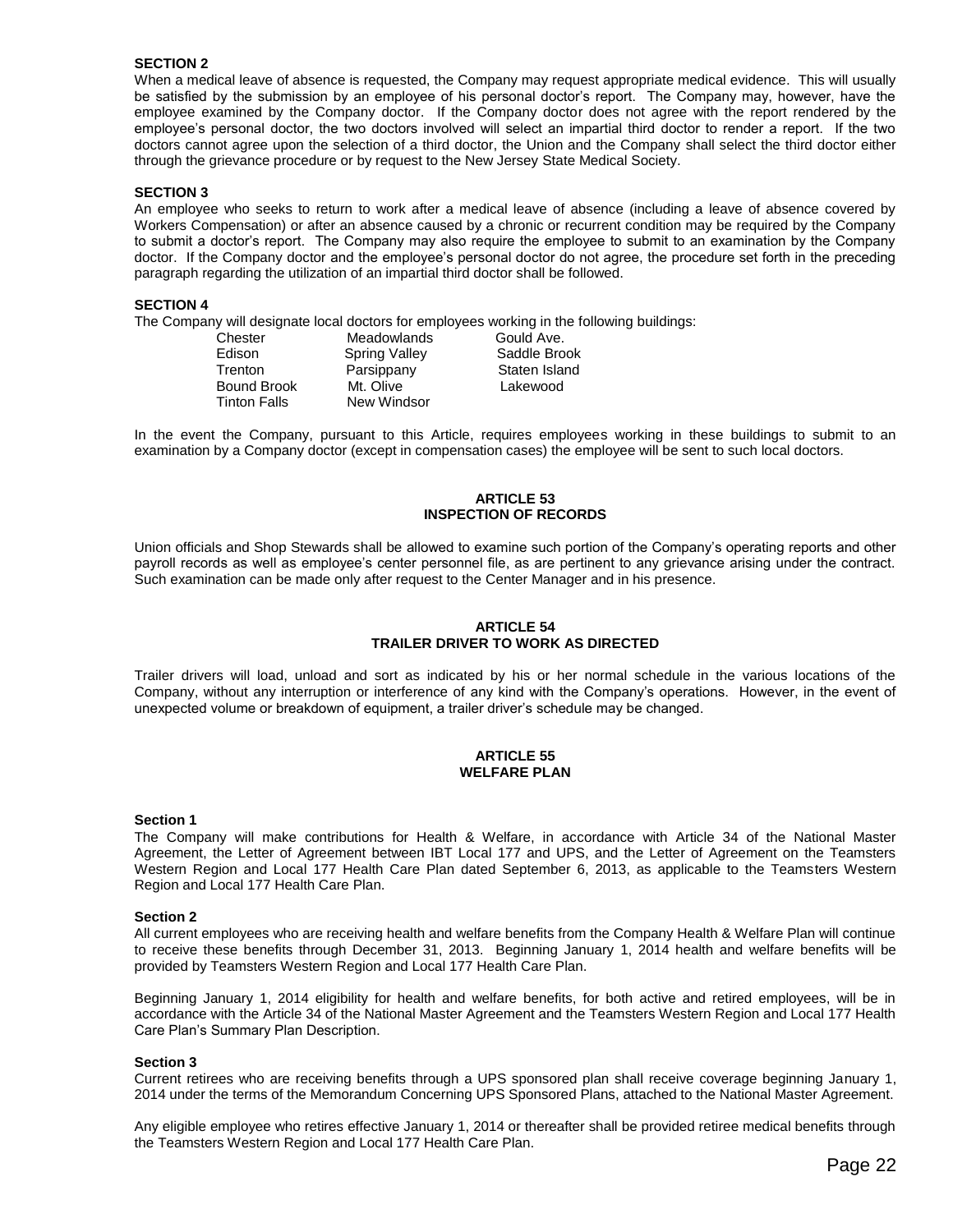# **ARTICLE 56 RETIREMENT PLAN**

Pension contribution increases to the UPS – Local 177 Retirement Plan will be made in accordance with Article 34 of the National Master Agreement and the Letter of Agreement between IBT Local 177 and UPS.

# **ARTICLE 57 HOLIDAYS**

# **SECTION 1**

A full time seniority employee shall be paid for the following holidays, provided the employee is on the active payroll and in a working status (this excludes employees on permanent lay-off, on strike, cleared and on leave of absence, other than medical leave of absence): New Year's Day, Memorial Day, Independence Day, Labor Day, Thanksgiving Day, Day after Thanksgiving, Christmas Day, New Year's Eve Day. Seniority employees who are absent the full week of the holiday week due to illness or Workers Compensation disability need not work during the holiday week in order to receive holiday pay. The amount of holiday pay shall be equivalent of eight (8) hours straight time pay. Part-time seniority employees shall receive holiday pay at the rate of four (4) hours straight time pay per day. Existing full time employees with less than two (2) years seniority must work the day prior or the day after said holiday. All part time employees must work the day prior or the day after said holiday.

All full time employees who have attained seniority shall be entitled to one (1) Option Holiday.

Part-time employees who have attained five (5) years seniority shall be entitled to one (1) Option Holiday.

The employee may request payment for this additional holiday at any time after the effective date in lieu of time off.

Full time employees will be entitled to a Double Time Holiday upon attaining seniority.

Part-time employees who are seniority employees on January 1<sup>st</sup> of each year will be entitled to a Double Time Holiday in that calendar year.

If the employees elect to work the Double Time Holiday they will receive Holiday pay plus double time for all hours worked, this request will be at start work of previous day. If the employee elects to take this Double Time Holiday as a day off, he/she will be paid (eight (8) hours for full-time and four (4) hours for part-time) and he/she must notify the Company prior to the Thursday before the week their Double Time Holiday will fall.

Employees will be afforded the time off in seniority order with a minimum of one (1) per day, and a maximum will be determined by the needs of the business.

Neither of these options may be exercised from December 1 to December 25 of each year.

#### **SECTION 2**

If any of the specified holidays fall during an employee's vacation period, the employee shall receive an additional day's pay (8 hours) in lieu of an additional holiday. The additional day's pay for part timers will be four (4) hours.

#### **ARTICLE 58 SICK LEAVE**

# **SECTION 1**

Effective May 1, 1980, and each May 1<sup>st</sup> thereafter, all regular full time employees with one (1) year seniority shall have earned six (6) days paid sick leave per year ending April 30.

#### **SECTION 2**

Regular full time employees with less than one (1) year's seniority prior to May  $1<sup>st</sup>$  of each year shall have earned one (1) day paid sick leave after the first six months and one (1) day for every four (4) months of service thereafter.

# **SECTION 3**

A cash payment will be made on April 30<sup>th</sup> of each year for each day of unused sick leave. The amount of unused sick leave pay shall be the equivalent of nine (9) hours straight time pay per day.

#### **SECTION 4**

In no event will an employee be entitled to more than six (6) days sick leave per year.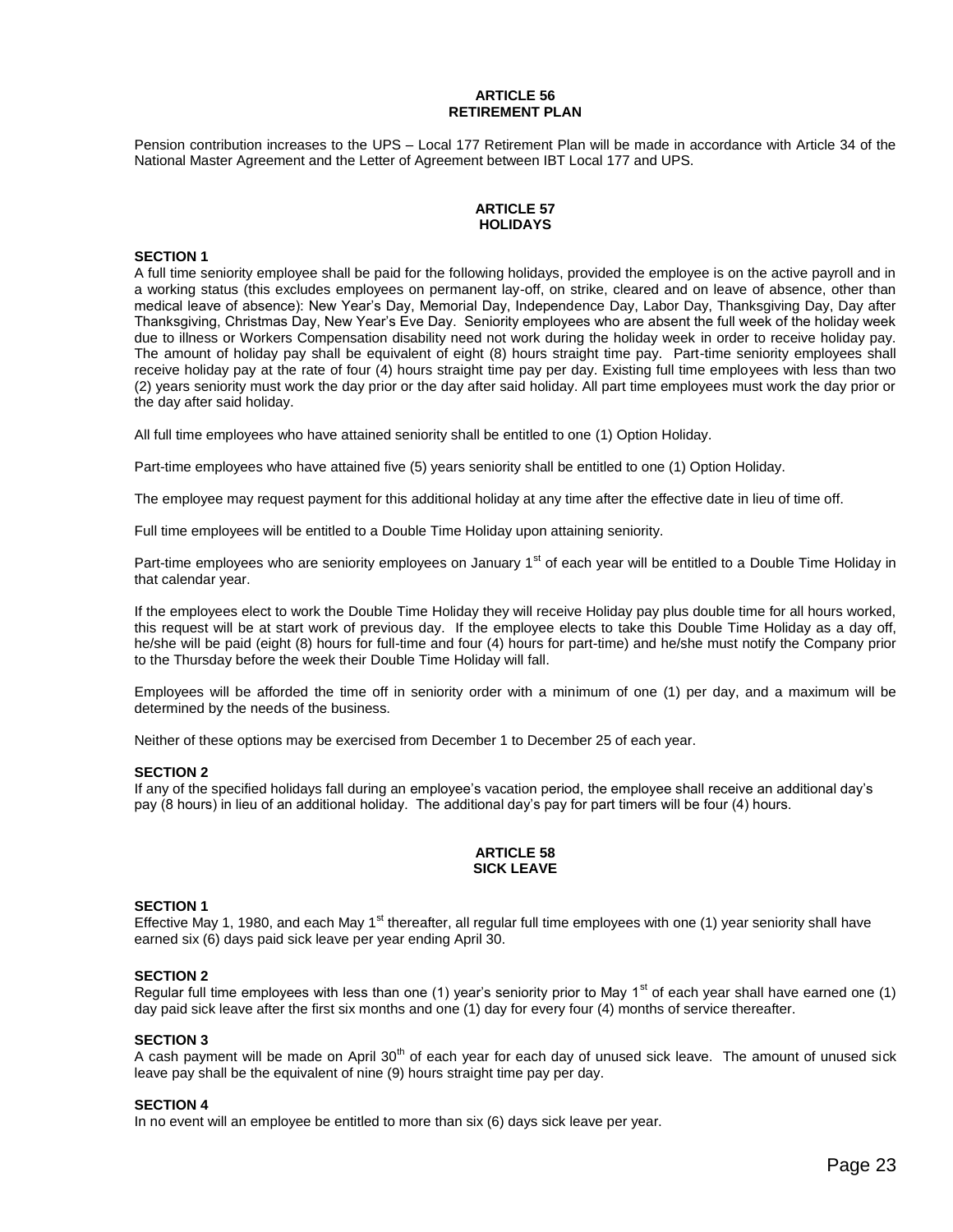The employee may request payment for any earned, unused sick days at the rate of nine (9) hours straight time pay per day after the effective day in lieu of time off.

# **SECTION 6**

Employees may request to use two (2) of the above sick days as optional holidays provided they are mutually agreed upon.

#### **SECTION 7**

A full time employee who is absent due to workman's compensation or disability more than 120 work days of the calendar year on May 1<sup>st</sup> of each year will receive sick leave based on two (2) sick days for each four months worked during that calendar year.

# **ARTICLE 59 VACATIONS**

# **SECTION 1**

Vacation schedule for regular full time employees:

One year seniority **CONEC 10 FOR SERVICE** - One week vacation Two years seniority **Fig. 2018** - Two weeks vacation Five years seniority **Filter State State State State** - Three weeks vacation Fifteen years seniority **Fifteen** years seniority **Figure** - Four weeks vacation Twenty years seniority **Filly** - Five weeks vacation Twenty five years seniority - Six weeks vacation

- 
- 
- 
- 
- 
- 

#### **SECTION 2**

The vacation period extends from December  $26<sup>th</sup>$  to the Saturday after Thanksgiving of the following year. The time allotted for summer vacations is from May  $1<sup>st</sup>$  to September 30<sup>th</sup>. The time allotted for winter vacation is from October  $1<sup>st</sup>$  to April  $30<sup>th</sup>$  of the following year.

#### **SECTION 3**

An employee having full seniority credit of 1, 2, 5, 15, 20 or 25 years shall be entitled to the corresponding credit of 1, 2, 3, 4, 5 or 6 weeks of vacation during the first available vacation period after having obtained their full seniority credit.

Available vacation weeks shall be allotted as follows:

Employees entitled to three (3) or four (4) weeks of vacation must select at least one (1) week during the period from October 1<sup>st</sup> to April 30<sup>th</sup> of the following year. Employees entitled to five (5) or six (6) weeks of vacation must select at least two (2) weeks during the period from October  $1<sup>st</sup>$  to April 30<sup>th</sup> of the following year.

#### **SECTION 4**

Vacation schedules shall be posted sixty (60) days prior to the vacation period. Vacation picks will begin November  $15<sup>th</sup>$ and be completed by December 24th. A minimum of twenty five percent (25%) of eligible employees per week shall select vacation. Any delays in the selection of vacation weeks during the process will be promptly addressed by the Union Business Agent and the Company.

#### **SECTION 5**

The Company agrees to post a tentative list of available vacation weeks prior to the posting of the actual vacation schedule. In case more employees shall apply for vacation than the number allotted by the Company to be off during such period, the choice for vacation during such period shall be based on full time company seniority, provided such assignment does not interfere with or hamper operations. However, the Company agrees to cooperate with the Union to make available prime weeks, where possible.

#### **SECTION 6**

No work shall be performed by the employee for the Company during their scheduled vacation.

#### **SECTION 7**

- (a) If an employee retires, resigns or is discharged after they become entitled to the vacation provided in paragraph 1, then he or she shall receive pay for the vacation due.
- (b) When an employee retires he or she shall receive pro rata vacation due.

# **SECTION 8**

(a) The Company shall pay the appropriate vacation pay in advance to any employee immediately prior to such Employee's taking their vacation. Employees may select a maximum of (2) two weeks vacation pay in lieu of time off. Notification for paid vacation weeks will be done prior to posting vacations. Employees selecting two (2) weeks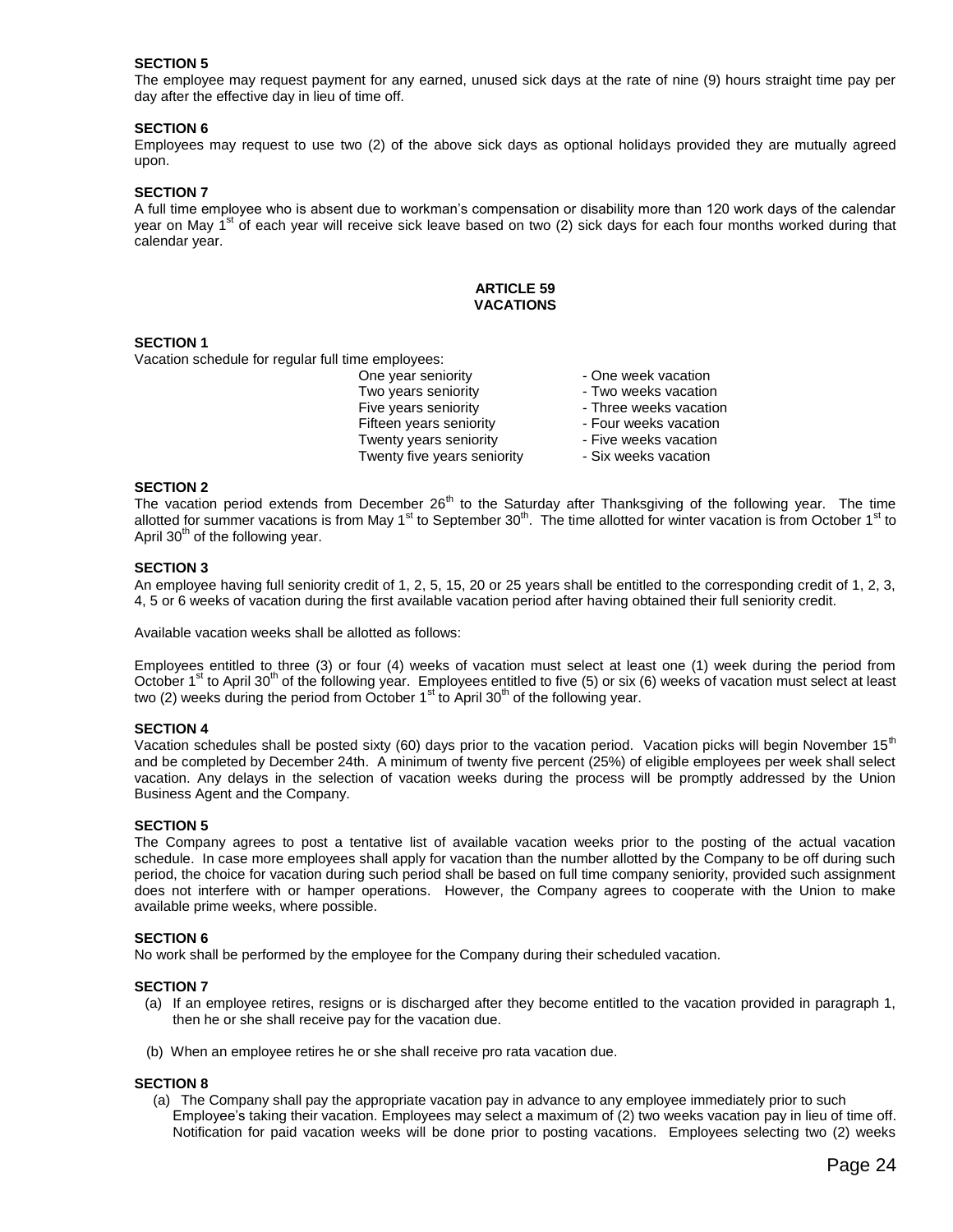vacation pay in lieu of time off must select one (1) week from his/her winter picks and one (1) week from his/her summer picks. Employees who utilize this option may elect to have these weeks of vacation pay deposited directly into their 401K accounts should the plan allow for such transfers.

The Company agrees not to reduce the available weeks of weekly vacation from their present levels as a result of employees opting to exercise their right to the above referenced option.

- (b) Vacation pay shall be based on the employee's regular (not temporary work assignment and shall consist of fortyfive (45) hours pay at the regular straight time rate for each week of vacation entitlement.
- (c) Any seniority employee who is reinstated during a vacation period shall receive the vacation benefits she or he would have been entitled to had they been on the payroll on their qualifying date.
- (d) Full time employees with two (2) years seniority or less, and all part time employees who work more than 40 work days and less than 200 work days in their anniversary year will earn their vacation on a pro-rata basis. These employees who work only 40 work days or less during their anniversary year will receive no earned vacation that year. Employees working more than 200 work days in their anniversary year will receive full credit.

Only one year on either worker's compensation or disability leave can be used to accrue vacation providing the full time employee has at least two years of seniority.

The amount of money to be paid is governed by the progression step the Employee is in at the time they actually take their vacation.

# **SECTION 9**

Employees who work on higher rated jobs a minimum of one hundred (100) days during the twelve (12) months immediately preceding their scheduled vacation, shall receive vacation pay based upon the higher rated jobs.

#### **SECTION 10**

Part time seniority employees shall receive vacation pay at the rate of four and one half  $(4 \frac{1}{2})$  hours straight time pay per day.

#### **SECTION 11**

- (a) All full time employees who have one (1) year seniority or more on May 1, 1980 and each May 1<sup>st</sup> thereafter, shall have earned five (5) consecutive days off, Monday through Friday with forty-five hours pay, which must be taken between December 26<sup>th</sup> and the Sunday after Thanksgiving. This selection will be made in seniority order immediately following the regular vacation pick. In addition, employees with two (2) or more years of seniority may elect to use these days individually with nine (9) hours straight time pay per day. During the selection period the employee will notify the Employer of his/her intention to select the one week option, individual days or to receive pay in lieu of time off.
- (b) All full time inside employees and package drivers who so request shall be allowed to select a week during the period of May 1<sup>st</sup> through September 30<sup>th</sup>.
- (c) The employee may request payment for these five (5) additional days at forty-five (45) hours pay at any time after the effective date in lieu of time off. If days are taken individually the employee may request payment for any earned, unused days at the rate of nine (9) hours straight time pay per day after May 1 of each year in lieu of time off. Any unused days will be paid off on April 30<sup>th</sup> of each year at the rate of nine (9) hours straight time pay per day.
- (d) The number of employees allowed off on vacation each week during the summer months shall not be reduced.
- (e) Full time employees and part time employees who are absent due to worker's compensation or disability more than 120 days of the calendar year on May  $1<sup>st</sup>$  of each year will not be entitled to these additional days.
- (f) Individual days shall be awarded by seniority and the following procedure shall apply: any employee who notifies the employer prior to two (2) weeks before the requested day off will be placed on a list of employees that request said day off. Employees will be notified two (2) weeks before the requested day off whether the request will be granted or denied. Employees will be afforded the time off in seniority order with a minimum of one (1) per day and a maximum will be determined by the needs of the business. These individual days may be restricted from the Sunday after Thanksgiving to December 25, January 1<sup>st</sup> through January 10<sup>th</sup>, Valentine's Day and the day prior, and two (2) work days following any contractual holiday, except Christmas. The restrictions noted do not preclude the days from being granted.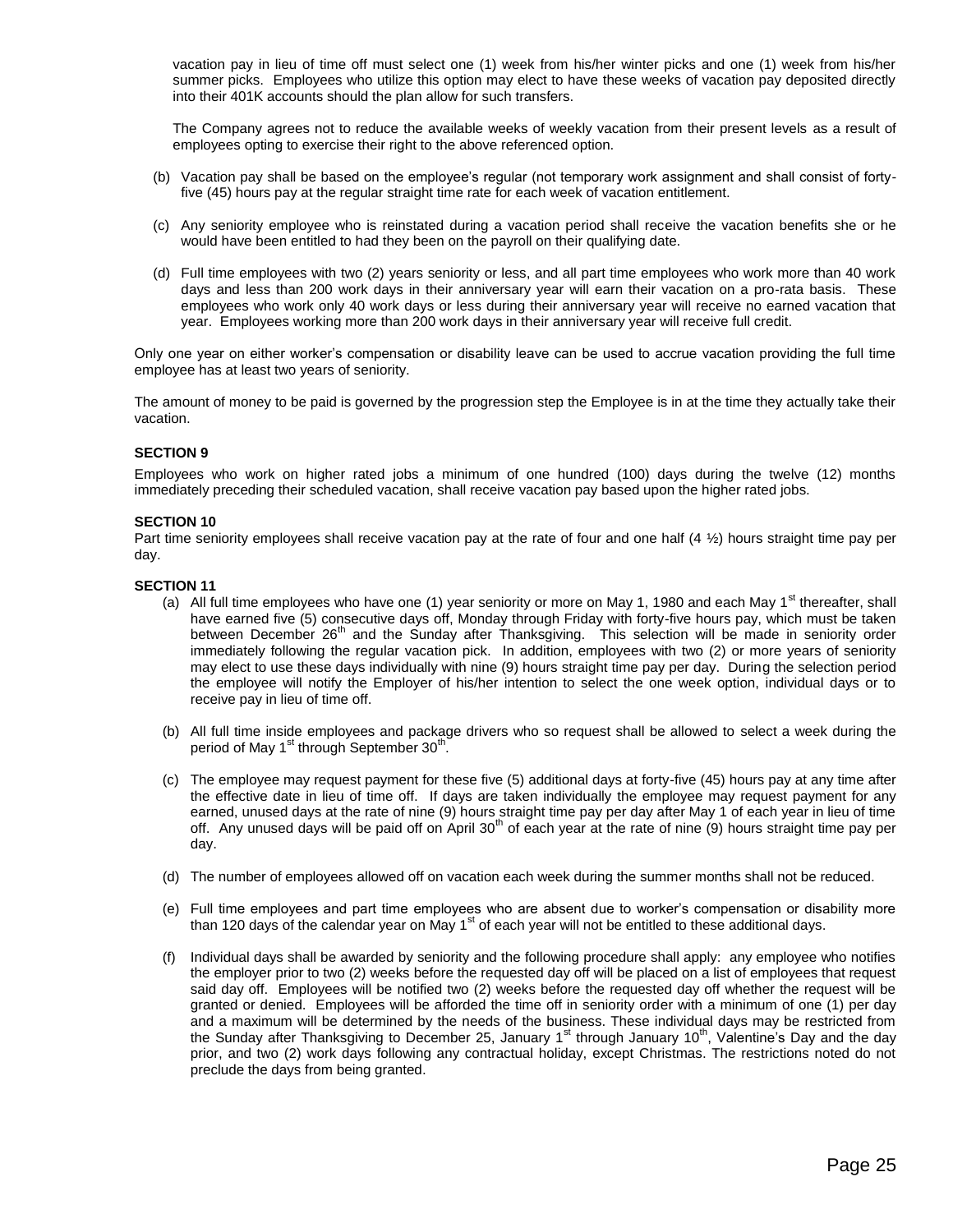#### **ARTICLE 60 LEAVE OF ABSENCE**

# **SECTION 1**

The Company agrees that all seniority rights shall continue in full force and effective with respect to not more than thirty (30) employees who presently are or may, during the term of this Agreement, serve the Union as full time officers or representatives or who serve the New Jersey Teamsters Joint Council or the International Union as full time officers or representatives. Such seniority shall continue in like manner as if such employees were employed continuously as regular full time employees.

# **SECTION 2 - TIME OFF FOR UNION ACTIVITIES**

The Employer agrees to grant the necessary time off, without discrimination or the loss of seniority rights and without pay, to any employee designated by the Union to attend a labor convention or serve in any capacity on other official business provided forty-eight (48) hours written notice is given to the Employer by the Union, specifying length of time off. The Union agrees that, in making its request for time off for Union activities, due consideration shall be given to the number of employees affected in order that there shall be no disruption of the Employer's operation due to lack of available employees.

#### **SECTION 3**

Any employee desiring leave of absence from his employment shall secure written permission from both the Union and Employer. The Maximum leave of absence shall be for ninety (90) days and may be extended for like periods. Permission for same must be secured from both the Union and Employer. During the period of absence, the employee shall not engage in gainful employment, except as provided in Section 4 below. Failure to comply with this provision shall result in the complete loss of seniority rights for the employees involved. Inability to work because of proven sickness or injury shall not result in the loss seniority rights.

It is understood that maternity leave for female employees shall be granted with no loss of seniority for such period of time as her doctor shall determine that she is physically unable to return to her normal duties.

The employee must take suitable arrangements, in writing, for continuation of health and welfare and pension payments before the leave may be approved by either the Local Union or the Employer.

#### **SECTION 4**

A driver whose driving permit has been revoked is obligated to notify the Company within two (2) working days of revocation.

When a driver's permit has been revoked for twelve (12) months or less for reasons other than those for which he can be discharged by the Employer, he or she shall be placed in full time jobs in their buildings which are available after all eligible disabled drivers have been accommodated. Such employees must be capable of performing the available work.

If no full time jobs are available, such employee may displace the most junior part time employees in the building, provided they are capable of performing the work. Such employees shall be paid for hours worked only, at the rate of fifty percent (50%) of the employee's prevailing rate of pay or their current rate of pay if their hourly rate is less than \$15.00 per hour for any work performed.

The right to work at full time jobs or displace part time employees shall be limited to twelve (12) months during any driver's lifetime. Any single loss of license in excess of twelve (12) months, or a series of losses that result in an accumulated total of more than twelve (12) months, shall result in the discharge of the employee.

However, if the first loss of license is for D.W.I. and the revocation is between twelve (12) months and fifteen (15) months, the employee will be entitled to twelve (12) months work as provided above. Any additional time off between twelve (12) months and fifteen (15) months, the employee will be granted a leave of absence.

# **ARTICLE 61 GENERAL MANAGEMENT PROVISION**

#### **SECTION 1**

The management of the Company and the direction of the work force, including the right to plan, direct and control Company operations and to maintain and establish reasonable rules of the operation and reasonable working practices, not inconsistent with the provision of this Agreement shall be vested exclusively in the Company. It is agreed that the Company will give the Union thirty (30) days notice of any anticipated major change in the Company's method of operation.

#### **SECTION 2**

If any major change by the Company in methods of operation results in a substantial change in job content of any job classification provided in this Agreement or in the creation of a new classification or in substantial hardship to employees, the parties shall attempt to agree on a new wage rate for such job or jobs, or hardship corrections, and failure to agree, an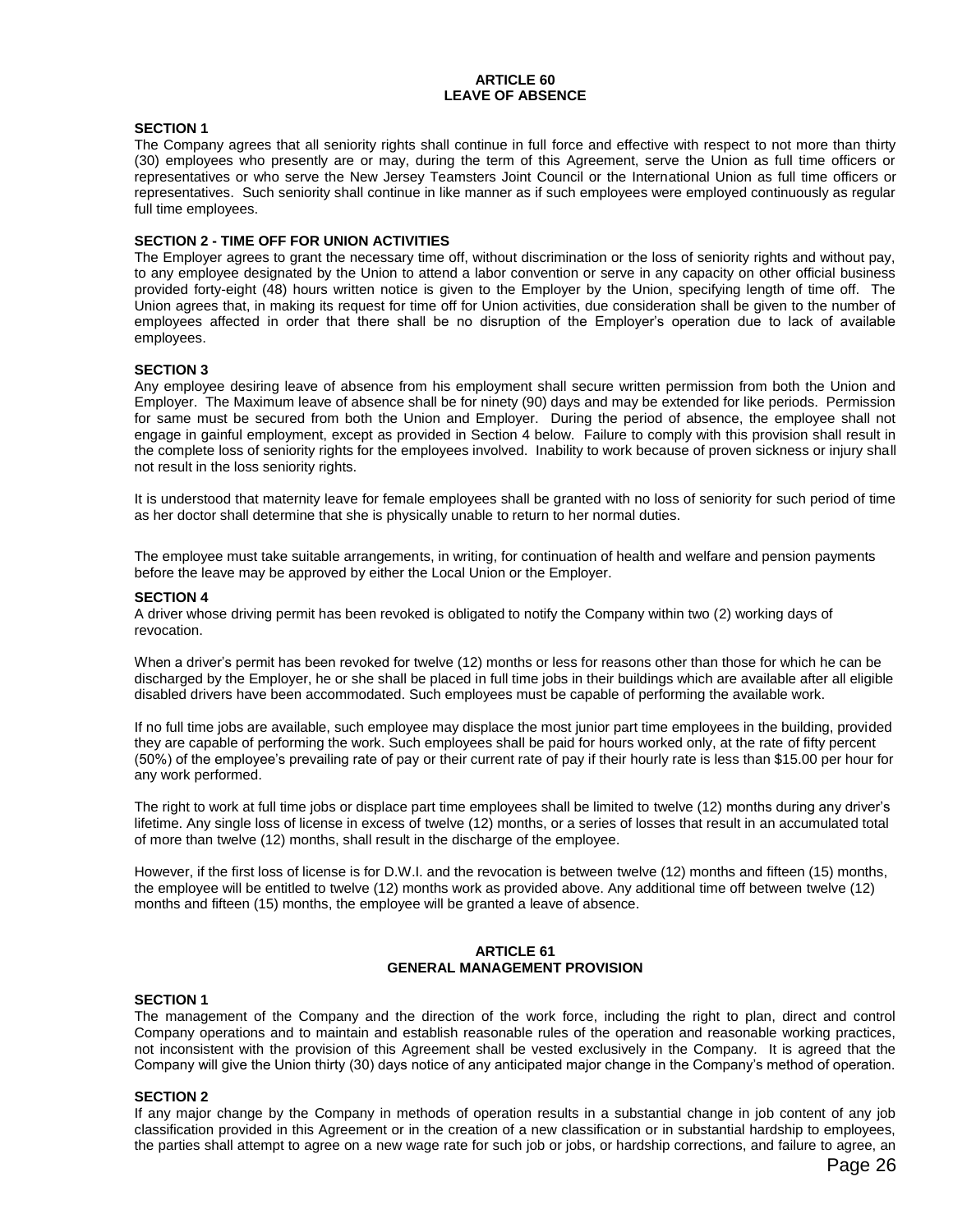applicable wage rate or hardship correction shall be determined by the grievance procedure in accordance with the provisions of Article 49 herein.

# **ARTICLE 62 JURY DUTY**

When a full time seniority employee is called for jury service, they shall be excused from their regular duties on the days they are required to appear in court. For any regular scheduled work day in which time off for jury service is granted, the employee shall be paid a full eight (8) hours pay at their straight time hourly rate, less any amount received as a jury duty fee. The employee will be required, however, to turn over to the Company adequate proof of their jury duty service and compensation, in order to receive the compensation above provided.

# **ARTICLE 63 PORTER-CAR WASHER JOBS TO BE RESERVED**

#### **SECTION 1**

The Company and the Union agree to reserve porter and car washer jobs for long service employees engaged in more strenuous work. The Union and Company mutually agree that these jobs will be assigned to worthy cases on the basis of seniority.

The Company shall have the right to subcontract porters and car washer work as per past practice, provided, however, such subcontracting work does not result in the layoff of any porter or car washer.

#### **SECTION 2**

Disabled drivers will be placed in available full time jobs if they are physically capable of performing the work. Such employees shall be paid the rate of the job performed.

If no full time work is available, such employees will be allowed to displace the most junior part time employees in their building providing they are judged physically capable of performing the work. Such employees shall be paid for hours worked only at the part time rate of pay applicable to a part time employee hired on the same day as the disabled driver.

If the Company's doctor and the employee's doctor cannot agree on a hardship, a third doctor or institution will be used and that decision will be final and binding upon the Company, the Union and the employee.

# **ARTICLE 64 PAY FOR DEATH IN FAMILY**

#### **SECTION 1**

In the event of a death of a member of the employee's family, a seniority employee shall be allowed a reasonable time off to attend the funeral, not to exceed four (4) scheduled work days. These days shall not extend beyond the day of the funeral unless an additional day is required for travel, except as noted below. The employee will be reimbursed at eight (8) times the employee's straight-time hourly rate for each day lost from work for those employees whose regular scheduled workweek is five (5) days, and ten (10) times the straight-time hourly rate for those employees whose regular scheduled workweek is four (4) days.

A regular full-time employee shall be guaranteed two (2) days off to be taken between the day of death and two (2) working days following the funeral.

#### **SECTION 2**

Members of the employee's family mean spouse, child, father, mother, brother, sister, grandparents, mother-in-law and father-in-law.

Part time employees will enjoy the same benefits as above, paid at four (4) times the employee's hourly rate.

#### **ARTICLE 65 STEWARDS**

It is the policy of the Company and the Union that grievances be handled with the participation of the regular Steward. The Company agrees to cooperate with the Union in establishing procedures to assure that the regular Steward is available for the processing of grievances. The Union agrees that such procedures shall not hamper the Company's operation. The Company shall, in the absence of the regular Steward, recognize an alternate Steward designated by the Union.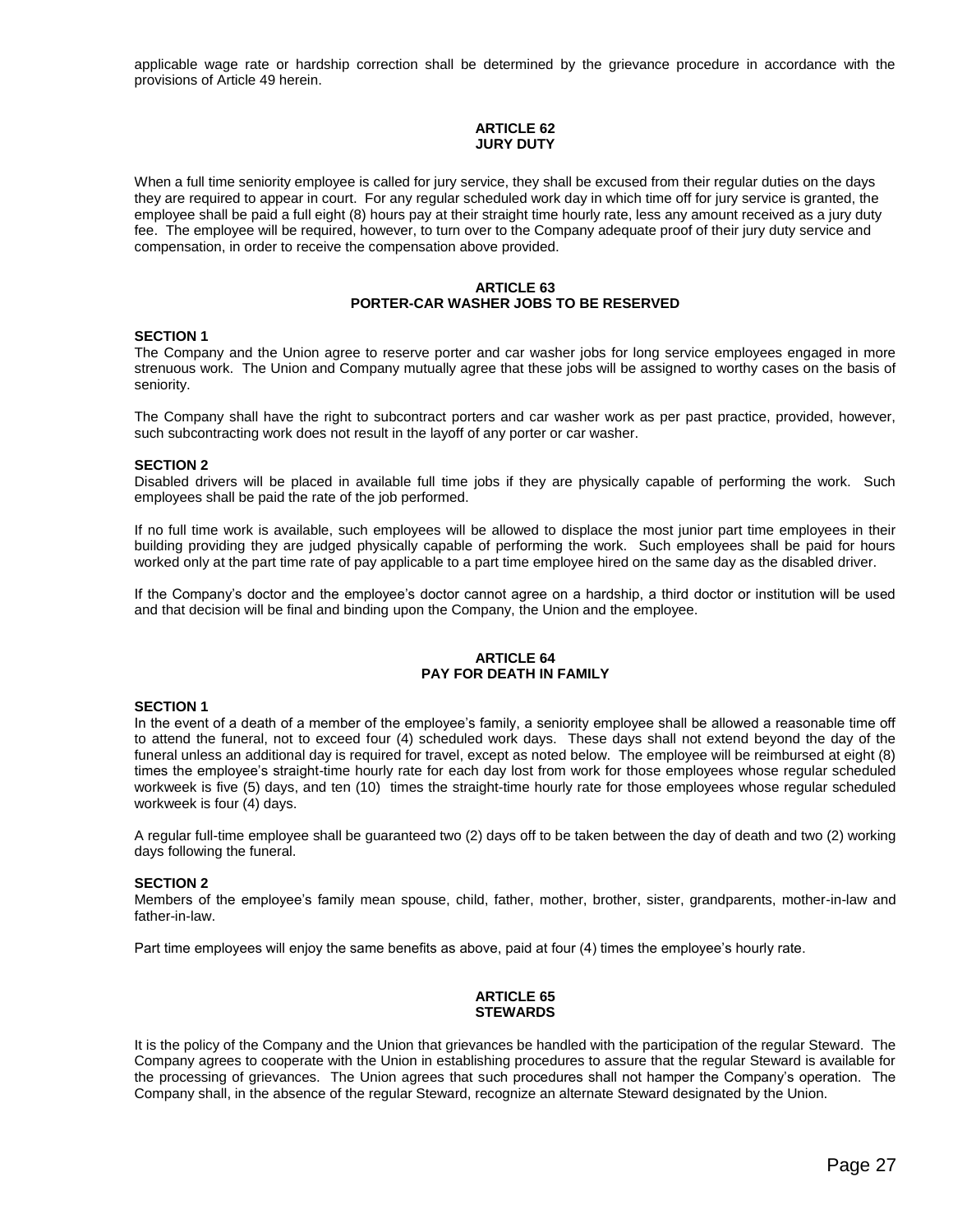Shop Stewards and Union Officials shall be afforded super seniority with respect to terms and conditions of employment for layoff and recall purposes, and in other situations that assure the Union Officials and Stewards greater accessibility to co-workers to genuinely assist them to perform their functions as a Steward or Union Official which will be to the benefit of co-workers.

#### **ARTICLE 66 OPERATING CENTERS**

Employees who are employed in operating centers where they are required to sort, sheet, load and deliver common carrier and retail merchandise shall be assigned on a delivery dispatch that will include allowance for sorting, sheeting and loading.

# **ARTICLE 67 SUMMER REPLACEMENTS**

#### **SECTION 1**

Summer vacation replacement employees may be hired to work from May  $10^{TH}$  to September  $30^{th}$  each year.

Time worked by such employees shall not accrue towards seniority. The Company will notify the Union prior to hiring such employees.

#### **SECTION 2**

When the Company needs additional summer replacement employees, it shall not be compelled to hire those referred by the Local Union, but shall give the Local Union equal opportunity with all other sources to provide suitable applicants.

#### **SECTION 3**

Summer vacation replacement drivers hired from May  $10^{th}$  to September  $30^{th}$  may not work as peak season package car drivers from October 1 through October 14 in any year.

#### **ARTICLE 68 UNION COOPERATION**

The Union agrees that it recognizes it is in the best interests of both parties for it to encourage its members, individual and collectively, to perform loyal and efficient work and will use all reasonable efforts to that end. The Company will not request or require from any employees any more than a reasonable performance.

### **ARTICLE 69 VACANCIES**

#### **SECTION 1**

The Company will offer tractor driver vacancies to full time employees who are covered by this Supplemental Agreement, and who, in the judgment of the Company, are qualified. The vacancies shall be filled in the following manner.

- (a) Two (2) from the District Feeder Transfer List (Metro, Central and North)
- (b) Two (2) from the Qualified List
- (c) One (1) new hire

#### **SECTION 2 – FEEDER QUALIFICATION SCHOOL**

Full time employees, who are interested in qualifying as tractor-trailer drivers, shall so notify the Company and specify which District they choose to work in. Such employees, in seniority order, within their chosen District will be permitted to attend, on their own time, the Company training program which will be established periodically when the Company determines there is a need to qualify additional tractor trailer drivers. A good driving record is a prerequisite to such training. The Company agrees to furnish the instructors and necessary equipment. Employees who successfully complete this program will be placed on a Qualified List within their District.

Employees who will fill new feeder openings must remain in the feeder classification for a one (1) year period. In order to return to his or her previous classification after one (1) year, an Employee must so notify the Company during his or her first thirty (30) days in the feeder classification. Such employees shall be allowed after one (1) year in the feeder classification to return to their previous classification without loss of seniority.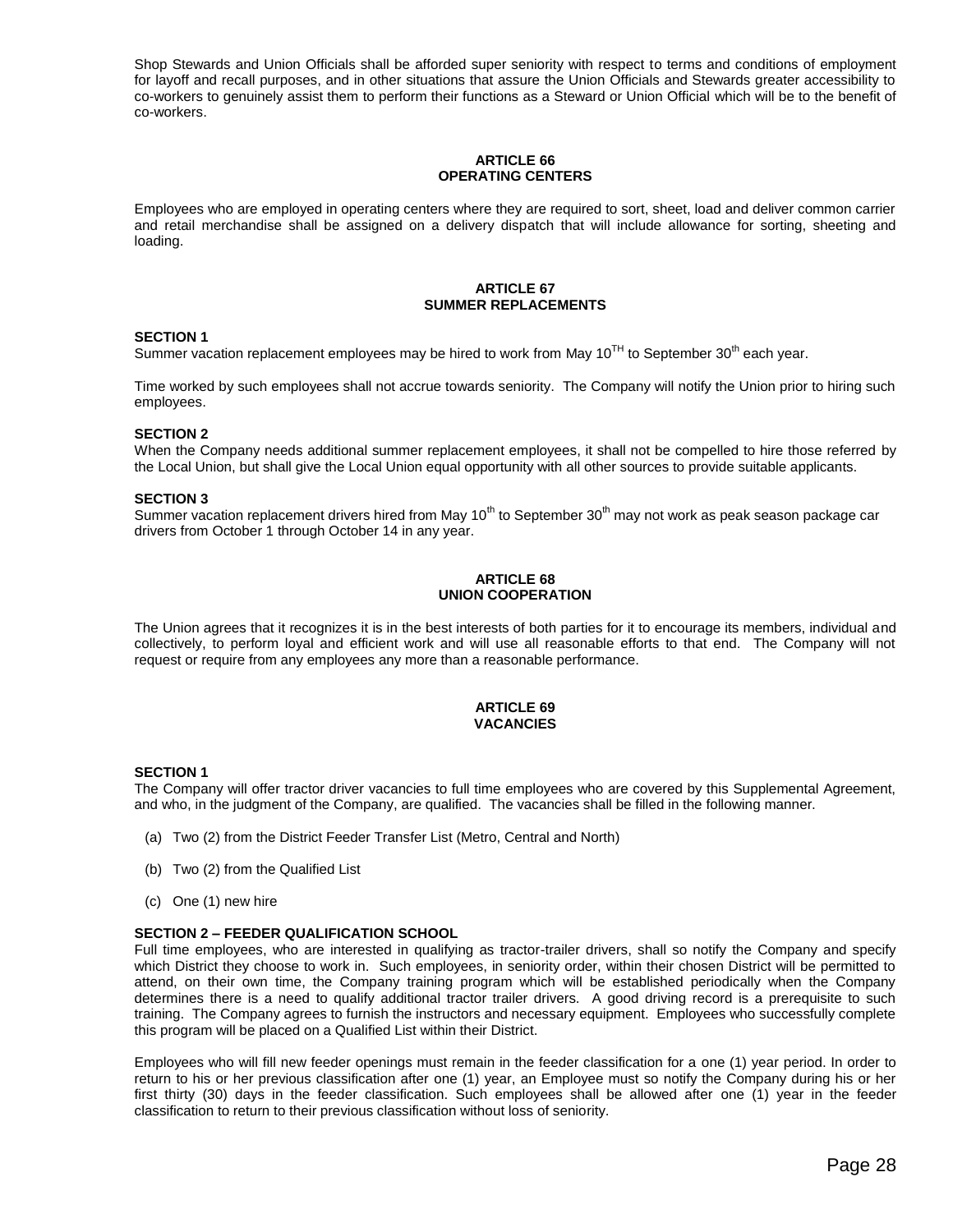Employees who do not complete Feeder Schools sponsored by the Company and conducted by outside vendors or fail to pass the state road test licensing requirement after a maximum of three (3) attempts per Feeder School attended will be responsible to reimburse the Company for the full amount paid to the vendor that provided the training. The employee will have the option to make full reimbursement within one week of his disqualification or pay one hundred dollars (\$100.00) per week until reimbursement is completed. In addition those employees who choose not to become Feeder Drivers or who choose to return to their original classification within one (1) year of entering the feeder classification will be required to reimburse the Company for the full amount paid to the vendor that provided the training. Employees who choose to return to their previous classification under the provisions set forth in Section (2) two of this Article will not be responsible for any form of reimbursement.

It is understood that hardships may exist, and in such cases will be reviewed by both the Company and the Union. If it is agreed to return an employee under the provisions of hardship, no reimbursement will be required. Any decision pertaining to hardships must be mutually agreed to by the Company and the Union.

The employees' responsibility for reimbursement will be limited to training provided by outside vendors hired by the Company to provide training.

#### **SECTION 4**

Any dispute involving the application of this provision shall be submitted to a representative of the Union and the Company for mutual Agreement.

# **ARTICLE 70 MISCELLANEOUS**

#### **SECTION 1 – TACHOGRAPHS**

Tachographs will not be used for the purpose of checking drivers' time schedules.

#### **SECTION 2 – PIGGYBACKING**

No first day deliveries will be piggybacked. Except in case of imbalance, no present feeder run will be piggybacked unless a comparable feeder run has been added by the Company. When new feeder runs are established, the Company will designate such runs as replacements for runs which are to be piggybacked. Such runs shall be put up for a bid pursuant to the seniority provisions of the Contract. No present feeder driver will lose feeder driver's work due to piggybacking. "Present", as used in this Section, shall refer to feeder runs in effect as of September 1, 1976.

#### **SECTION 3 - ON JOB SUPERVISION**

On job supervision of employees shall not be used for the purpose of harassing employees.

#### **SECTION 4 - UNIFORMS AND PERSONAL APPEARANCE**

The employees shall comply with the current standards of personal appearance regulations posted by the Company and with such reasonable amendments as shall be adopted by the Company. A Joint Committee, consisting of two (2) representatives of the Company and two (2) representatives of the Union, shall be convened periodically for the purpose of reviewing and, where indicated, recommending changes in rules or policies relating to standards of appearance.

In the event of a bona fide doubt as to whether an employee has complied with the Company's standards on personal appearance, the matter shall be referred to the Committee for a recommendation before action is taken, provided the Committee can be convened and can make a joint recommendation within thirty-six (36) hours.

The Employer agrees that if any employee is required to wear any kind of uniform as a condition of his continued employment, such uniform shall be furnished and maintained by the Employer, free of charge, at the standard required by the Employer.

The Employer will provide shirts with a maximum of ten (10) shirts allowable each year (5 winter, 5 summer) on the basis of one (1) new shirt for each worn shirt turned in. These shirts will be maintained by the employee.

The uniform and UPS shirts will be worn at all times while on duty and at the standard determined by the Employer. Employees shall not wear any article of clothing determined to be incompatible with the uniform standards established by the Employer.

It is agreed that employees must strictly comply with the Employer's regulations concerning personal grooming and appearance and the wearing of uniforms and accessories.

The Employer shall provide lockers and the basic uniform shall be kept in the locker. Employees shall change into uniforms on the Company premises before reporting for duty and change out of uniforms after being relieved from duty each day.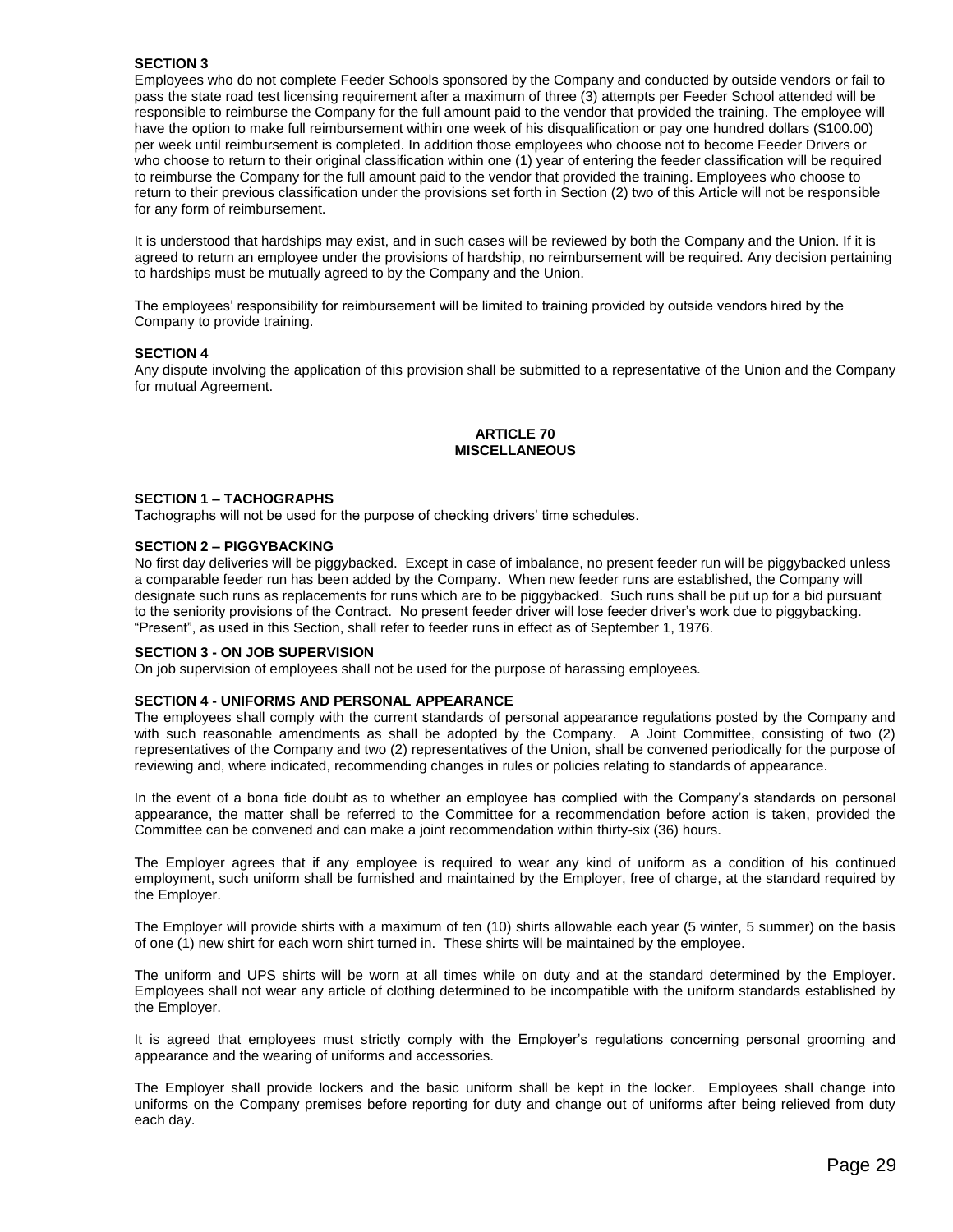A Labor Management Committee, consisting of two (2) representatives of the Union and two (2) representatives of the Company, shall be created to consider all matters which may be referred to it for decision.

# **SECTION 6**

In any instance of breakdown or impassable highway which prevents an employee from proceeding to his destination (or, if instructed, from returning to his or her center), the employee shall be paid for all time up to the time at which he or she arrives at a place of lodging, or place of suitable shelter, with overtime payments, if appropriate, Once he or she has arrived at a place of lodging, or place of suitable shelter, the employee shall be considered relieved from duty and he or she shall remain off duty until his or her regular starting time the next day or until called to duty, whichever occurs sooner. If more than one (1) day elapses before the employee is called to duty, he or she shall be paid not less than his or her daily minimum guarantee each twenty-four (24) hour period, such period to be measured from the employee's regular starting time each day until he or she returns to his or her center or home. The meal allowance shall be seven dollars and fifty cents (\$7.50) for breakfast, ten dollars (\$10.00) for lunch and fifteen dollars (\$15.00) for supper. In addition, the Company will reimburse the employee for reasonable expenses incurred during the layover.

#### **SECTION 7**

All regular employees covered by this Agreement shall be paid in full each week. Not more than one (1) week's pay shall be held on an employee. Each employee shall be provided with a statement of total hours and gross earnings and an itemized statement of all deductions made for any purpose. Payroll checks shall be in sealed envelopes.

#### **SECTION 8**

A daily time record shall be maintained by the Employer for all of his employees. Each employee shall "punch-in" his own time card or badge at the start of the day and "punch-out" his own time card or badge at the completion of the day's work at the Employer's place of business.

#### **SECTION 9**

In the event of a national and or state of emergency that would have an effect on employees in the jurisdiction of Local 177 including but not limited to similar events of 9/11 the Company will use the available means of communication to notify all employees in working status of said emergency.

#### **ARTICLE 71 AIR CONDITIONING**

It is understood that new tractors (excluding switchers) ordered after August 1, 1987 will be put in service with the air conditioning equipment activated and functioning. Drivers may not refuse to drive air-conditioned equipment because the air conditioning is not working.

Malfunctioning air conditioning equipment will be repaired within a reasonable amount of time provided the necessary parts are available.

#### **ARTICLE 72 PART TIME EMPLOYEES**

#### **SECTION 1**

Part time employees are defined as employees not otherwise gainfully employed who, when reporting to work as scheduled, shall be guaranteed a minimum of three and one half (3 ½) hours. Should any part time employee work beyond the fifth (5) hour, he or she shall be compensated at one and one half (1 ½) times their hourly rate on their regular shift. Part time employees who work on Sunday when Sunday is not a scheduled work day shall receive time and one half (1 ½) for all hours worked on that day.

#### **SECTION 2**

Any part time employee who wishes to become a full time package driver or helper within their building will submit a transfer to his or her Manager. If it is approved he or she will be put on the Part Time Transfer List according to his or her seniority in his or her building. The employee will be notified within fifteen (15) working days as to the status of their transfer. A list of the approved transfers will be posted within the building and updated monthly.

A part time employee must have one or more years of seniority to apply. No transfers will be accepted during the free period. There will be a thirty (30) working day probationary period. A part time employee who fails to qualify shall not be allowed to put another transfer in for six (6) months. A part time employee who fails to qualify on more than one occasion shall not be allowed to put another transfer in for nine (9) months. Part time employees will transfer to full time jobs, within their building, after the full time transfer procedure is completed. There shall be a three for one ration on part time employees to new hires.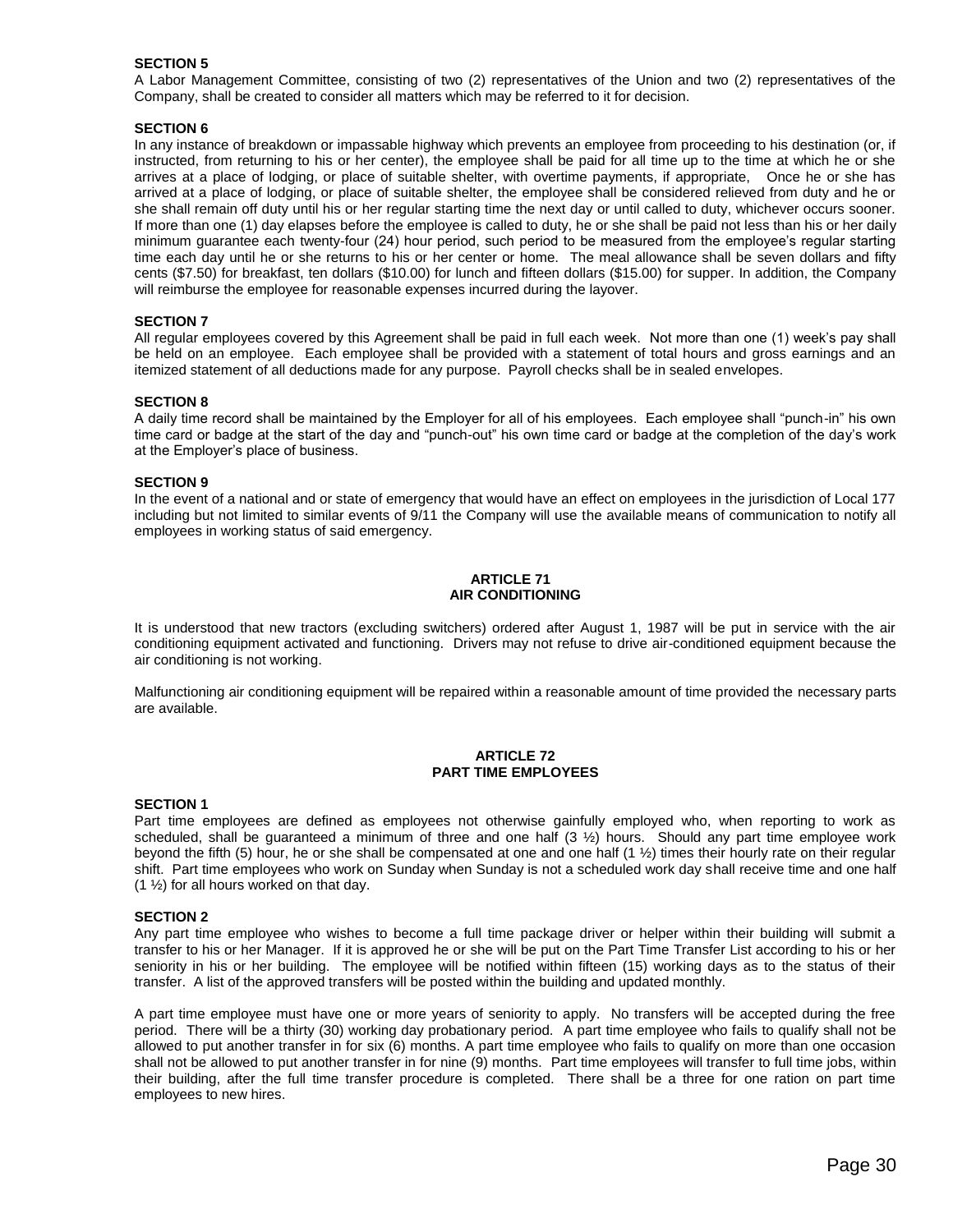Part time employees successfully transferring to full time jobs will be considered as newly hired full time employees and will be added to the appropriate seniority list. Their seniority date will be the day of the transfer. If a holiday falls during their probationary period they shall be paid four (4) hours pay at the part time rate of pay they were receiving at the time of transfer, in addition to all regular earnings for time worked.

#### **SECTION 4**

For vacation and retirement purposes, the employee shall receive additional seniority credit equal to all time worked as a part time employee.

#### **SECTION 5**

Part time employees will work off the part time employee seniority list on each shift.

#### **SECTION 6**

No full time inside employee within the jurisdiction of Local 177 will be required to transfer to another classification or to another location as a result of the use of part time employees. All full time (inside and outside) employees will be afforded the opportunity to displace part timers who are working within the jurisdiction of the Local. The procedures will be outlined in the Reduction in Force Article.

#### **SECTION 7**

When it is agreed that a hardship exists, and no porter or clerk jobs are available, such hardship cases will be allowed to displace part timers in the car wash classification where eight (8) consecutive hours of car washing exists.

#### **SECTION 8**

Full time car washers will have a preference of new start times within their building where eight (8) consecutive hours of car washing work is available.

#### **SECTION 9**

Part time employees will not be permitted to do porter, clerk, delivery driving, feeder driving, or tractor-trailer driving work.

#### **SECTION 10 - PART TIME HOLIDAYS**

Part time employees who work on a holiday, as an extension of the regular schedule of the previous night's work, shall be paid at the straight time hourly rate.

Whenever possible, a part time employee who works on a holiday at the regular straight time rate will be given another day off for which he or she will receive four (4) hours holiday pay or shall receive four (4) hours holiday pay in addition to regular earnings for time worked.

#### **SECTION 11 - VACATIONS**

(a) All part- time employees who have one (1) year seniority or more on May 1, 1980 and each May 1st thereafter, shall have earned five (5) consecutive days off, Monday through Friday with twenty-two and a half (22 ½) hours pay, which must be taken between December 26th and the Sunday after Thanksgiving. This selection will be made in seniority order immediately following the regular vacation pick. All part-time employees hire on or after August 1. 1997 will become eligible for the above benefit upon completion of two (2) years seniority on the next May  $1<sup>st</sup>$  and each May  $1<sup>st</sup>$  thereafter.

In addition, employees with three (3) or more years of seniority may elect to use these days individually with four and one half (4 ½) hours straight time pay per day. During the selection period the employee will notify the Employer of his/her intention to select the one week option, individual days or to receive pay in lieu of time off.

(b) The employee may request payment for these five (5) additional days at twenty-two and a half (22 ½) hours pay at any time after the effective date in lieu of time off.

If days are taken individually the employee may request payment for any earned, unused days at the rate of four and half  $(4 \frac{1}{2})$  hours straight time pay per day after May 1 of each year in lieu of time off. Any unused days will be paid off on April 30<sup>th</sup> of each year at the rate of four and a half (4  $\frac{1}{2}$ ) hours straight time pay per day.

Part time employees who are absent due to worker's compensation or disability more than 120 days of the calendar year, on May  $1<sup>st</sup>$  of each year, will not be entitled to these additional five (5) days.

(c) Individual days shall be awarded by seniority and the following procedure shall apply: any employee who notifies the employer prior to two (2) weeks before the requested day off will be placed on a list of employees that request said day off. Employees will be notified two (2) weeks before the requested day off whether the request will be granted or denied. Employees will be afforded the time off in seniority order with a minimum of three (3) per week and a maximum will be determined by business needs. These individual days may be restricted from the Sunday after Thanksgiving to December 25, January 1<sup>st</sup> through January 10<sup>th</sup>, Valentine's Day and the day prior, two (2) work days following any contractual holiday, except Christmas. The restrictions noted do not preclude the days from being granted.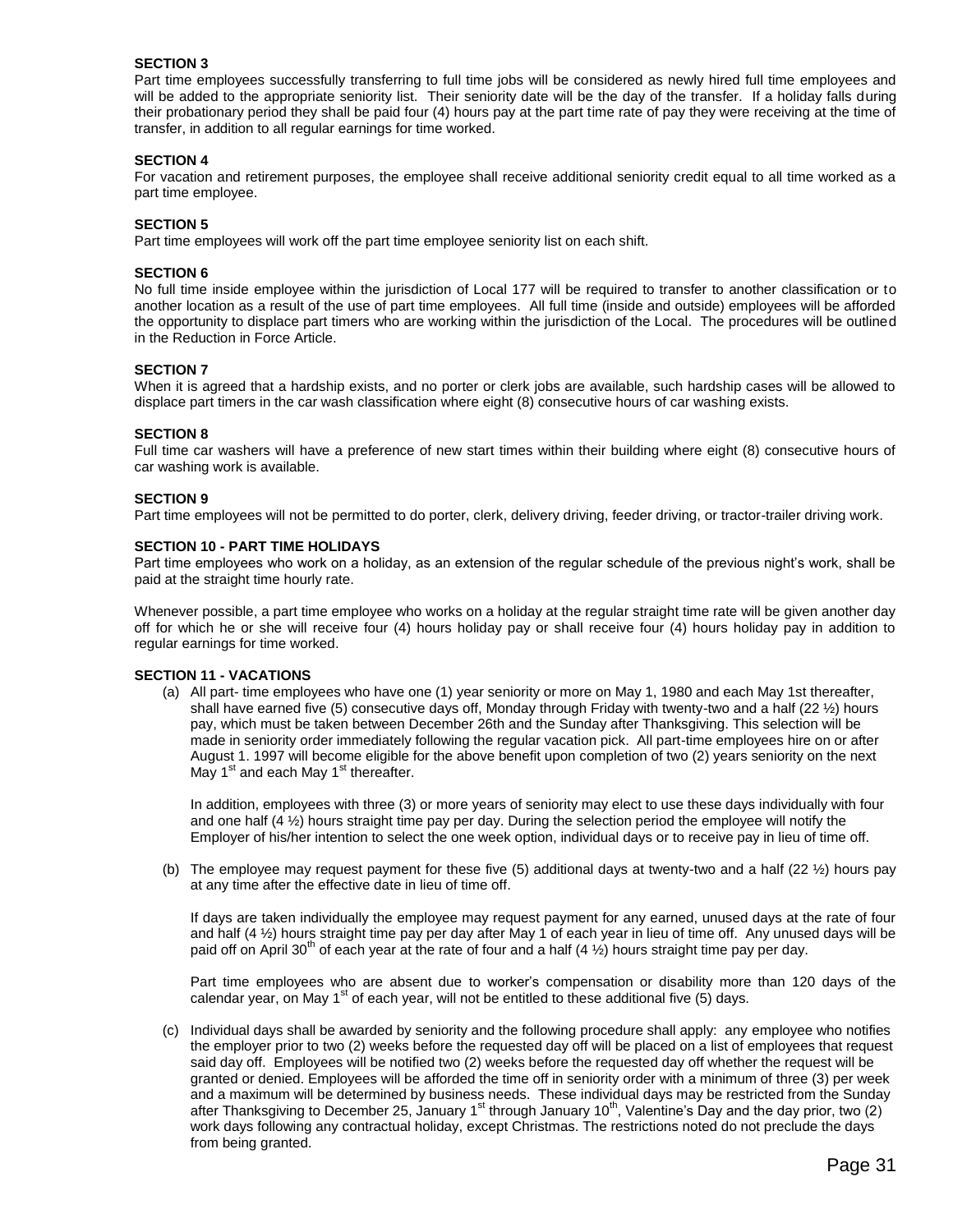#### **SECTION 12 - SICK LEAVE**

- (a) Effective May 1, 1980, and each May 1<sup>st</sup> thereafter, all regular part time employees with one (1) year seniority shall have earned three (3) days paid sick leave per year ending April 30<sup>th</sup>.
- (b) A cash payment will be made on April  $30<sup>th</sup>$  of each year for each day of unused sick leave. The amount of unused sick leave pay shall be the equivalent of four (4) hours straight time pay per day.
- (c) In no event will an employee be entitled to more than three (3) days sick leave per year.
- (d) The employee may request payment for any earned, unused sick days at the rate of four (4) hours per day after the effective date in lieu of time off.
- (e) Regular part time employees with less than one (1) year seniority prior to May 1<sup>st</sup> of each year, shall have earned one (1) day paid sick leave after the first twelve (12) months and one (1) day for every four (4) months of service thereafter up to a maximum of three (3) per year thereafter.

#### **SECTION 13 - PART TIME START TIMES**

The Company shall fix the starting times for part time employees, which shall be posted on Thursday for the following week.

After posting, the start times shall not be changed unless necessitated by the needs of the business.

Claimed abuses to the aforementioned language will be brought to the attention of the District and/or Region Labor Relations Manager.

#### **SECTION 14 - PART TIME JOB SELECTION**

All eligible qualified part time employees shall be afforded the opportunity to put their name on the list of qualified employees waiting to be moved to a different shift or classification within their building. The classifications shall be: sorter, preloader and all other. Each shift shall have a separate list by classification.

Qualified part time employees with one (1) year or more seniority may select permanent vacancies and permanent new jobs as provided for in this Article, in all months except November and December. A permanent new job for the purpose of this Article, shall be one that has been in existence for a period of thirty (30) days.

Employees shall not be allowed to select a specific unit or work station.

Pending the job becoming permanent and the operation of the job selection procedure, management shall have the right to assign any employee to perform the work on a temporary basis. This job selection procedure shall be limited to two (2) moves, the original opening and one (1) other. The Company will fill the third  $(3<sup>rd</sup>)$  opening.

All eligible qualified part time employees may sign his or her name and seniority date to any and all lists. The jobs will be awarded in seniority order, on the Monday following the permanent vacancy or the job being declared permanent in accordance with the limitation described in the preceding paragraph. Employees who are awarded shift or classification changes shall not be allowed to place their name on another list for a period of six (6) months.

Employees desiring to move to sorter and preloader jobs must be pre-qualified for that job.

When the job selection procedure is applied and the result of this procedure is causing a disruption of the operation, the Local Union and the District Manager will immediately work out a proper method to resolve the problem.

#### **SECTION 15**

All part time employees shall be given a paid relief period not to exceed ten (10) minutes per day.

#### **SECTION 16 - PART TIME REDUCTION IN WORK FORCE**

When a reduction in work force is necessary the least senior employee on his or her shift shall be laid off first.

After a one (1) week layoff, the laid off employee shall be allowed to displace the least senior employee in his or her building, provided he or she is qualified to perform the work.

#### **SECTION 17**

When the Company agrees with the Union that a hardship exists, arrangements shall be made to allow part time employees to take new part time openings in other buildings.

Part-time employees, who have attained five (5) years or more seniority who wish to transfer to another building within the district shall notify the employer in writing and will be given the opportunity to fill permanent job openings, subject to the following terms and conditions: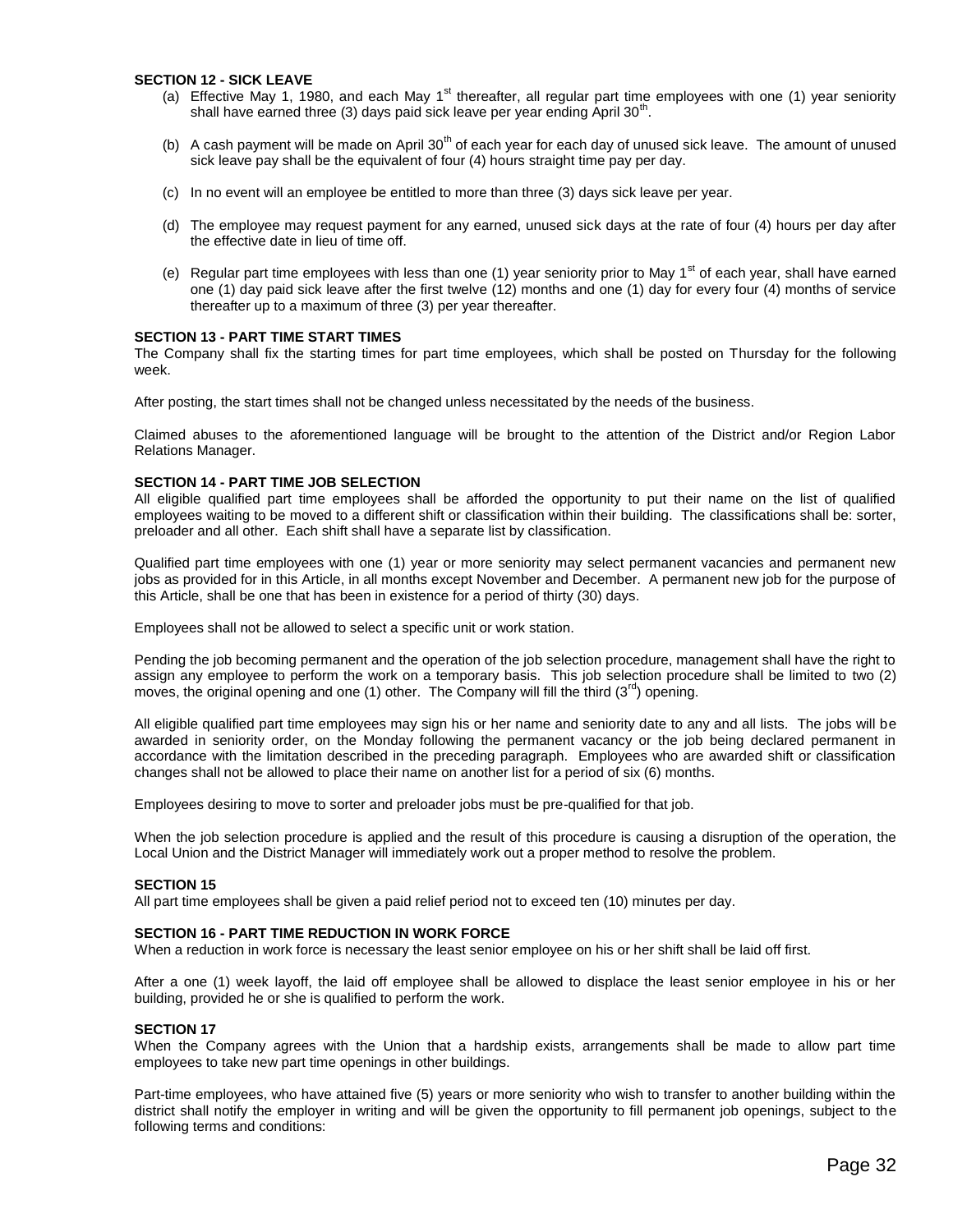- (a) Maximum of three (3) transfers will be allowed from any building in the same calendar year.
- (b) Maximum of three (3) transfers will be allowed into any building in the same calendar year.
- (c) If an employee transfers, the transferee shall be placed on the seniority list in the operation to which he or she transferred and his or her seniority date shall be the date of the transfer for the purposes of bidding, etc. However, he or she shall maintain his or her Company seniority date for the purpose of vacation selection and layoffs.
- (d) Part time employees will not be allowed to transfer during the months of November and December.

#### **SECTION 18 - UPS PENSION PLAN COVERING PART TIME EMPLOYEES** See Plan Booklet

# **ARTICLE 73 MAINTENANCE OF STANDARDS**

# **SECTION 1**

The Employer agrees that all conditions of employment relating to wages, hours of work, overtime differential, and general working conditions, as negotiated or agreed upon, shall be maintained at not less than the highest standards in effect at the time of the signing of this Agreement and the conditions of employment shall be improved wherever specific provisions for improvements are made elsewhere in this Agreement.

It is agreed that the provisions of this Section shall not apply to inadvertent or bona fide errors made by the Employer or the Union in applying the terms and conditions of this Agreement.

#### **SECTION 2**

The Employer agrees not to enter into any Agreement or contract with his employees, individually or collectively, which in any way conflicts with the terms and provisions of this Agreement. Any such Agreement shall be null and void.

#### **SECTION 3**

It is understood and agreed that should it subsequently be determined that employees of the Employer come under the provisions of the Fair Labor Standards act or any similar legislation enacted in the state, then as to such employees any provisions of this Agreement which do not comply with the requirements of said Act are to be changed so that there is no violation of the statutes, provided, however, that such changes shall not result in any substantial penalties to the employees or the Employer.

In the event the parties cannot agree on a solution to any problem arising from this Section, either party shall be allowed lawful economic recourse.

#### **SECTION 4**

Where new types of equipment and/or operations for which rates of pay are not established by this Agreement are put into use after the date of execution of this Agreement, rates governing such operations shall be subject to negotiations between the parties. Rate agreed upon or awarded shall be effective as of the date equipment is put into use.

# **ARTICLE 74 DURATION OF AGREEMENT**

This Agreement shall remain in full force and effect until July 31, 2018 and shall automatically renew itself from year to year thereafter unless either party notifies the other in writing within sixty (60) days prior to the expiration of a desire to amend or terminate the same.

# INTERNATIONAL BROTHERHOOD OF TEAMSTERS LOCAL 177

Victor Palumbo, Secretary Treasurer James DeMartino, President Al Betts, Vice President

# UNITED PARCEL SERVICE

Eric Bringe, North Atlantic District Labor Manager Frank Maxwell, East Region Labor Manager Kathy Deady, North Atlantic Labor Manager Jim Nisivoccia, North Atlantic Labor Manager Dave Bogaert, North Atlantic Labor Manager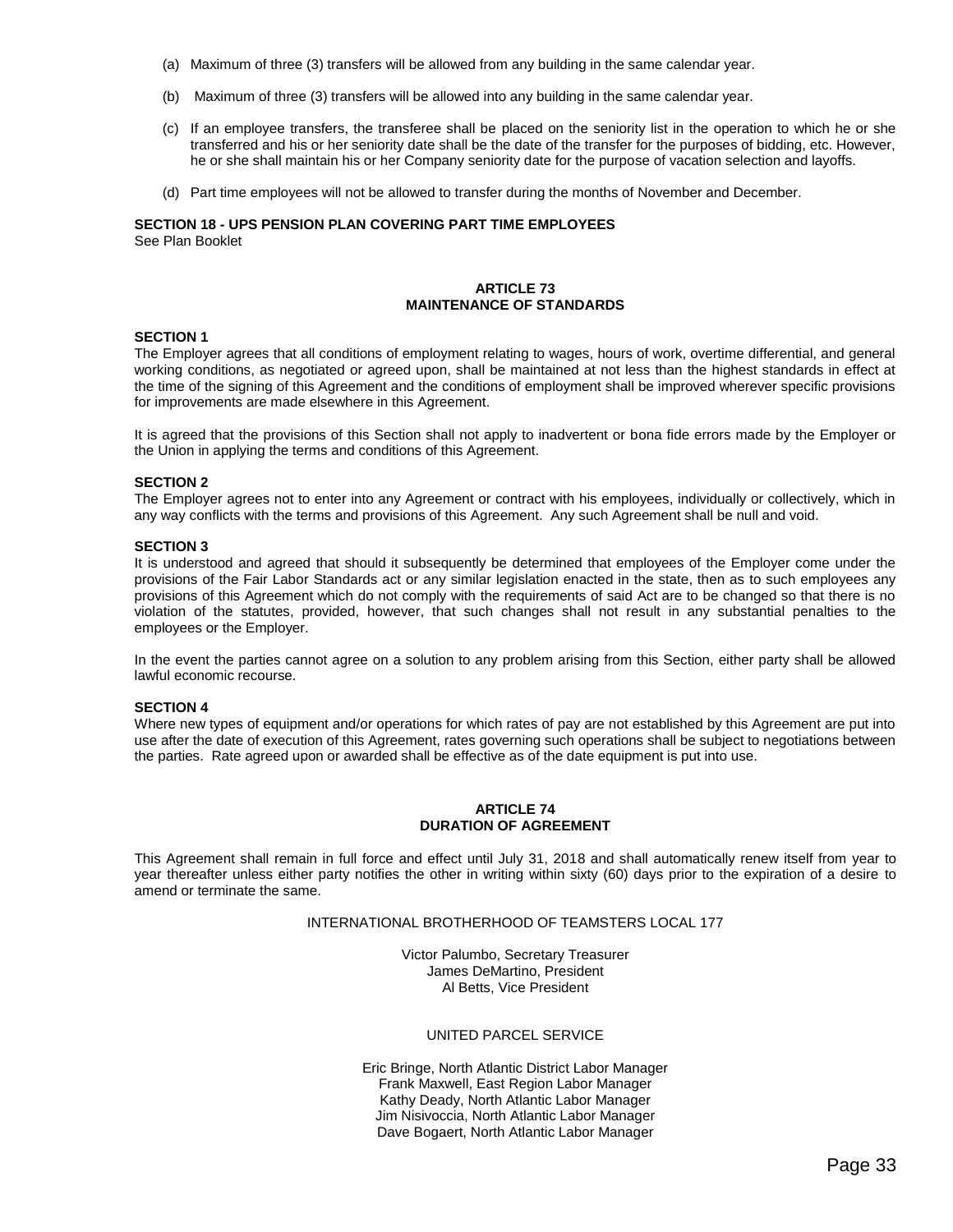# **MEMORANDUM AGREEMENT UNITED PARCEL SERVICE AND IBT LOCAL 177**

Unassigned package drivers may request temporary vacancies of one (1) week or more duration.

If more than one (1) request is received for the same vacancy, it shall be given to the most senior employee providing he or she has sufficient knowledge of the area and such assignment does not adversely effect the operating needs of the Company. The Company will not be unreasonable in the application of the above language.

> JACK DEMPSEY<br>
> East Region Labor Relations
> Section President East Region Labor Relations President<br>
> United Parcel Service President Rate Labor 177 United Parcel Service

> MICHAEL ROSENTRATER VICTOR PALUMBO United Parcel Service

Recording Secretary<br>IBT Local 177

# **MEMORANDUM OF AGREEMENT UNITED PARCEL SERVICE AND IBT LOCAL 177**

The parties agree that the extension of peak season to January  $10^{th}$  will not change the way the New Years Eve and New Years Day holidays are assigned. These holidays will be offered to seniority employees prior to being offered to peak season employees.

Al Betts<br>
Vice President<br>
Vice President<br>
Contact Alam North Atlant

Vice President **North Atlantic District Labor Manager**<br>
IBT Local 177 **North Atlantic District Labor Manager**<br>
United Parcel Service United Parcel Service